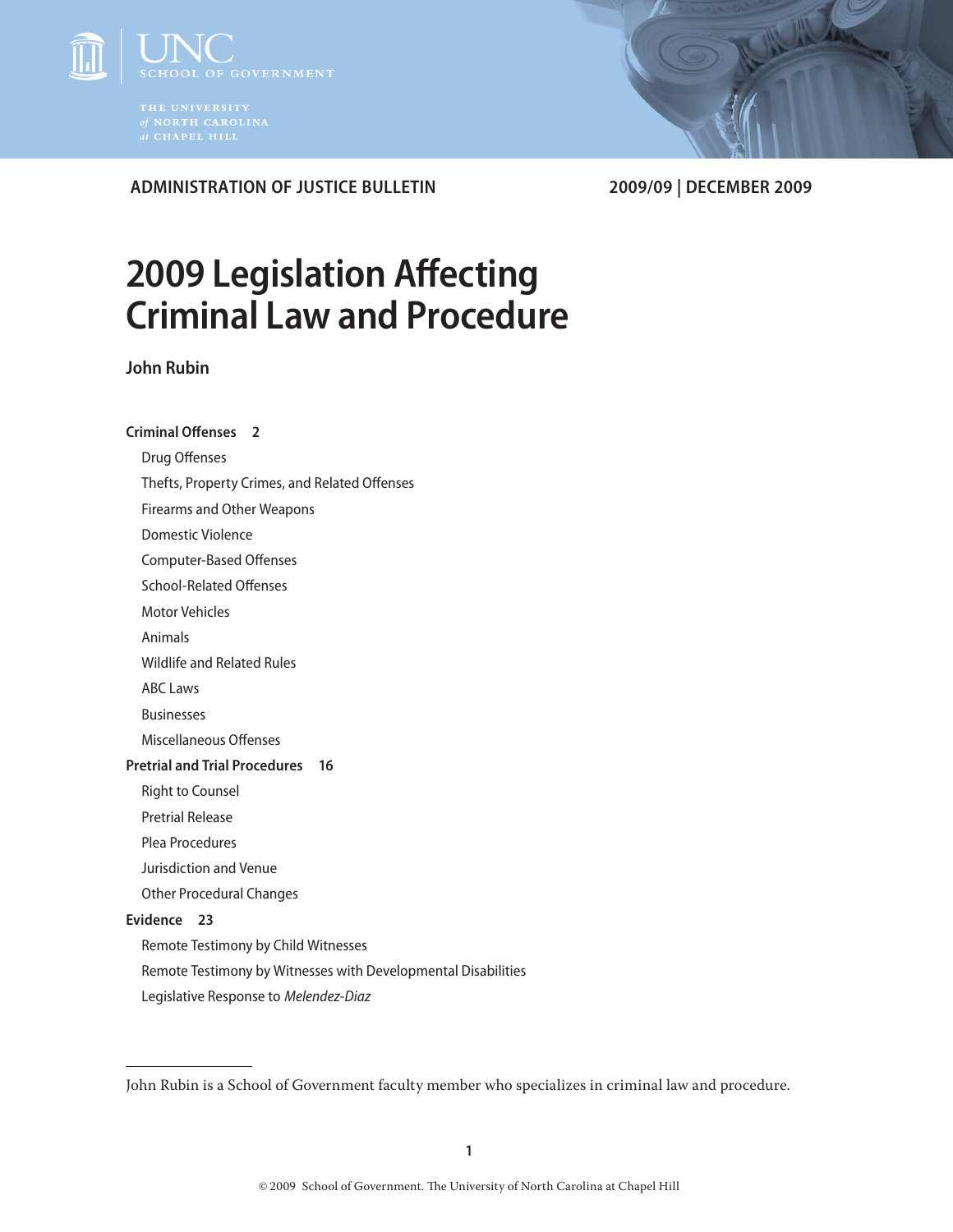| <b>Sentencing, Probation, and Post-trial Procedures</b><br>27 |
|---------------------------------------------------------------|
| Sentencing                                                    |
| Probation, Post-release Supervision, and Parole               |
| Postconviction Procedures                                     |
| <b>Collateral Consequences</b>                                |
| <b>Expunctions</b>                                            |
| <b>Capital Cases</b> 32                                       |
| Sex Offenders 33                                              |
| Innocence Initiatives 36                                      |
| Preservation of Biological Evidence                           |
| Immunity in Innocence Commission Proceedings                  |
| Victims' Rights 40                                            |
| <b>Law Enforcement Procedures</b> 41                          |
| Juveniles 43                                                  |
| <b>Involuntary Commitment</b> 44                              |
| <b>Judicial Administration</b><br>- 45                        |
|                                                               |

The work of the 2009 General Assembly reached into numerous aspects of criminal law and procedure. The General Assembly created and revised several criminal offenses; modified pretrial, trial, sentencing, and postconviction procedures; made significant changes to probation terms and conditions; and addressed specialized types of cases, passing the Racial Justice Act for capital cases and adding to the laws governing sex offenders. These criminal law and procedure acts are discussed in this bulletin. Some of the acts are the subject of more in-depth treatment by School of Government (SOG) faculty, and links to their work are included in this bulletin. School faculty also have written about legislation in other areas, such as juvenile delinquency proceedings and judicial administration, that may interest readers of this bulletin, and links to those materials are included as well. A complete list of legislative summaries by SOG faculty and other information concerning 2009 legislation may be viewed at [www.sog.unc.edu/dailybulletin/](http://www.sog.unc.edu/dailybulletin/summaries09/) [summaries09/.](http://www.sog.unc.edu/dailybulletin/summaries09/)

Each ratified act discussed here is identified by its chapter number in the session laws and by the number of the original bill. When an act creates new sections in the North Carolina General Statutes (hereinafter G.S.), the section number is given; however, the codifier of statutes may change that number later. Copies of the bills may be viewed on the General Assembly's website, [www.ncga.state.nc.us/.](http://www.ncga.state.nc.us/)

# **Criminal Offenses**

# **Drug Offenses**

**Trafficking in amphetamine.** G.S. 90-95(h)(3b) has prohibited trafficking in methamphetamine and amphetamine, imposing the same punishments for both substances. Effective for offenses committed on or after September 1, 2009, S.L. 2009-463 (S 1091) revises that subsection to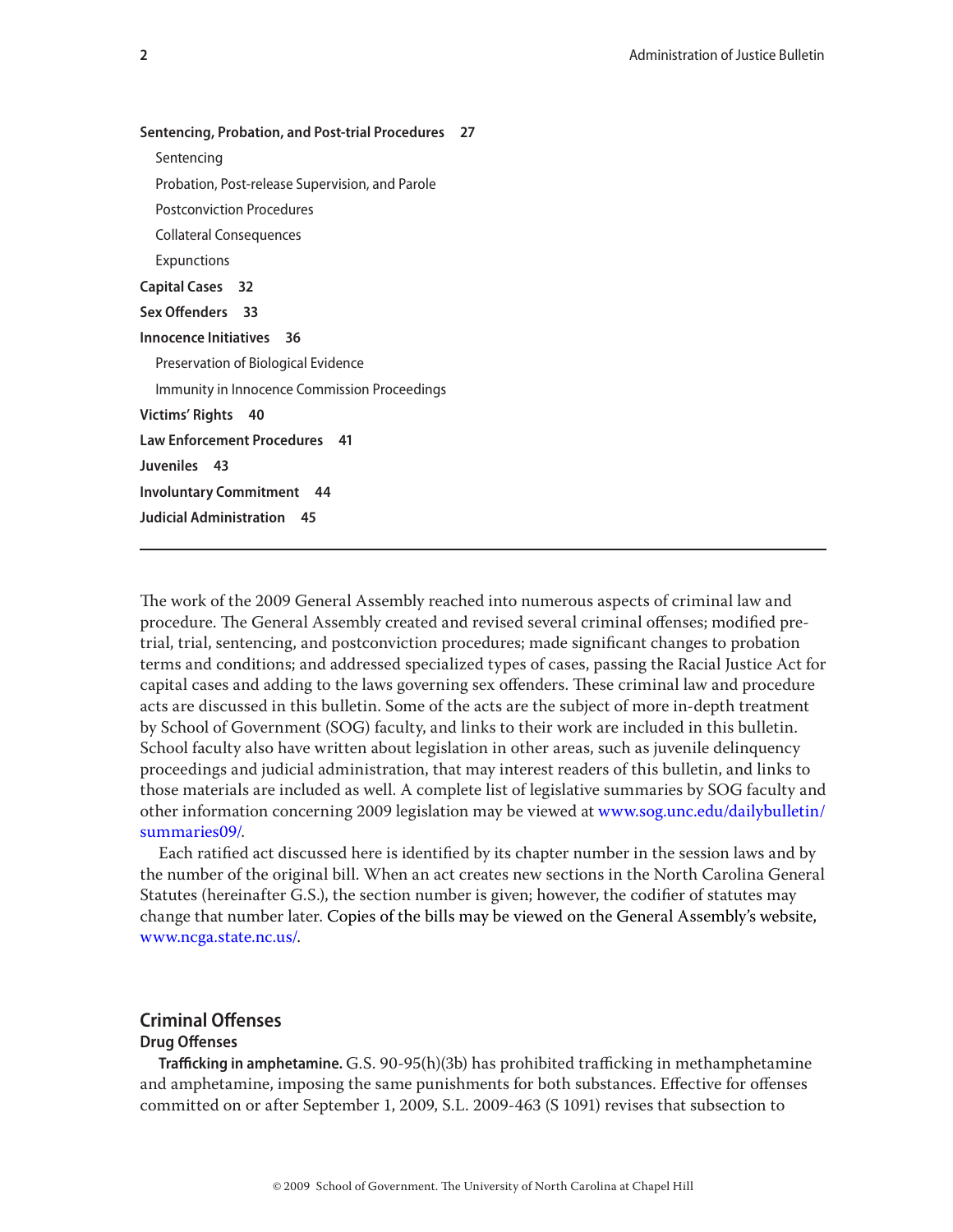delete amphetamine and adds G.S. 90-95(h)(3c) to create a separate and lower set of punishments for trafficking in amphetamine. Under the new subsection, trafficking in amphetamine is: a Class H felony, with a minimum term of 25 months and a maximum term of 30 months in prison and a minimum \$5,000 fine, if the amount is 28 grams or more but less than 200 grams; a Class G felony, with a minimum term of 35 months and a maximum term of 42 months in prison and a minimum \$25,000 fine, if the amount is 200 grams or more but less than 400 grams; and a Class E felony, with a minimum term of 90 months and a maximum term of 117 months in prison and a minimum \$100,000 fine, if the amount is 400 grams or more. Both the revised methamphetamine subsection and the new amphetamine subsection state that they apply to the specified quantities of methamphetamine and amphetamine *and* any mixture containing those substances. This statement responds to the North Carolina Court of Appeals decision, *State v. Conway, \_\_\_* N.C. App. *\_\_\_*, 669 S.E.2d 40 (2008), in which the court held that because the then-existing statutory language on trafficking in methamphetamine (as well as amphetamine) did not include the clause "or mixture containing such substance," the overall weight of the mixture was not relevant in determining whether the defendant met the threshold quantity for trafficking.

**Salvia divinorum.** Effective for acts committed on or after December 1, 2009, S.L. 2009-538 (S 138) adds G.S. 14-401.23 to prohibit a person from knowingly or intentionally manufacturing, selling, delivering, or possessing with intent to manufacture, sell, or deliver Salvia divinorum or Salvinorin A. According to the U.S. Department of Justice, salvia divinorum is an herb in the mint family used by the Mazatec Indians of Mexico for ritual and healing purposes. The plant is either chewed or smoked. It is not subject to the federal Controlled Substances Act but is considered a drug of concern by the U.S. Department of Justice. See [www.deadiversion.usdoj.gov/](http://www.deadiversion.usdoj.gov/drugs_concern/salvia_d/salvia_d.htm) [drugs\\_concern/salvia\\_d/salvia\\_d.htm](http://www.deadiversion.usdoj.gov/drugs_concern/salvia_d/salvia_d.htm). Under the new North Carolina statute, a first or second violation is an infraction, subject to a minimum penalty of \$25. A third or subsequent violation is a Class 3 misdemeanor. Certain activities, such as growing the plant for aesthetic, landscaping, or decorative purposes, are exempt from the new prohibition. Possession or use of the plant is not made unlawful by the statute.

**Glass tubes and splitters.** Effective for offenses committed on or after December 1, 2009, S.L. 2009-205 (H 722) adds Article 5F, Control of Potential Drug Paraphernalia Products, to G.S. Chapter 90. The new article regulates the sale of two items: (1) glass tubes, defined in new G.S. 90-113.81(a) as hollow glass cylinders that meet certain dimensions (2 to 7 inches in length and 1/8 to 3/4 inches in diameter) and may be used to facilitate violations of the Controlled Substances Act, including packaging, storing, concealing, and using controlled substances; and (2) splitters, defined in new G.S. 90-113.81(c) as ring-shaped objects that allow the insertion of wrapped tobacco products, such as cigars, and that cut or slice the wrapping of the tobacco product along the product's length as it is drawn through the device. New G.S. 90-113.82 allows retailers to sell these items to the public but subject to that section's requirements—for example, the retailer must require the purchaser to provide a picture identification and must record the person's name and address. Under G.S. 90-113.83, a retailer or employee of a retailer who knowingly and willfully violates the requirements of G.S. 90-113.82 is guilty of a Class 2 misdemeanor, and a person who knowingly makes a false statement or representation in fulfilling the purchasing requirements of G.S. 90-113.82(b)—for example, a purchaser provides false identification commits a Class 1 misdemeanor.

**Reporting of controlled substances data.** G.S. 90-113.73(a) requires dispensers of prescription drugs to report prescription information periodically to the Department of Health and Human Services (DHHS). Effective January 2, 2010, S.L. 2009-438 (S 628) amends this statute to require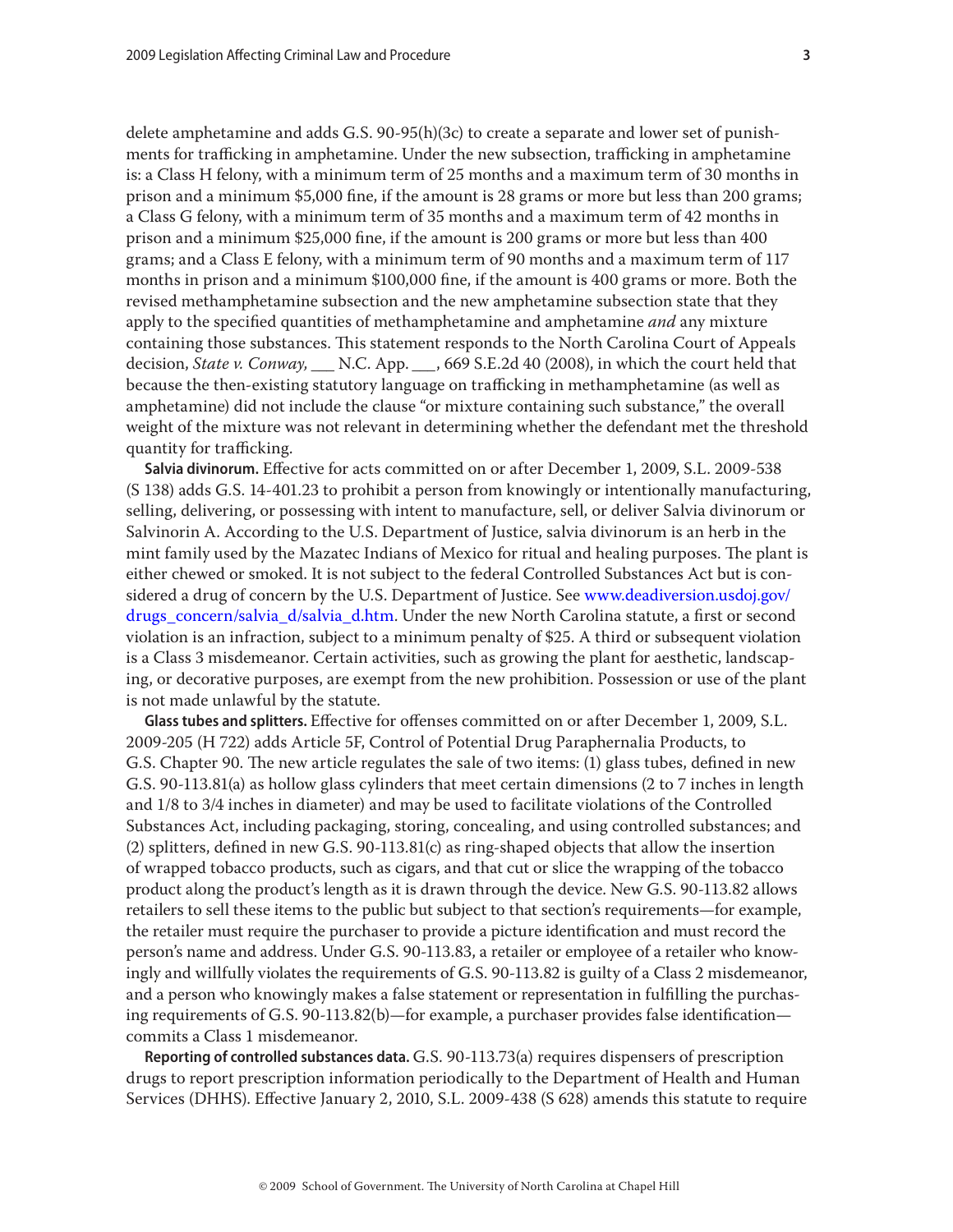dispensers to report this information no later than seven days after the prescription is dispensed. Effective August 7, 2009, the act also amends G.S. 90-113.74 to provide an exception to the general rule of confidentiality for prescription information submitted to DHHS. It permits DHHS to provide the information to the chief medical examiner and county medical examiners for the purpose of investigating a person's death.

# **Thefts, Property Crimes, and Related Offenses**

**Larceny of motor vehicle part.** Effective for offenses committed on or after December 1, 2009, S.L. 2009-379 (H 1256) adds G.S. 14-72.8 to make larceny of a motor vehicle part a Class I felony if the cost of repairing the motor vehicle is \$1,000 or more. Because the statute makes the cost of repairs an element of the offense, it presumably applies only to the removal of a part from a car and not theft of parts generally. The statute differs from the typical approach to larceny in two respects. First, the usual dividing line between misdemeanor and felony larceny is the value of the property taken. Thus, it is a Class H felony to steal property worth \$1,000 or more. Under the new statute, although the part taken may be worth less than \$1,000, the larceny is a felony if the repair cost meets the \$1,000 threshold. Second, the value of property for larceny purposes is usually measured by the value of the item taken. The new statute provides that the cost of repair includes replacement of the part taken and any additional costs necessary to install the replacement part.

**Larceny of and injury to timber.** Effective for offenses committed on or after December 1, 2009, S.L. 2009-508 (S 990) amends G.S. 14-135, which has made it a Class 1 misdemeanor to cut down, injure, or remove any standing, growing, or fallen tree or log on the property of another by making such conduct punishable as in cases of larceny under G.S. 14-72. Thus, if the value of the timber is more than \$1,000, the offense would be a Class H felony. The revised statute imposes the punishments applicable to larceny in cases in which a person takes trees or logs in violation of the statute as well as in cases in which the person cuts down or injures timber.

**Taking or vandalizing portable toilets.** Effective for offenses committed on or after December 1, 2009, S.L. 2009-37 (H 616) adds G.S. 14-86.2 to make it a Class 1 misdemeanor for a person to

- steal, take from its temporary location or from any person having lawful custody thereof, or willfully destroy, deface, or vandalize
- • a chemical or portable toilet as defined in G.S. 130A-290 or a pumper truck operated by a septage management firm issued a permit under G.S. 130A-291.1.

**Embezzlement by settlement agent.** Effective for offenses committed on or after December 1, 2009, S.L. 2009-348 (S 764), as amended by S.L. 2009-570 (S 220), amends G.S. 14-90 to specify that a settlement agent as defined in G.S. 45A-3 is a fiduciary for purposes of embezzlement. The act also adds G.S. 45A-8, which provides that a settlement agent holds closing funds in a fiduciary capacity and must account for and pay the closing funds to the parties or entities identified in the parties' agreement.

**Medical assistance provider fraud.** Effective for offenses committed on or after December 1, 2009, S.L. 2009-554 (H 1135) adds G.S. 108A-63(e) to make it a Class H felony for a medical assistance provider under the Medical Assistance Program to defraud that program. A conspiracy to violate the new subsection is a Class I felony. The act also adds G.S. 108A-63(f) to make it a Class I felony, punishable under G.S. 108A-63(c), for a provider of medical assistance to obstruct an investigation into a violation by the attorney general's office or to falsify records.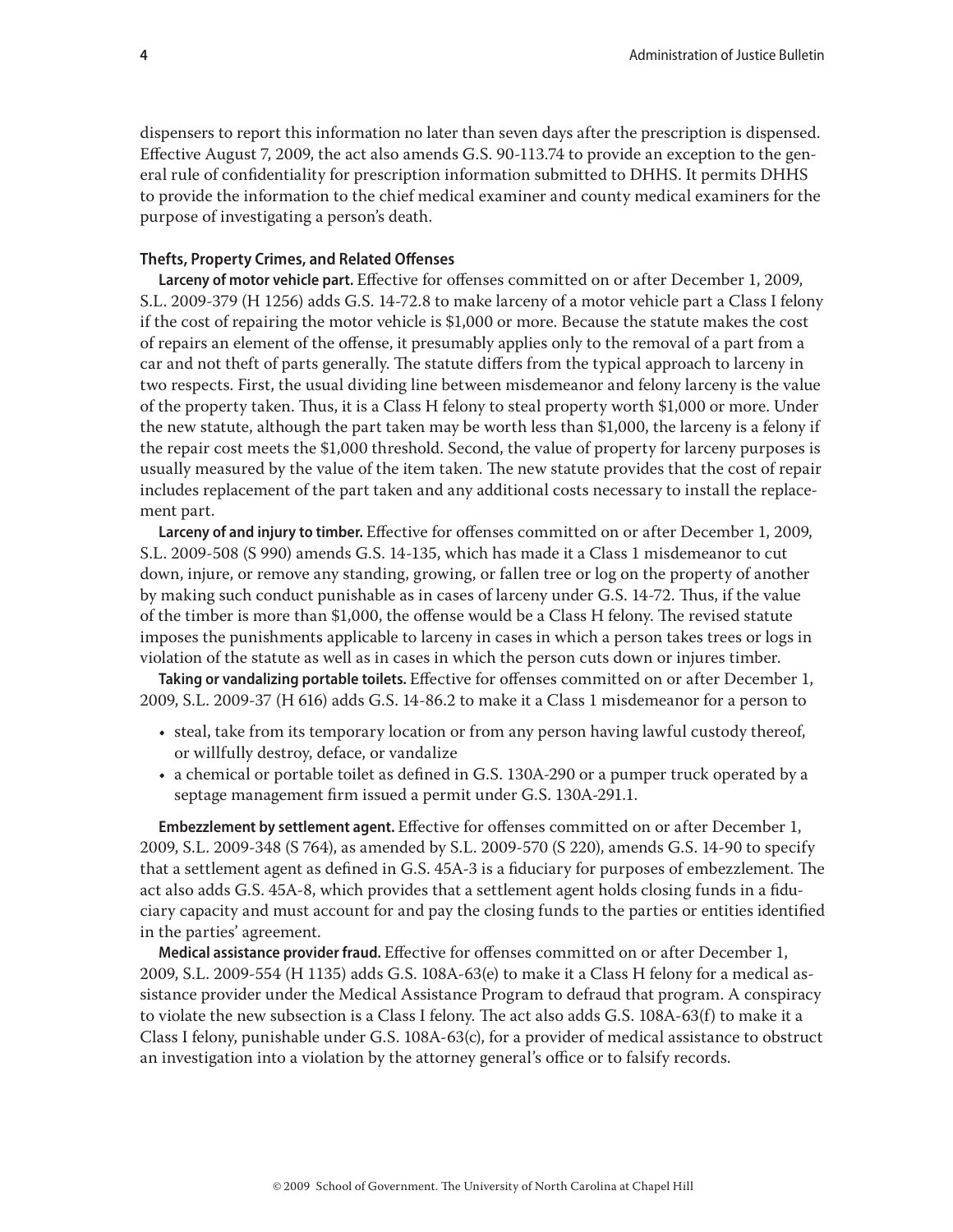**Dealing in regulated metals.** In 2007 the General Assembly made several revisions to the obligations of secondary metal recyclers set out in G.S. 66-11. The new legislation imposed additional record-keeping requirements, limitations on purchases of regulated metals, and other restrictions. See S.L. 2007-301 (H 367). Effective for purchases and offers of purchase on or after October 1, 2009, S.L. 2009-200 (H 323) revises G.S. 66-11 in several additional respects. The title of the act states that it is intended "to prevent the theft of" regulated metals. Among other things, the revised statute prohibits secondary metal recyclers from purchasing various materials, including traffic light signals, water meter covers, street lights, and regulated metals marked with the identification of a public utility or government entity. It also requires secondary metal recyclers to issue a receipt to the person delivering regulated metals and to be able to provide documentation of the employee who completed the transaction, requires a fingerprint impression of the person delivering the materials in transactions involving catalytic converters not attached to a vehicle and central air conditioner evaporator coils or condensers, limits purchases for cash, and allows law enforcement officers to inspect both regulated metals in the possession of a secondary metals recycler and records required to be maintained under the statute. The revised statute also provides that records submitted to public law enforcement agencies pursuant to the statute are records of criminal investigation or criminal intelligence information as defined in G.S. 132-1.4 and are not public records as defined by G.S. 132-1.

#### **Firearms and Other Weapons**

**Firearms in courthouse.** G.S. 14-269.4 prohibits firearms on certain state grounds, including buildings housing a court, subject to exceptions for certain personnel, such as law enforcement officers. In 2007, the General Assembly added judges to the list of exceptions. Effective August 26, 2009, S.L. 2009-513 (H 473) amends G.S. 14-269.4 to add magistrates to the list. A magistrate may carry a concealed handgun without violating the statute in any portion of a building housing a court, other than a courtroom in which the magistrate is presiding, if the magistrate (1) is in the building to discharge official duties, (2) has a concealed handgun permit, (3) has successfully completed a one-time weapons retention training substantially similar to that provided to certified law enforcement officers, and (4) secures the weapon in a locked compartment when it is not on the magistrate's person. These provisions do not necessarily allow a magistrate to carry a concealed handgun in all portions of a building containing a court. Thus, if a building contains both a jail and courthouse, the jail may continue to bar the carrying of weapons in the jail.

**Altering, destroying, or removing serial number from firearm.** Effective for offenses committed on or after December 1, 2009, S.L. 2009-204 (H 787) adds G.S. 14-160.2 to create two new offenses involving the removal of serial numbers from firearms. G.S. 14-160.2(a) makes it a Class H felony to

- alter, deface, destroy, or remove
- • the permanent serial number, manufacturer's identification plate, or other permanent distinguishing number or identification mark from any firearm
- • with the intent to conceal or misrepresent the identity of the firearm.

G.S. 14-160.2(b) makes it a Class H felony to

- knowingly sell, buy, or be in possession of
- • any firearm on which the permanent serial number, manufacturer's identification plate, or other permanent distinguishing number or identification mark has been altered, defaced, destroyed, or removed
- for the purpose of concealing or misrepresenting the identity of the firearm.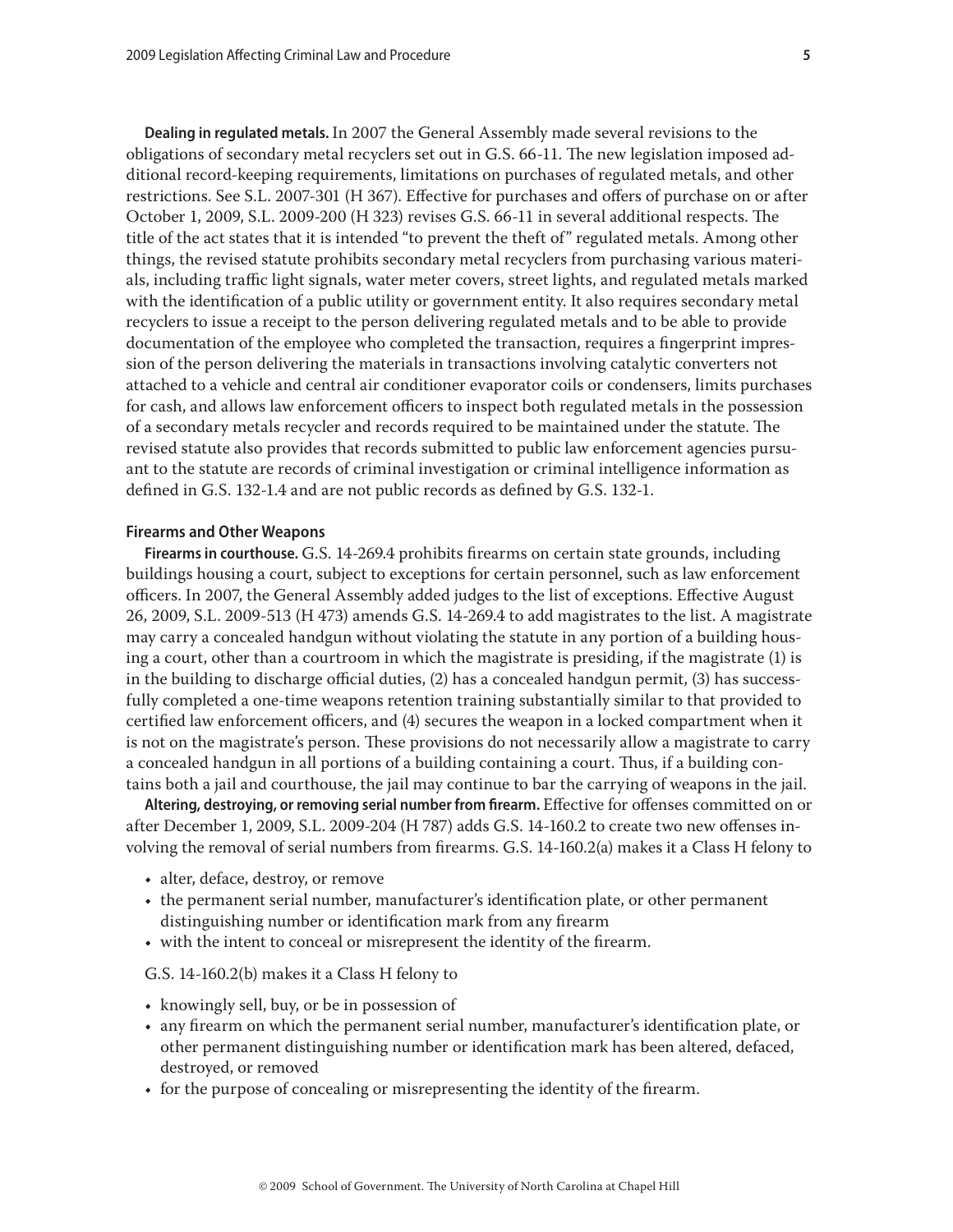**Continuing permits for crossbows for manufacturers and dealers.** G.S. 14-402(a) makes it unlawful to sell, transfer, purchase, or receive any pistol or crossbow unless a license or permit is first obtained from the local sheriff by the purchaser or receiver. G.S. 14-402 through G.S. 14-406 address the issuance, terms, and other requirements for such a license or permit. Effective March 19, 2009, S.L. 2009-6  $(S 5)$  adds G.S. 14-406.1 to provide that a corporation that is a manufacturer, wholesale dealer, or retail dealer of crossbows may obtain a continuing permit for the purchase or receipt of crossbows, with no expiration date, by applying to the sheriff of the county in which the corporation is located. In determining whether to issue the permit, the sheriff must apply the standards in G.S. 14-404, which set forth the criteria for issuing or refusing a permit. The act also amends G.S. 14-406 to exempt from the statutory record keeping requirements corporations that manufacture crossbows and wholesale dealers of crossbows for sale to other crossbow wholesale or retail dealers.

**Concealed handgun permit applications.** Effective for permit applications and renewal applications submitted on or after January 1, 2010, S.L. 2009-307 (H 1132), as amended by S.L. 2009-570 (S 220), revises G.S. 14-415.16 to provide that (1) at least 45 days before the expiration date of a concealed handgun permit, the sheriff of the county where the permit was issued must send notice to the permittee that the permit is about to expire along with information about how to renew the permit; (2) if a permittee applies for renewal of a permit 90 days before the expiration date and remains qualified for a permit, the sheriff must renew the permit; (3) if a permittee applies within the 90-day period as provided in G.S. 14-415.16(c), the permit remains valid beyond the expiration date until the permittee receives or is denied a renewal permit; and (4) if a permittee applies for renewal within 60 days after a permit expires, the sheriff may waive the requirement of taking another firearms safety and training course. The act also amends G.S. 14-415.10(4) to include within the definition of *qualified former sworn law enforcement officer* a person with 20 or more aggregate years of part-time or auxiliary law enforcement service. A person who falls within this definition does not have to take an approved firearms safety and training course. See G.S. 14-415.12A(a).

**Concealed handgun permits for retired law enforcement officers.** Effective August 28, 2009, S.L. 2009-546 (S 978) adds G.S. 14-415.26(b1) to require the North Carolina Criminal Justice Education and Training Standards Commission to coordinate with state and local law enforcement officers and with the community college system to provide multiple firearms qualification sites throughout the state where qualified retired law enforcement officers may satisfy the firearms qualification criteria required for certification for a concealed handgun permit.

## **Domestic Violence**

**Enforceability of ex parte domestic violence protective orders.** Effective July 24, 2009, S.L. 2009-342 (H 115) amends the domestic violence protective order (DVPO) statutes in response to the North Carolina Supreme Court's decision in *State v. Byrd,* 363 N.C. 214 (May 1, 2009). The act revises G.S. 50B-4 and 50B-4.1 to provide that a "valid protective order" includes an "emergency" and "ex parte" order entered under G.S. Chapter 50B. This change effectively overrides the court's statutory interpretation of the consequences of a violation of an ex parte DVPO*.* The court had also expressed constitutional concerns about imposing criminal consequences for a violation of an ex parte order, discussed at the end of this section.

The specific question addressed in *Byrd* was whether a person who violates an ex parte order is subject to the sentencing enhancement in G.S. 50B-4.1(d), which elevates a felony by one class if the defendant violates a "valid protective order" in the course of committing the felony.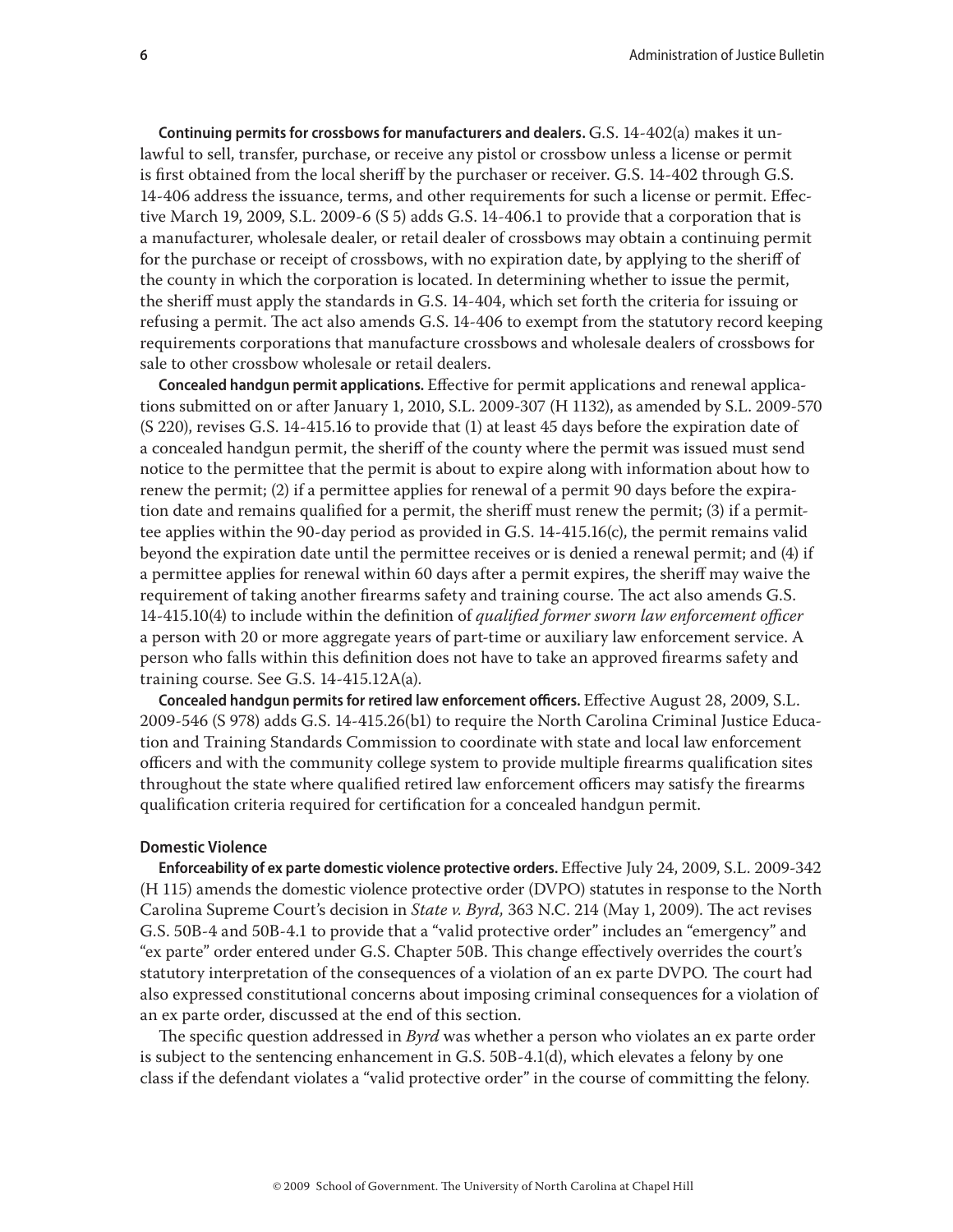The court ruled first that the sentencing enhancement did not apply to the defendant's conduct because the order that the defendant violated was a temporary restraining order (TRO) entered under North Carolina Rule of Civil Procedure 65(b), not a DVPO entered under Chapter 50B. Secondly, the court ruled that even if the order had been entered under Chapter 50B, it did not fall within the term "valid protective order" because it was entered ex parte. G.S. 50B-1(c) defined a *protective order* as an order entered "upon hearing by the court or consent of the parties." The court found that this language required a hearing of which the defendant received notice and had an opportunity to be heard. An order entered by a court ex parte is, by definition, without notice or an opportunity for the defendant to be heard and did not satisfy these requirements. Although the court's decision arose in the context of the felony sentencing enhancement in G.S. 50B-4.1, its reasoning applied to the other criminal consequences in that statute, discussed below, because all required that a "valid protective order" be in effect.

S.L. 2009-342 undoes the court's ruling because it specifically includes ex parte orders within the definition of a *valid protective order*. This revision makes the criminal consequences in G.S. 50B-4.1 applicable to violations of ex parte DVPOs as well as DVPOs entered after notice and a hearing. The criminal consequences are as follows.

- • It is a Class A1 misdemeanor under G.S. 50B-4.1(a) to knowingly violate an ex parte DVPO entered under G.S. Chapter 50B.
- • Law enforcement officers must arrest a person, with or without a warrant, if they have probable cause to believe that the person knowingly violated an ex parte DVPO in the circumstances described in G.S. 50B-4.1(b), such as violating a provision excluding the person from the residence or household occupied by a victim of domestic violence.
- • A person is subject to increased punishment for knowingly violating an ex parte DVPO in the circumstances described in G.S.  $50B-4.1(d)$ , (f), and (g) (for example, violating a DVPO by failing to stay away from a person or place as directed, while possessing a deadly weapon).

For these consequences to apply, the defendant still must have received notice of the court's entry of the DVPO, as each consequence applies only if the defendant "knowingly" violated the DVPO.

The changes apply to violations of ex parte DVPOs committed on or after July 24, 2009, when the act became effective. Thus, if an ex parte DVPO was entered before July 24 and a person violated the order on or after July 24, a magistrate may issue criminal process and a law enforcement officer may arrest for the Class A1 misdemeanor offense of violating a DVPO.

The expanded definition of a *valid protective order* does not include a violation of a TRO entered under Rule 65 of the North Carolina Rules of Civil Procedure. Therefore, a violation of a Rule 65 TRO is not a Class A1 misdemeanor under G.S. 50B-4.1 and is not subject to the other criminal consequences in that section.

The act may not finally resolve the permissible consequences for a violation of an ex parte DVPO. In *Byrd,* the North Carolina Supreme Court expressed Due Process concerns about the imposition of criminal consequences for a violation of an order entered without notice and an opportunity to be heard. In light of the court's concerns, defendants in criminal cases will undoubtedly challenge the constitutionality of the revised statute, and the courts will eventually need to resolve the issue. Until the courts issue a ruling, magistrates and law enforcement officers are bound to follow the General Assembly's direction and make charging and arrest decisions as mandated by the revised statute.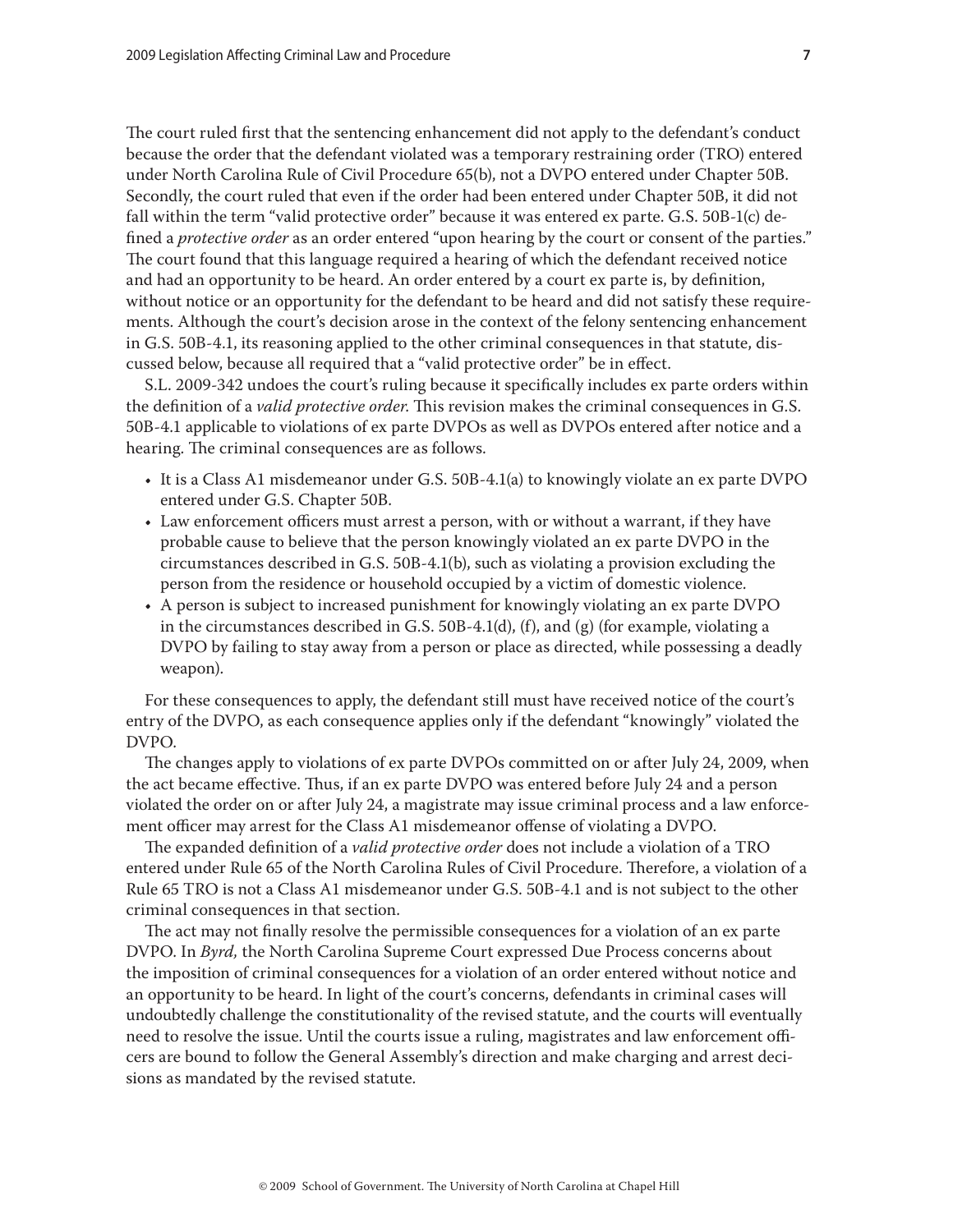**Mandatory arrest provisions.** In *Cockerham-Ellerbee v. Town of Jonesville,* 176 N.C. App. 372 (2006), the North Carolina Court of Appeals addressed whether the plaintiff could sue the police for failing to arrest her estranged husband for violating a DVPO. The plaintiff alleged that he had been following her in violation of a DVPO against him and, after she notified the police about the violations, the police failed to arrest him. He later broke into the plaintiff's house, killed the plaintiff's daughter, and seriously injured the plaintiff. The court held that under North Carolina's public duty doctrine, the plaintiff could only sue the police for a failure to arrest if the law established a mandatory duty to arrest or, if the law did not establish a mandatory arrest duty, the police had assumed a duty to the plaintiff by their actions in the specific case. The court found that the domestic violence statutes—specifically, G.S. 50B-4.1(b)—did not establish a mandatory arrest duty even though they stated that a law enforcement officer "shall" arrest and take a person into custody if the officer has probable cause to believe the person has violated certain provisions of a DVPO. The court stated that the term "shall" did not make arrest mandatory without a specific finding by the General Assembly that it intended to make arrest mandatory. (The court found the plaintiff's case could still proceed because the police had assumed a duty to the plaintiff.)

Effective July 31, 2009, S.L. 2009-389 (H 1464) makes that finding. The act states that notwithstanding the *Cockerham-Ellerbee* decision, G.S. 50B-4.1(b) creates a mandatory provision under which a law enforcement officer must arrest and take a person into custody if the requirements in that statute are met. The act also revises G.S. 50B-4.1(b) to clarify that arrest is mandatory in those circumstances, with or without a warrant or other process.

**DVPOs and pets.** Effective August 5, 2009, S.L. 2009-425 (S 1062) revises G.S. 50B-3(a) to authorize, in addition to the other types of relief available under a DVPO, providing for the care, custody, and control of the parties' pets and directing that a party refrain from cruelly treating or abusing another party's pets.

**Conforming changes to laws related to stalking.** In 1992 North Carolina first created the offense of stalking in G.S. 14-277.3. The General Assembly revised the definition of the offense and its punishment in 1997, 2001, and 2003. In 2008 the General Assembly repealed G.S. 14-277.3 and enacted G.S. 14-277.3A in its place, incorporating many of the previous changes and making additional ones. See John Rubin, "2008 Legislation Affecting Criminal Law and Procedure*," Administration of Justice Bulletin* No. 2008/06, at pp. 17–18 (Nov. 2008), [www.sog.unc.edu/](http://www.sog.unc.edu/programs/crimlaw/aoj.htm) [programs/crimlaw/aoj.htm.](http://www.sog.unc.edu/programs/crimlaw/aoj.htm) In enacting the new statute, the General Assembly did not make conforming changes to a number of statutes that refer to stalking. Effective June 5, 2009, S.L. 2009-58 (S 617) amends the following to refer to G.S. 14-277.3A. They are: G.S. 14-415.12(b) (8) (concealed handgun permit), G.S. 15A-266.4(b)(3) (DNA sample), G.S. 15A-830(a)(7) (Crime Victims' Rights Act), G.S. 15C-2(12) (address confidentiality program), G.S. 50B-1(a)(2) (DVPOs), G.S. 50C-1(6) (civil no contact orders), and G.S. 95-260(3)b (civil no contact order for employees).

# **Computer-Based Offenses**

**Cyberbullying.** Effective for offenses committed on or after December 1, 2009, S.L. 2009-551 (H 1261) creates a new criminal offense entitled "cyberbullying," which prohibits the following six types of acts:

- with the intent to intimidate or torment a minor,
	- building a fake profile or website,
	- $\circ$  posing as a minor in certain electronic communications (such as an e-mail message),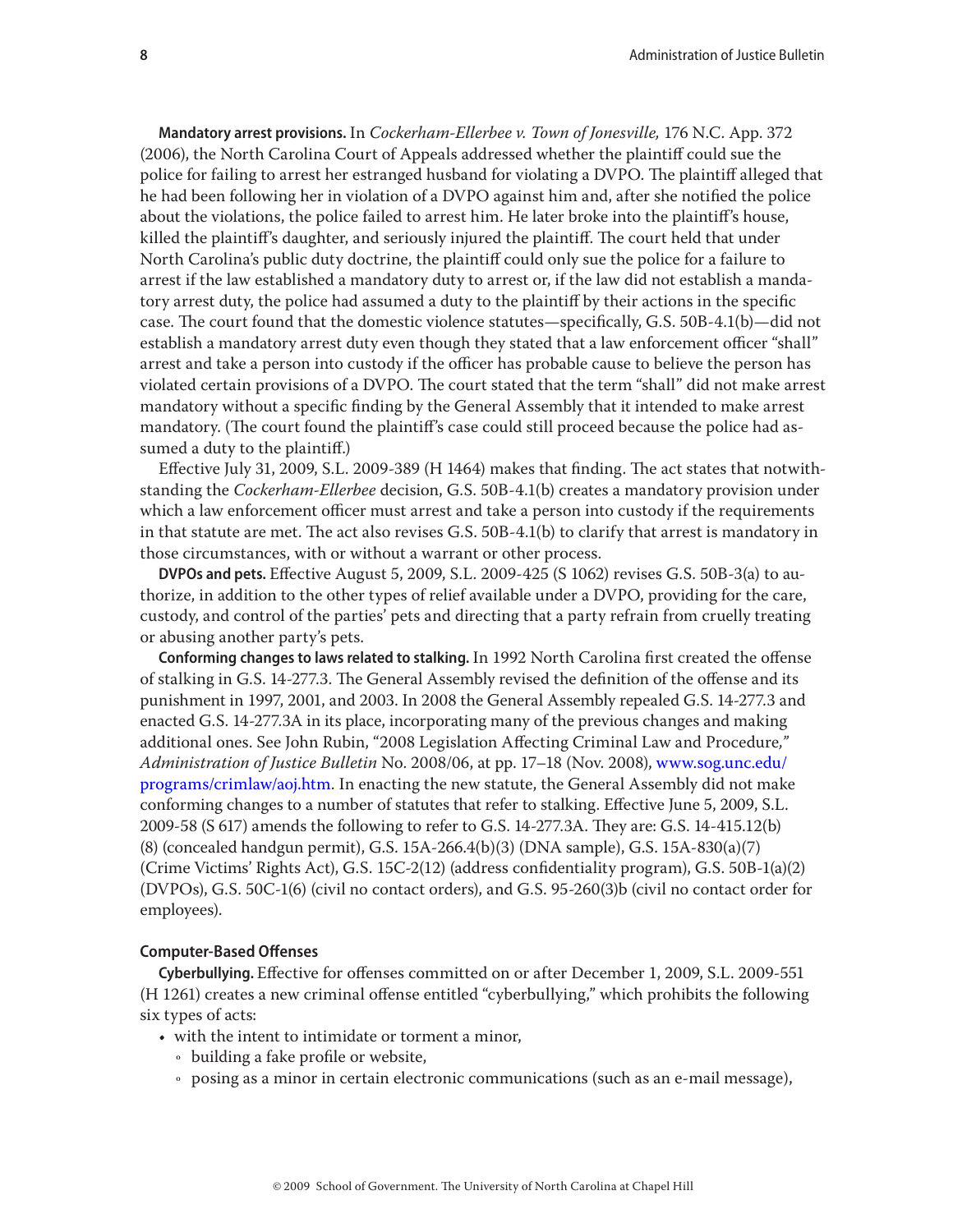- $\cdot$  following a minor online or into an Internet chat room, or
- Ǟ posting or encouraging others to post on the Internet private, personal, or sexual information pertaining to a minor;
- with the intent to intimidate or torment a minor or the minor's parent or guardian,
	- posting a real or doctored image of a minor on the Internet,
	- accessing, altering, or erasing any computer network, data, program, or software, including breaking into a password protected account, or
	- Ǟ using a computer system for repeated electronic communications to a minor
- planting any statement, whether true or false, that provokes or tends to provoke any third party to stalk or harass a minor;
- copying and disseminating, or causing to be made, an unauthorized copy of any data pertaining to a minor for the purpose of intimidating or tormenting the minor;
- signing up a minor for a pornographic Internet site; and
- without authorization of the minor or minor's parent or guardian, signing up a minor for electronic mailing lists or to receive junk electronic and instant messages, resulting in intimidation or torment of the minor.

A violation is a Class 1 misdemeanor if the defendant is 18 years of age or older at the time of the offense and a Class 2 misdemeanor if the defendant is under the age of 18. A defendant is eligible for discharge, dismissal, and expunction of an offense committed before the defendant turned 18. See John Rubin, "Expunction Guide: Types, Requirements, and Impact of 2009 Legislation," *Administration of Justice Bulletin* No. 2009/10 (Dec. 2009), [www.sog.unc.edu/pubs/](www.sog.unc.edu/pubs/electronicversions/pdfs/aojb0910.pdf) [electronicversions/pdfs/aojb0910.pdf](www.sog.unc.edu/pubs/electronicversions/pdfs/aojb0910.pdf).

**Definition of computer crimes.** Effective for offenses committed on or after December 1, 2009, S.L. 2009-551 (H 1261) adds *Internet chat room* and *profile* to the definitions in G.S. 14-453, which apply to the computer-related crimes in G.S. Chapter 14, Article 60*.*

**Internet ticket sales.** In 2008 the General Assembly enacted G.S. 14-344.1, which exempts Internet sales of tickets above face value from the prohibition on ticket scalping in G.S. 14-344. See S.L. 2008-158 (S 1407). The act contained a sunset clause, which provided that the act would expire June 30, 2009. S.L. 2009-255 (H 309) removes the sunset provision.

**Computer-related crimes by sex offenders.** See *"*Sex Offenders," below.

# **School-Related Offenses**

**Compulsory school attendance.** Effective beginning with the 2009–10 school year, S.L. 2009-404 (S 708) revises G.S. 115C-378(a) to provide that every parent, guardian, or custodian having charge or control of a child between the ages of seven and sixteen years of age must cause the child to attend school as provided in the statute. Previously, the statute applied to every parent, guardian, or person having charge or control of a child.

**Reporting acts of violence in schools.** G.S. 115C-288(g) has required school principals to report certain offenses that occur on school property to the appropriate law enforcement agency. The statute also has stated that it is the intent of the General Assembly for the principal to notify the superintendent and for the superintendent to notify the local school board of reports made by the principal. Effective August 5, 2009, S.L. 2009-410 (H 1078) amends G.S. 115C-288(g) to mandate notice to the superintendent and local school board. Effective beginning with the 2010–11 school year, the act also adds G.S. 115C-47(56) to require local boards of education to adopt a policy on notifying parents or legal guardians of any students alleged to be victims of acts required to be reported under G.S. 115C-288(g).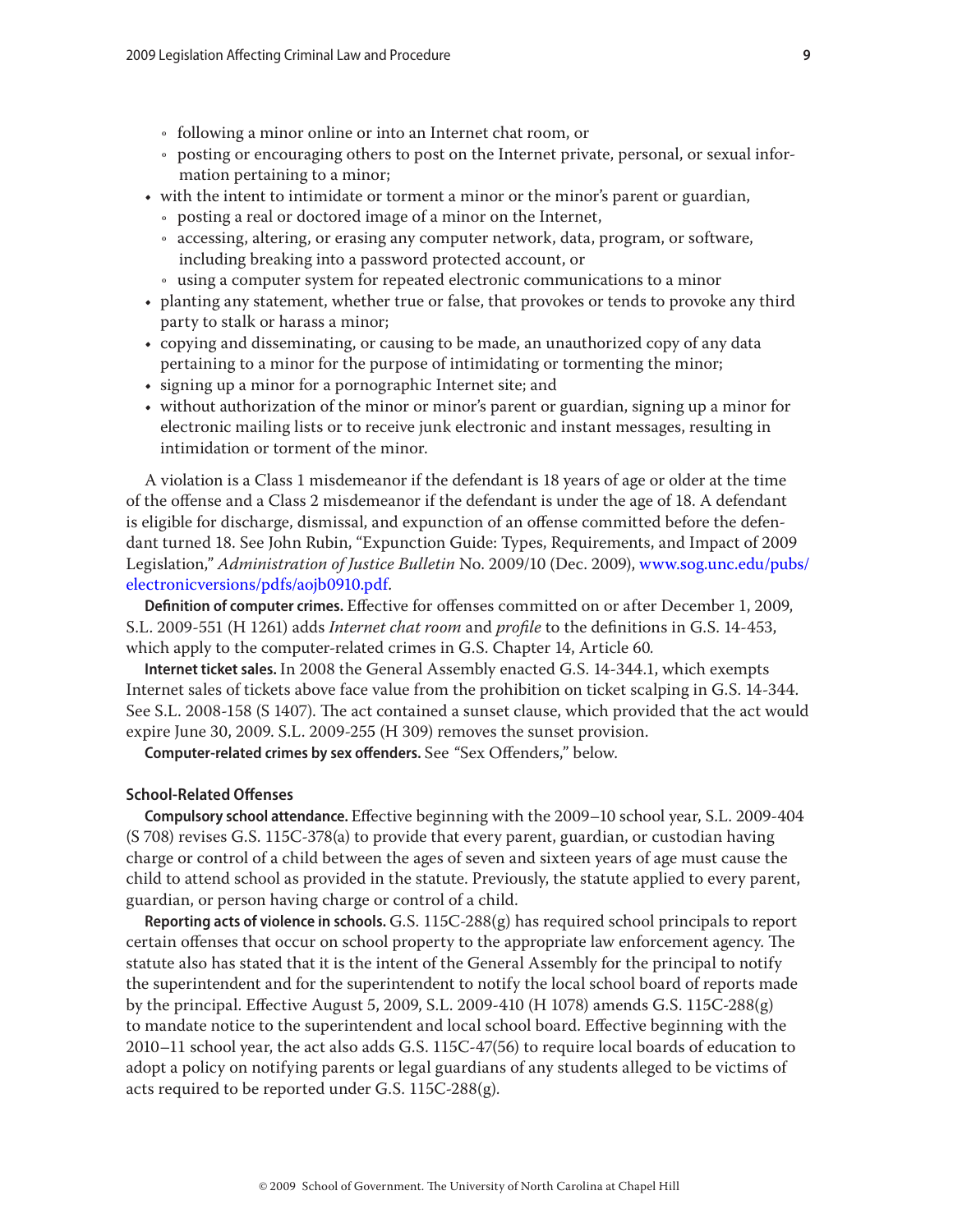**Failure to discharge duty by school board member.** G.S. 115C-39(a), repealed by the General Assembly in 2007, contained a procedure for a school board to remove members of the board for failing to discharge their official duties. See S.L. 2007-498 (H 349). In its place, the General Assembly enacted S.L. 2009-107 (H 43), adding school board members to the coverage of G.S. 14- 230. That statute makes it a Class 1 misdemeanor for various officials to willfully omit, neglect, or refuse to discharge any of their duties. It provides further that if the official acted willfully and corruptly, the official is guilty of misbehavior in office and, as part of the court's sentence in the criminal case, must be removed from office. The act applies to offenses committed on or after December 1, 2009.

**Indecent liberties with student.** See *"*Sex Offenders," below.

**Bullying at school.** S.L. 2009-212 (S 526) addresses bullying or harassing behavior at school by adding Article 29B, School Violence Prevention, to G.S. Chapter 115C. Effective beginning with the 2009–10 school year, new G.S. 115C-407.5 states that no student or school employee shall be subject to bullying or harassing behavior by school employees or students on school property, at a school-sponsored function, or on a school bus. New G.S. 115C-407.6 requires each local school administrative unit to adopt policies prohibiting bullying and harassing behavior. The act does not provide for criminal penalties for a violation of the new statutes.

**Student protection fund for proprietary school students.** Effective July 1, 2010, S.L. 2009-562 (S 860) adds G.S. 115D-95.1 establishing a student protection fund and amends G.S. 115D-96 to make it a Class 3 misdemeanor for a person to operate a proprietary business, technical, trade, or correspondence school without paying the assessments into the fund.

#### **Motor Vehicles**

The General Assembly enacted several changes to the motor vehicle laws. Summaries of motor vehicle legislation, by School of Government faculty member Shea Denning, are included in the online article "2009 Legislation of Interest to Court Officials," [www.sog.unc.edu/dailybulletin/](http://www.sog.unc.edu/dailybulletin/summaries09/category04.html) [summaries09/category04.html](http://www.sog.unc.edu/dailybulletin/summaries09/category04.html). The following are of particular interest for criminal law purposes:

- • S.L. 2009-99 (H 1198), regarding the waiting period for conditional restoration of a driver's license revoked for conviction of impaired driving resulting in a fatality
- • S.L. 2009-135 (H 9), which adds G.S. 20-137.4A to make it an infraction to text while driving, subject to a number of exceptions, and a Class 2 misdemeanor to text while operating a school bus
- • S.L. 2009-147 (H 440), which revises G.S. 20-217 to allow into evidence, if consistent with the North Carolina Rules of Evidence, photographs and videos of a person passing a stopped school bus in violation of G.S. 20-217(a) and makes it a Class H felony to pass a stopped school bus and strike a person, resulting in the person's death
- • S.L. 2009-234 (S 649), regarding speed limits on roads annexed by municipalities and in work zones
- • S.L. 2009-319 (H 882), which adds G.S. 20-183.8(b1) to make it a Class 3 misdemeanor to perform a safety or emissions inspection without a license
- • S.L. 2009-369 (H 1185), regarding conditional restoration of a driver's license revoked for habitual impaired driving
- • S.L. 2009-376 (S 368), which makes numerous changes to the motor vehicle laws, including changes to viewing televisions, computers, and video players while driving
- • S.L. 2009-416 (S 931), which makes various changes affecting commercial driver's licenses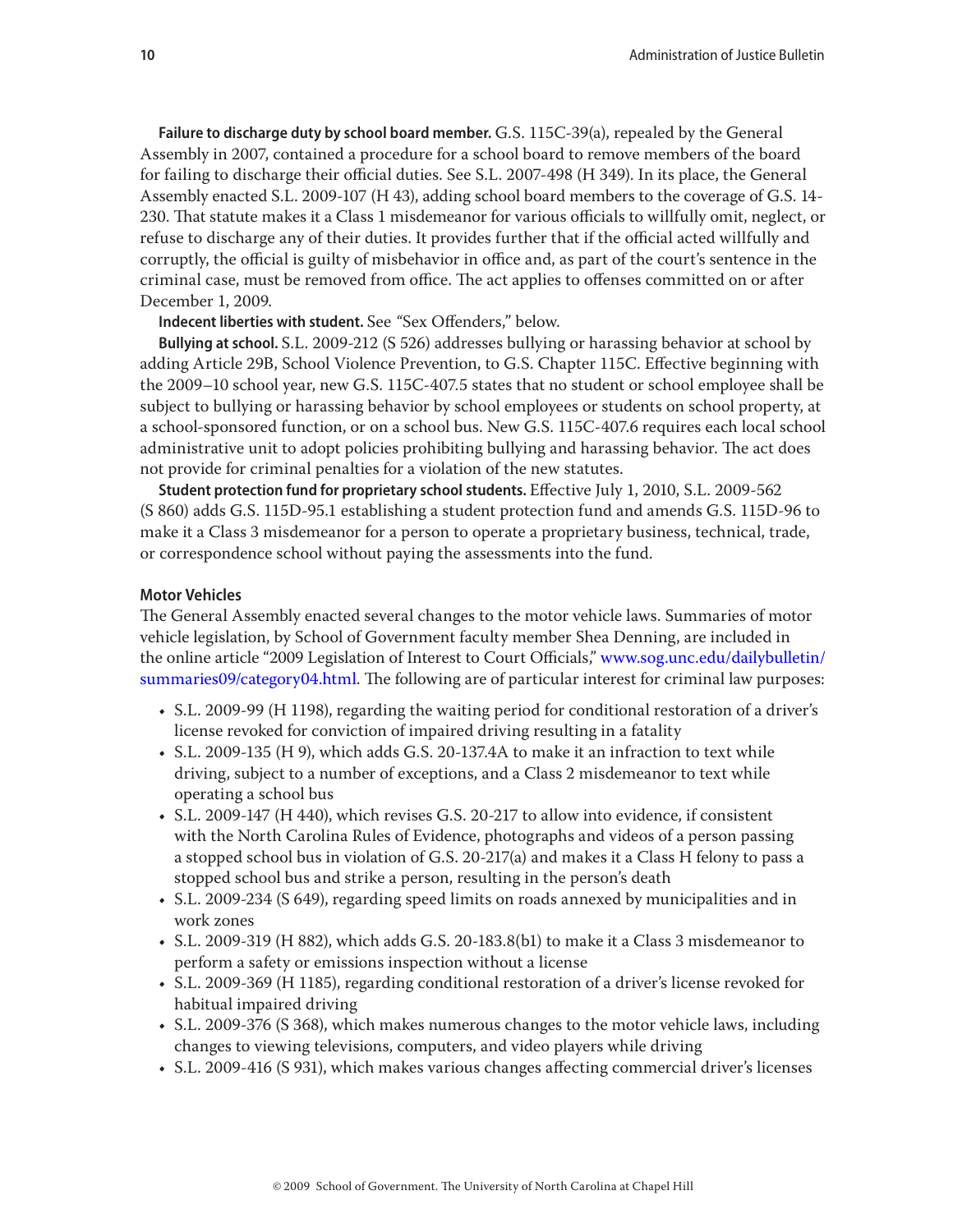- S.L. 2009-456 (H 67), which revises G.S. 20-63(g) to make it an infraction to cover with a license plate frame the state name, year sticker, or month sticker on a registration plate
- S.L. 200[9](http://www.ncleg.net/EnactedLegislation/SessionLaws/HTML/2009-2010/SL2009-459.html)-459 (H 121), which allows cities and counties to regulate the operation of golf carts on public streets (see Shea Denning, "Who Needs a Hybrid? Regulation of Golf Carts on Local Streets," (Aug. 2009), <http://sogweb.sog.unc.edu/blogs/localgovt/?p=533>
- • S.L. 2009-495 (S 631), which adds G.S. 20-49.3 governing the disposition and use of seized and forfeited vehicles by the Bureau of License and Theft of the Division of Motor Vehicles
- S.L. 2009-500 (H 926), which amends G.S. 20-19(d)(2) and G.S. 20-19(e1)(2) to allow a person to submit to a continuous alcohol monitoring system to meet the requirements in those subsections for restoration of a revoked driver's license
- S.L. 2009-526 (H 191), which adds G.S. 20-130.1(c1) to exempt from the prohibition on the installation or operation of a blue light the possession or installation of an inoperable blue light for shows, exhibits, and other activities as specified in the new subsection
- S.L. 2009-528 (H 889), which revises G.S. 20-141.4(b) to increase from a Class 1 to Class A1 misdemeanor the punishment for misdemeanor death by vehicle

#### **Animals**

**Assaulting search and rescue animal.** G.S. 14-163.1 makes it a crime to assault a law enforcement agency or assistance animal. The class of offense depends on the seriousness of the harm caused. Effective for offenses committed on or after December 1, 2009, S.L. 2009-460 (H 1098) adds search and rescue animals to the statute's coverage and adds as a form of restitution for a violation involving such animals the salary of the search and rescue animal handler as a result of the services lost during the time the handler is with the animal receiving training or retraining. The act also adds search and rescue animals to the coverage of G.S. 15A-1340.16(d)(6a), which makes it an aggravating factor in felony sentencing if the offense was committed against or proximately caused serious harm or death to an animal listed in that subsection.

**Reptiles.** Article 55 of G.S. Chapter 14 (G.S. 14-416 through G.S. 14-422) has regulated the handling of poisonous reptiles. Effective for offenses committed on or after December 1, 2009, S.L. 2009-344 (S 307) makes numerous changes to those statutes, specifying in much greater detail the types of reptiles covered by the statutes (the three main categories are venomous reptiles, large constricting snakes, and crocodilians), the specifications for enclosures for such reptiles, the required response by law enforcement and animal control officers to violations, and other regulations. A violation of the article remains a Class 2 misdemeanor under G.S. 14-422(a) in most instances. The act creates two new higher offenses: a Class A1 misdemeanor under new G.S. 14-422(b) if a person other than the owner, owner's agent or employee, or member of the owner's immediate family suffers a life-threatening injury or is killed as a result of a violation of the article; and a Class A1 misdemeanor under G.S. 14-422(c) if a person intentionally releases into the wild a nonnative reptile covered by the article. New G.S. 14-422(d) also provides that a violation of subsections (b) or (c) constitutes wanton conduct and subjects the violator to punitive damages in a civil action.

# **Wildlife and Related Rules**

**Coverage of Wildlife Violator Compact.** The 2008 General Assembly enacted the Interstate Wildlife Violator Compact (G.S. 113-300.5 through G.S. 113-300.8) to establish a reciprocal program to deal with violations of wildlife laws by residents of member states. For a discussion of the compact, see John Rubin, "2008 Legislation Affecting Criminal Law and Procedure,"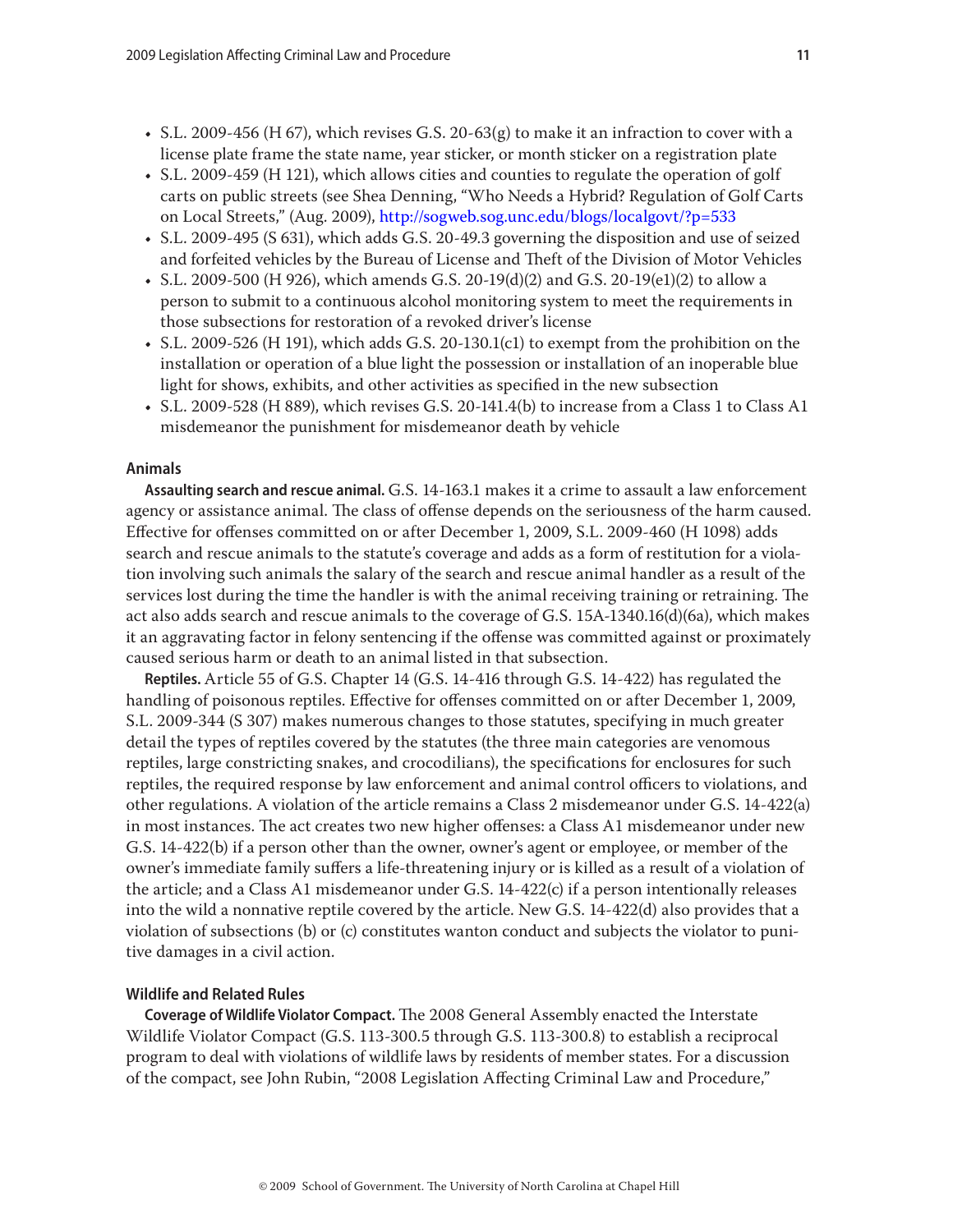*Administration of Justice Bulletin* No. 2008/06, at p. 24–25 (Nov. 2008), [www.sog.unc.edu/](http://www.sog.unc.edu/programs/crimlaw/aoj.htm) [programs/crimlaw/aoj.htm.](http://www.sog.unc.edu/programs/crimlaw/aoj.htm) Effective October 1, 2009, S.L. 2009-15 (H 105) amends the definition of *wildlife* in Article II(15) of the compact (within G.S. 113-300.6) to include animals protected or regulated by the Wildlife Resources Commission, Marine Fisheries Commission, and Division of Marine Fisheries in the Department of Environment and Natural Resources. The act also amends G.S. 113-300.7 to clarify the role of those agencies in administering the compact, providing among other things that each may suspend or revoke a person's license to hunt, fish, trap, possess, or transport wildlife in North Carolina to the extent that the person's license has been suspended or revoked by a member state.

**Hunting and fishing licenses for members of the military.** G.S. 113-276 contains several exemptions from North Carolina's licensing requirements for hunting and fishing. Effective July 1, 2009, S.L. 2009-25 (H 97) amends G.S. 113-276 to add an exemption for North Carolina residents who are members of the United States Armed Forces and are serving outside the state, or who are members of a reserve unit and are serving full-time active military duty outside the state, allowing them to hunt or fish in North Carolina without a license while on leave in North Carolina for 30 days or less.

**Hunting of wild boar.** G.S. 113-133.1(e) lists various local acts relating to wildlife that remain in force in specific counties notwithstanding the authority of the Wildlife Resources Commission over wildlife in North Carolina. Effective October 1, 2009, S.L. 2009-89 (H 1118) revises G.S. 113-133.1(e) to repeal the local acts relating to the hunting of wild boars and adds *wild boar* to the definitions of wildlife resources in G.S. 113-129 subject to Wildlife Resources Commission regulation. The act also directs the Department of Agriculture and Consumer Services, in consultation with the Wildlife Resources Commission and others, to study the risks, including the risk of disease, of importing feral swine into North Carolina.

**Traps for beavers and otters.** Effective October 1, 2009, S.L. 2009-120 (S 1101) revises the portions of G.S. 113-291.6 and G.S. 113-291.9(c) relating to the dimensions of conibear-type traps that may be used in areas in which beaver and otter may be lawfully trapped.

**Boating safety education.** Effective May 1, 2010, S.L. 2009-282 (S 43) adds G.S. 75A-16.2 to make it an infraction for a person to operate a vessel with a motor of 10 horsepower or more on the state's public waters unless the person has met the requirements for boating safety education as provided in that statute. A violation results in the assessment of court costs but no penalty. If the person produces in court a certification or proof of satisfactory completion of a boating safety course, the person may not be found responsible for a violation.

The act also adds G.S. 75A-13.3(c3) to require a vessel livery (that is, a rental company) to provide the operator of a leased personal watercraft with basic safety instruction before allowing operation of the watercraft. A violation by a vessel livery is a Class 3 misdemeanor.

**Taking of shellfish.** Effective August 7, 2009, S.L. 2009-433 (S 107) amends several statutes within G.S. Chapter 113 regulating the taking of shellfish such as oysters and clams.

#### **ABC Laws**

The alcoholic beverage control (ABC) laws enacted in 2009 do not have a direct impact on criminal law and procedure. For summaries of ABC legislation, see Michael Crowell, "2009 Statewide Legislation Affecting Alcoholic Beverage Control" (Sept. 2009), [www.sog.unc.edu/dailybulletin/](http://www.sog.unc.edu/dailybulletin/summaries09/category01.html) [summaries09/category01.html.](http://www.sog.unc.edu/dailybulletin/summaries09/category01.html)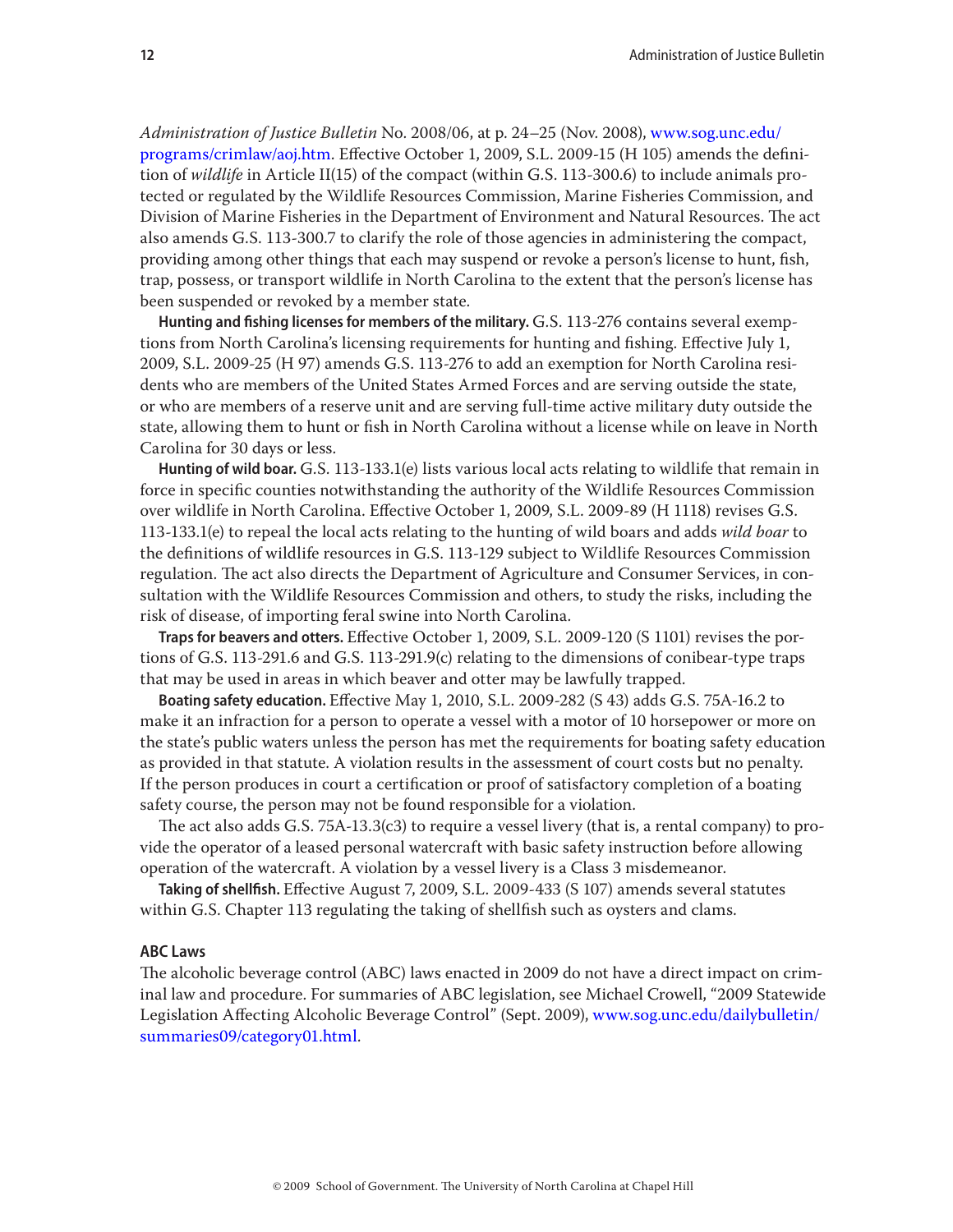#### **Businesses**

**Natural hair care license violations.** Effective July 1, 2010, S.L. 2009-521 (H 291), as amended by S.L. 2009-471 (H 596), amends G.S. 88B-22 to make it a Class 3 misdemeanor for a natural hair care specialist to practice cosmetic art for pay or reward without a license.

**Violations by facilities for aged and disabled individuals.** S.L. 2009-462 (H 456) adds G.S. 131D-2.5, effective October 1, 2009, and G.S. 131D-2.6, effective January 1, 2010, to make the operation of covered facilities without a license a Class 3 misdemeanor, punishable by a fine only of not more than \$50 for a first offense and by a fine only of not more than \$500 for each subsequent offense. The act repeals G.S. 131D-2, which contained similar punishments.

**Log of pumpouts of marine sanitation devices.** Effective for offenses committed on or after July 1, 2010, S.L. 2009-345 (H 1378) adds G.S. 77-128 to make it a Class 3 misdemeanor for the owner or operator of a marine sanitation device to fail to maintain a record for at least one year of each pumpout and the location of the pumpout facility and adds G.S. 77-129 to make it a Class 1 misdemeanor to discharge treated or untreated sewage into coastal waters. The latter violation is also subject to civil penalties under G.S. 77-130.

**Marriage and family therapy.** Effective for offenses committed on or after October 1, 2009, S.L. 2009-393 (S 935) amends G.S. 90-270.48 to make it a Class 2 misdemeanor, under G.S. 90-270.61, for a person not licensed as a marriage and family therapy associate to practice marriage or family therapy.

**Refrigerator contractors.** Effective for offenses committed on or after December 1, 2009, S.L. 2009-333 (H 1105) amends G.S. 87-61 to reduce from a Class 2 to Class 3 misdemeanor the punishment for engaging in refrigerator contracting without a license.

**Environmental health specialists.** Effective for offenses committed on or after August 7, 2009, S.L. 2009-443 (S 834) amends G.S. 90A-52 to make it a Class 1 misdemeanor, under G.S. 90A-66, to practice as an environmental health specialist or intern, or to use those titles, without a certificate of registration from the Board of Environmental Health Specialist Examiners.

**Motor vehicle franchise laws.** Effective for offenses committed on or after July 24, 2009, S.L. 2009-338 (S 913) amends G.S. 20-305.1 to prohibit additional acts, punishable as Class 1 misdemeanors under G.S. 20-308, by manufacturers and component parts manufacturers against motor vehicle dealers.

**Occupational safety and health laws violations injuring children.** Article 16 of G.S. Chapter 95 is the Occupational Safety and Health Act (OSHA) for North Carolina. Violations may result in criminal or civil penalties. G.S. 95-139 has made it a Class 2 misdemeanor for an employer to violate an OSHA rule and cause an employee's death. The authorized punishment may include a fine of up to \$10,000. A second violation is a Class 1 misdemeanor, which may include a fine of up to \$20,000. Effective for violations committed on or after December 1, 2009, S.L. 2009-351 (H 23) adds G.S. 95-139(b) and (c) to increase the maximum fine to \$20,000 for an OSHA violation causing the death of an employee under age 18 and, if the defendant has a prior conviction for violating an OSHA rule and causing the death of an employee, to increase the maximum fine to \$40,000 for a violation causing the death of an employee under age 18. The act also amends G.S. 95-139(e), which makes it a Class 2 misdemeanor to falsify records required by OSHA, to increase the maximum fine for a violation to \$20,000 if the falsification pertains to an employee under age 18; a falsification involving an employee age 18 or older remains a Class 2 misdemeanor punishable by a fine of up to \$10,000. The act also increases the civil monetary penalties in G.S. 95-138 for OSHA violations involving employees under age 18 and the civil monetary penalties for violations of Article 2A of G.S. Chapter 95 (Wage and Hour Act).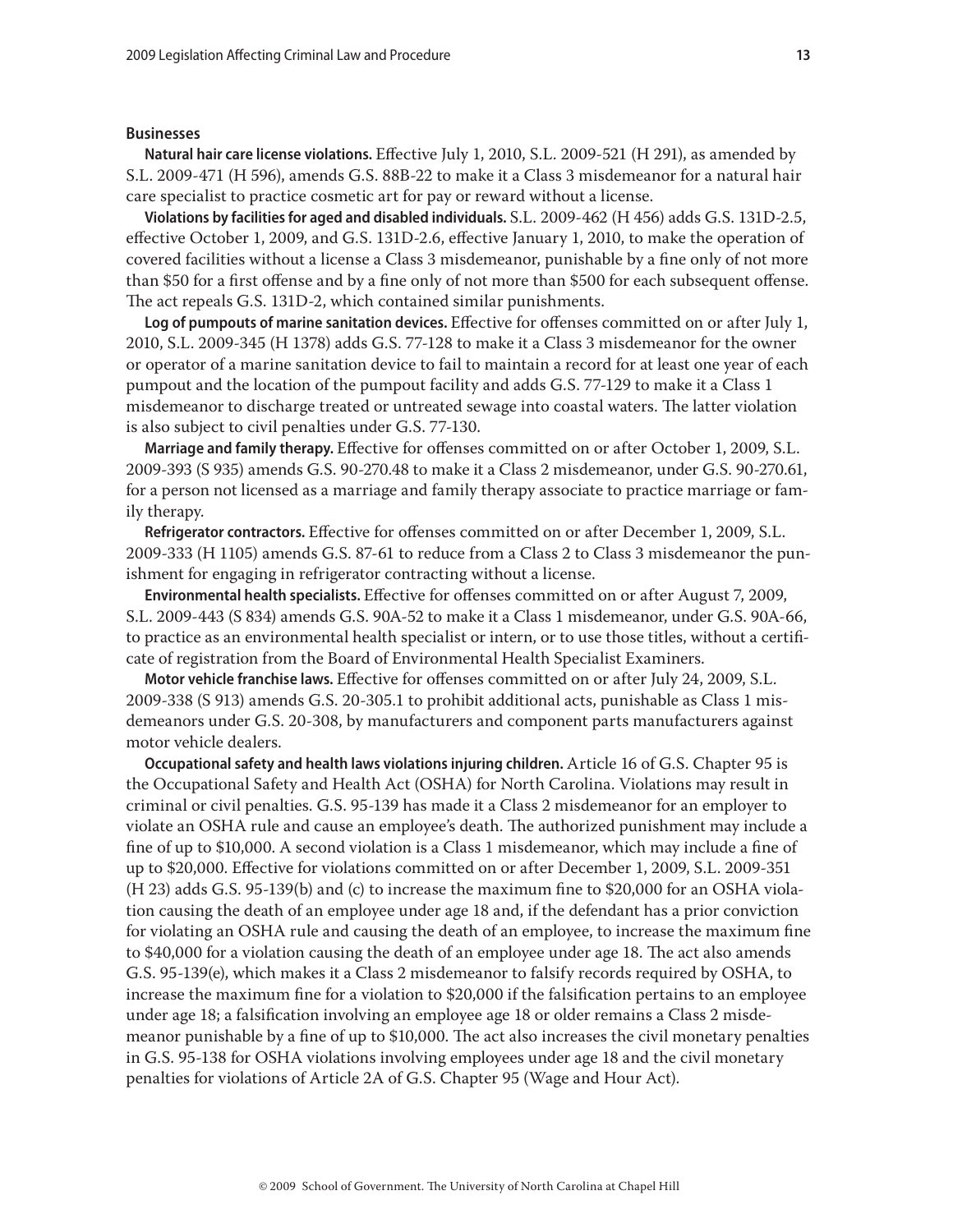**Mortgage lending laws.** Effective for applications for licensure on or after July 31, 2009, S.L. 2009-374 (H 1523), as amended by S.L. 2009-526 (H 191), S.L. 2009-550 (H 274), and S.L. 2009- 570 (S 220), repeals Article 19A of G.S. Chapter 53 (Mortgage Lending Act) and adds Article 19B (Secure and Fair Enforcement Licensing Act). New G.S. 53-244.112 of Article 19B makes it a Class 3 misdemeanor to engage in the mortgage business or act as a mortgage loan originator without a license. The new statute makes each transaction involving unlicensed activity a separate offense.

**Polysomnography regulations.** Effective October 1, 2009, S.L. 2009-434 (H 819) adds Article 39A, the Polysomnography Practice Act, to G.S. Chapter 90, regulating the practice of monitoring, analyzing, and recording physiological data during sleep and wakefulness to assist in the assessment of sleep and like disorders. On or after January 1, 2012, practicing polysomnography without being listed with the North Carolina Medical Board and certain other acts are Class 1 misdemeanors under new G.S. 90-677.3.

# **Miscellaneous Offenses**

**Prohibition of "targeted" picketing of residence.** Effective for offenses committed on or after December 1, 2009, S.L. 2009-300 (H 885) adds G.S. 14-277.4A creating the offense of targeted picketing of a residence. The statute makes it a Class 2 misdemeanor to

- engage in *targeted picketing* of a *residence* as those terms are defined in the statute
- when the picketer knows or should know
- that the manner of the picketing would cause a reasonable person either
	- to fear for the person's safety or safety of the person's immediate family or close personal associates or
	- $\cdot$  substantial emotional distress as that term is defined in G.S. 14-277.3A(b)(4), the statute on stalking.

The new statute provides that an aggrieved person may seek injunctive relief to prevent threatened or further violations and that a violation of an injunction constitutes criminal contempt, punishable by a term of imprisonment of 30 days to 12 months. The new statute also states that it does not prohibit general picketing through residential neighborhoods or past residences.

**Raffle prize limits.** G.S. 14-309.15 establishes limits on prizes for raffles conducted by nonprofit organizations and associations. Effective June 1, 2009, S.L. 2009-49 (H 85) raises the limit on cash prizes and merchandise redeemable for cash from \$50,000 to \$125,000 per raffle and raises the total amount that may be offered by any organization or association from \$50,000 to \$125,000 per calendar year. New G.S. 14-309.15(g) allows an exception to this limit, permitting real property to be offered as a raffle prize in an amount of up to \$500,000 per raffle and \$500,000 by an organization or association per calendar year.

**Fireworks display restrictions.** G.S. 14-410 regulates displays of pyrotechnics at concerts and other public exhibitions. It has allowed such displays if supervised by experts and other conditions were satisfied, but the statute did not identify the requirements to qualify as an expert. Effective for offenses committed on or after February 1, 2010, S.L. 2009-507 (S 563) revises the statute to provide that individuals who exhibit, use, handle, or discharge pyrotechnics at public exhibitions must have completed the training required under new G.S. 58-82A-2 and be under the direct supervision and control of a display operator who holds a display operator permit issued by the state fire marshal under new G.S. 58-82A-3. Under the latter statute, the state fire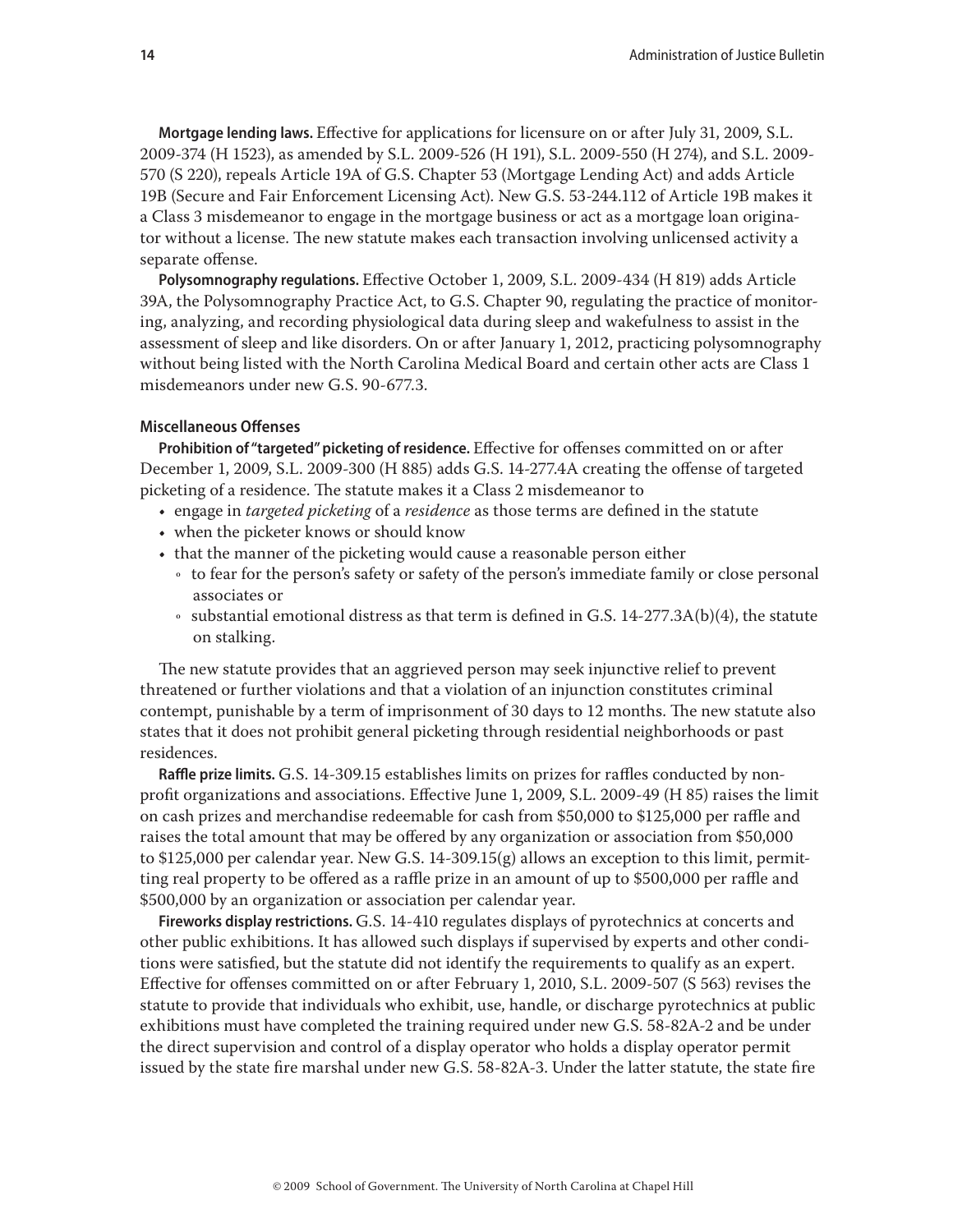marshal may refuse to issue or revoke a permit if, among other things, the display operator is convicted of a crime under Article 54 (Sale, etc., of Pyrotechnics) of G.S. Chapter 14A. Violations of Article 54 remain punishable under G.S. 14-415.

**Self-dealing by public officers and employees.** G.S. 14-234 prohibits self-dealing by public officers and employees. For example, subsection (a)(1) prohibits public officers or employees from deriving a benefit from a contract they enter into or administer on behalf of a public agency. G.S. 14- 234(d1) provides an exception to the prohibition in subsection (a)(1) for smaller towns and cities and public hospitals if, among other things, the amount of the contract does not exceed certain limits. Effective October 1, 2009, S.L. 2009-226 (H 682) raises the contract limit from \$12,500 to \$20,000 for medically related services and from \$25,000 to \$40,000 for other goods or services within a 12-month period.

**Retail sale of novelty lighters.** Article 2 of G.S. Chapter 66 has regulated the sale of matches. Effective for offenses committed on or after October 1, 2009, S.L. 2009-230 (S 652) adds G.S. 66-16.1 to make it an infraction, subject to a penalty of \$500 for each violation, to sell at retail a novelty lighter as defined in the new statute.

**Restrictions on tobacco products and mobile phones on state correctional premises.** Effective for offenses committed on or after March 1, 2010, S.L. 2009-560 (S 167) revises G.S. 148-23.1 and adds G.S. 148-23.2 to restrict tobacco products and mobile phones on state correctional facilities premises.

Revised G.S. 148-23.1 prohibits anyone—inmates, visitors, and employees—from using tobacco products on state correctional facilities premises, not just inside the facilities. Further, no person may possess tobacco products on such premises. The statue contains two exceptions one for tobacco products used in religious observances and the other for possession of tobacco products by employees or visitors in a motor vehicle in a designated parking area of the premises.

Revised G.S. 148-23.2 prohibits anyone from possessing a mobile telephone or other wireless communications device on state correctional facilities premises, except as authorized by Department of Correction (DOC) policy. The statute exempts possession of mobile devices by an employee or visitor in a motor vehicle in a designated parking area of the premises.

Violations are punishable under revised G.S. 14-258.1. A person who gives or sells tobacco products to an inmate or another person for delivery to an inmate as provided in G.S. 14- 258.1(c) is guilty of a Class 1 misdemeanor. A person who gives or sells a wireless device or a component of one of those devices to another person for delivery to an inmate as provided in G.S. 14-258.1(d) is guilty of a Class 1 misdemeanor. An inmate who possesses a tobacco product or wireless device as provided in G.S. 14-258.1(e) is guilty of a Class 1 misdemeanor. The revised statutes do not specify criminal penalties for employees or visitors for mere possession or use of tobacco products or wireless devices on state correctional facility premises.

**Smoking in non-smoking area.** Effective January 2, 2010, S.L. 2009-27 (H 2), as amended by S.L. 2009-550 (H 274), prohibits smoking in certain public places and authorizes local governments to enact no-smoking laws, subject to certain exceptions. Portions of the act are enforceable through the criminal justice system. Part 1B of Article 23 of G.S. Chapter 130A, which regulates smoking in state government buildings and vehicles, continues to provide (in G.S. 130A-493) that a violation is not a misdemeanor. Part 1C of Article 23 of G.S. Chapter 130A, which regulates smoking in restaurants, bars, and lodging establishments that prepare and serve food and drink, provides (in G.S. 130A-497) that a person who continues to smoke in a nonsmoking area, following oral or written notice by the person in charge of the area, commits an infraction, a noncriminal violation of the law punishable by a penalty of up to \$50. A person may not be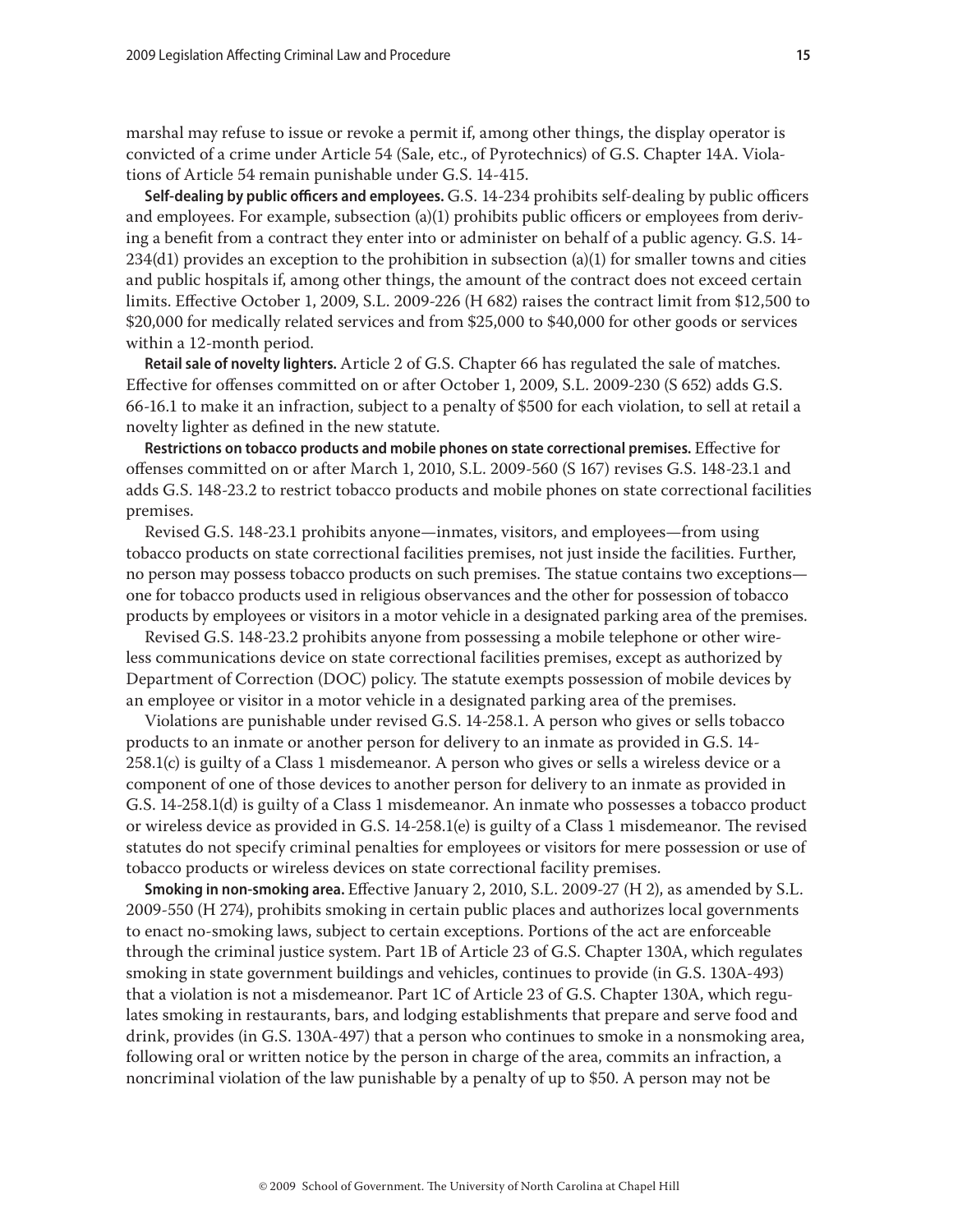assessed court costs. Part 2 of Article 23 of G.S. Chapter 130A, which authorizes local governments to restrict smoking in public places and in local government buildings, grounds, and vehicles, provides (in G.S. 130A-498) that continuing to smoke in violation of a local ordinance or other local rule, law, or policy constitutes an infraction, punishable by a penalty of up to \$50. There are no court costs. Revised G.S. 130A-22 provides that a local health director may impose administrative penalties (a written notice for a first and second violation and up to a \$200 penalty for a third and subsequent violation) on a person who manages, operates, or controls a place subject to Parts 1C or 2 and who fails to comply with those provisions. The act states that the General Assembly's intent is also to restrict smoking in places of employment, and the revised statutes include references to employees, employers, and places of employment, but other than the locations described above, the act does not specify any restrictions on smoking in places of employment and does not include any penalties.

For further discussion of the new smoking law, as well as other smoking prohibitions (such as prohibitions on smoking in schools and prisons), see Aimee Wall, "Smoking in Public Places: Recent Changes in State Law*," Health Law Bulletin* No. 90 (May 2009), [www.sog.unc.edu/pubs/](http://www.sog.unc.edu/pubs/electronicversions/pdfs/hlb90.pdf) [electronicversions/pdfs/hlb90.pdf](http://www.sog.unc.edu/pubs/electronicversions/pdfs/hlb90.pdf).

**Interference with electronic monitoring device.** See "Pretrial and Trial Procedures: Pretrial Release," below.

**Solicitation of child by computer to commit unlawful sex act.** See "Sex Offenders," below.

# **Pretrial and Trial Procedures**

# **Right to Counsel**

**Appointment of counsel by magistrates.** Effective July 1, 2009, S.L. 2009-419 (S 514) adds G.S. 7A-146(11) and G.S. 7A-292(15) to authorize the chief district judge in each district court district to give magistrates who are duly licensed attorneys the authority to appoint counsel pursuant to Article 36 of G.S. Chapter 7A—that is, for defendants entitled to counsel at state expense. Under the new provisions, a magistrate may not appoint counsel for potentially capital offenses and may not accept waivers of counsel.

In making appointments, magistrates must follow the rules adopted by the Office of Indigent Defense Services (IDS). See G.S. 7A-452(a) (upon a determination that a person is indigent and entitled to counsel under Article 36 of G.S. Chapter 7A, counsel shall be appointed in accordance with rules adopted by IDS). In districts with a public defender's office, the Public Defender has adopted a plan for appointment of counsel; many of those plans require appointment of the Public Defender, who then determines whether to assign the case to an assistant public defender or to private assigned counsel. Most districts without a public defender's office also have a local appointment plan, which magistrates should consult in making appointments.

Because the new appointment authority is limited to magistrates who are attorneys, it does not cover the majority of criminal cases, which ordinarily enter the judicial system through an initial appearance before a magistrate. In *Rothgery v. Gillespie County, \_\_\_* U.S. *\_\_\_*, 128 S. Ct. 2578 (2008), the U.S. Supreme Court held that the right to counsel attaches at initial appearance before a magistrate. Although the Court did not require that a defendant have counsel at the initial appearance, it indicated that counsel must be appointed within a reasonable time thereafter. In felony cases in North Carolina, appointment generally occurs soon after arrest because a defendant who is in custody must have a first appearance before a judge within 96 hours, at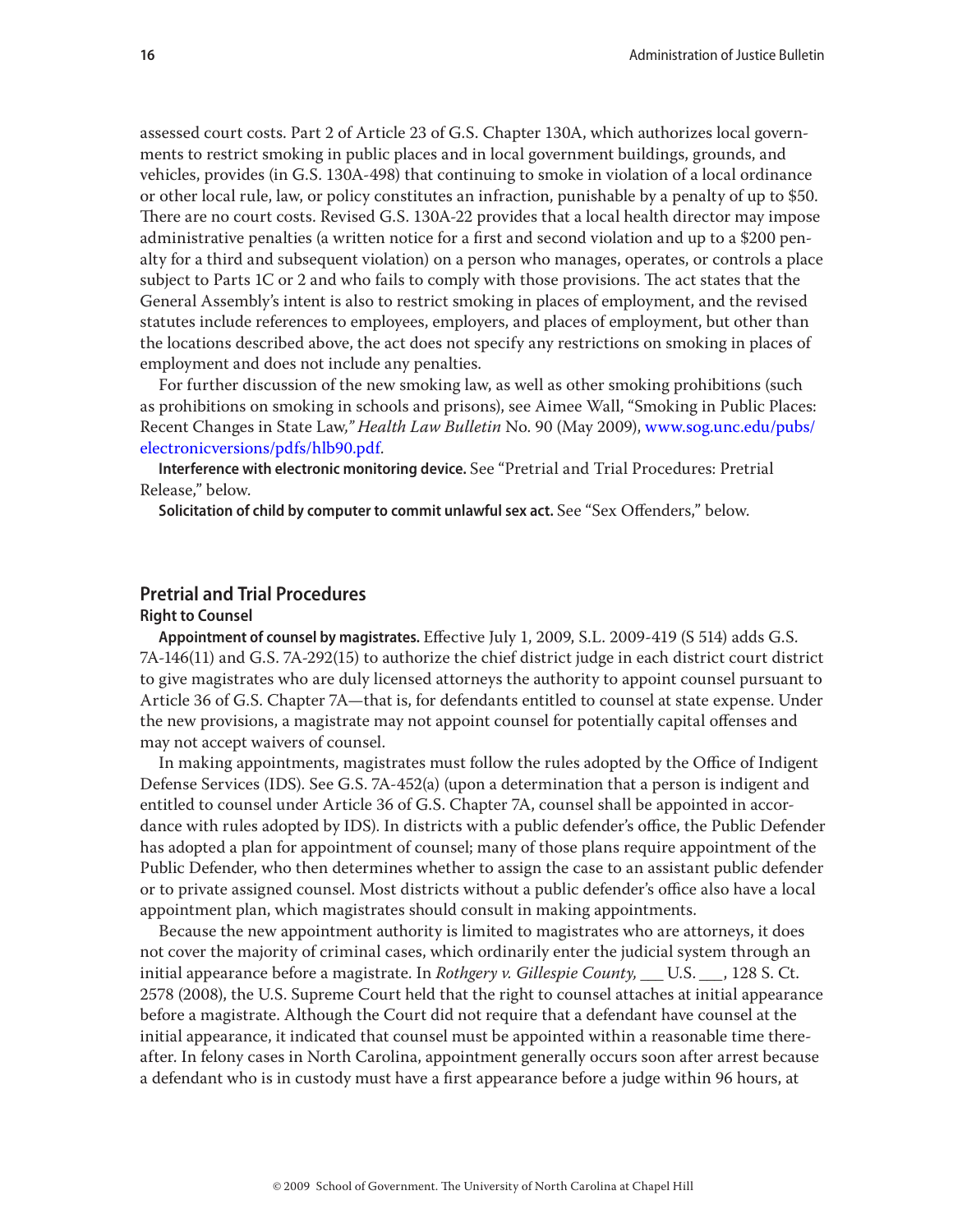which time the presiding judge appoints counsel for indigent defendants who want counsel. In misdemeanor cases, however, appointments may not occur nearly as quickly.

Some districts hold first appearances for misdemeanors, although not required by statute. In many districts, however, defendants do not appear until the officer's first court date, which may be weeks after arrest.

If a defendant has been in custody for 48 hours without having counsel appointed, G.S. 7A-453 requires the authority having custody of the defendant to notify the IDS designee in those counties having one—that is, the Public Defender in districts with a public defender office—and the clerk of court in all other counties. The Public Defender or clerk is then supposed to take appropriate steps to enable the appointment of counsel. Many districts, however, do not have a process for implementing the statute's requirements.

Some magistrates at initial appearance advise defendants of their *Rothgery* rights, telling them that they have a right to have counsel appointed if they qualify (based on indigency and the type of case) and noting the advisement and any request for counsel on the release order or other form. Whether this process expedites appointment, however, is unclear. Other districts may be employing additional procedures to expedite appointment of counsel.

**Appointment of counsel at satellite monitoring "bring-back" hearings.** See "Sex Offenders," below.

# **Pretrial Release**

**Electronic house arrest.** G.S. 15A-534(a) has authorized four types of pretrial release: written promise to appear, unsecured bond, custody release, and secured bond. Effective for offenses committed on or after December 1, 2009, S.L. 2009-547 (S 726) amends G.S. 15A-534(a) to authorize a fifth form of pretrial release: house arrest with electronic monitoring. If electronic house arrest (EHA) is imposed, the defendant also must execute a secured bond.

The legislation does not contain additional funding to implement EHA programs; rather, it gives statutory authorization for programs already in operation or implemented in the future. In counties that have an EHA program, judicial officials should not impose EHA as a condition if the program is not then able to accept the defendant—for example, it does not have equipment available to place the defendant on EHA. In those circumstances, requiring EHA as a condition of pretrial release would amount to denial of pretrial release.

Can the defendant be required to reimburse the administering agency for the cost of EHA? The Administrative Office of the Courts (AOC) has advised judicial officials that there does not appear to be statutory authority for requiring the defendant to do so. According to the AOC, a convicted defendant placed on pretrial EHA may be assessed a one-time fee of \$15 for those services. *See* G.S. 7A-304(a)(5) (allowing \$15 for pretrial services, to be remitted to county providing the services). The AOC has concluded that there does not appear to be authority to assess a fee for EHA for defendants who are not convicted or a fee greater than \$15 for those who are convicted.

In addition to authorizing EHA as a form of pretrial release, the act amends G.S. 15A-534(a) to provide that a judicial official must impose "at least" one of the five forms of pretrial release. Previously, the subsection stated that a judicial official must impose "one" of the forms of pretrial release, which apparently meant that the judicial official could impose one form only. While the change may have been intended merely to give effect to the new required combination of a secured bond and EHA, the new phrasing was not limited to that situation. Other combinations of pretrial release (for example, a custody release and unsecured bond) may be permissible.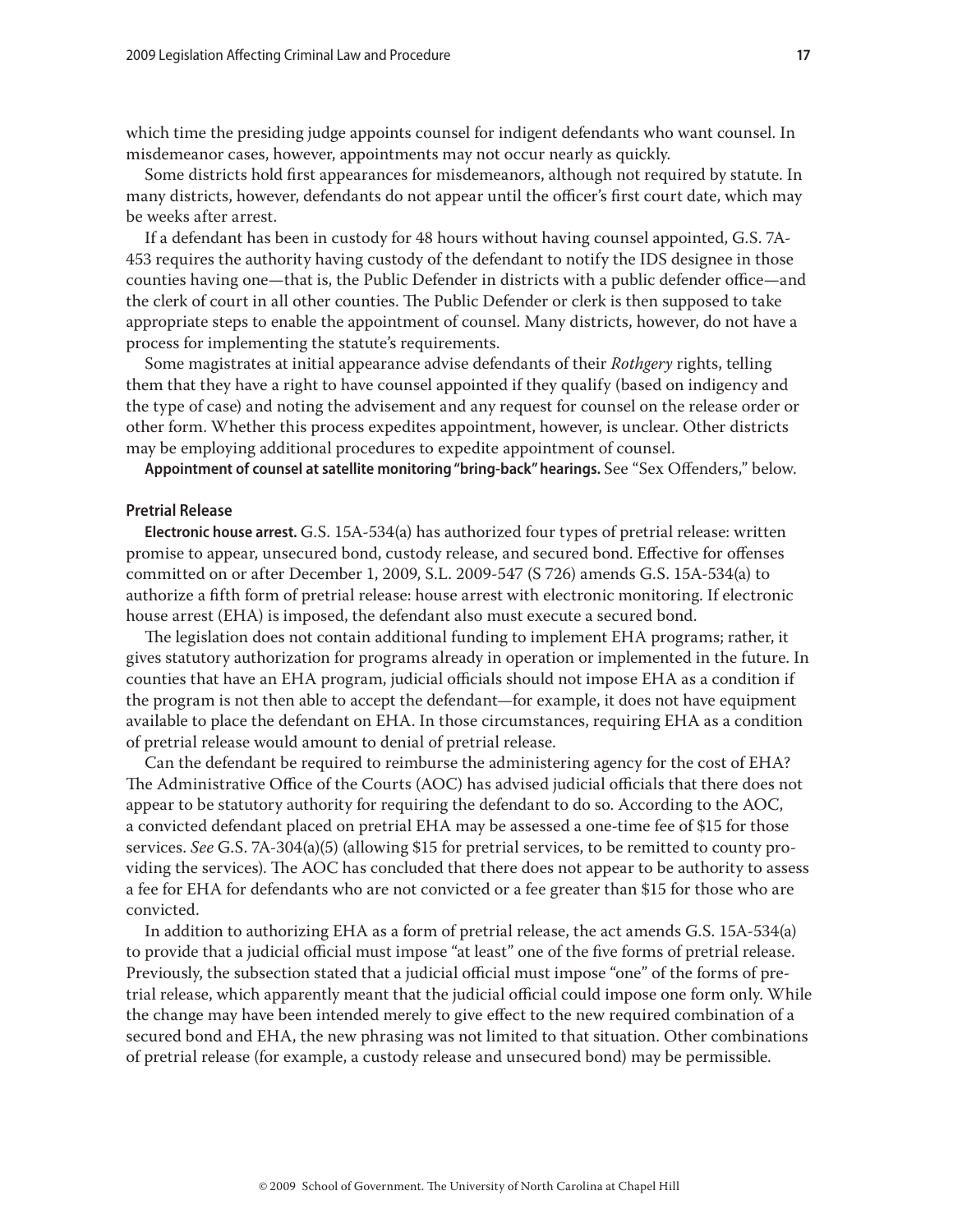**Interference with electronic monitoring devices.** Effective for offenses committed on or after December 1, 2009, S.L. 2009-415 (S 713) adds G.S. 14-226.3 to make it an offense to engage in certain acts. The provisions apply to individuals on pretrial release, probation, parole, or postrelease supervision. It is a violation of the new statute to

- knowingly and without authority
- remove, destroy, or circumvent
- the operation of an electronic monitoring device being used to monitor a person who is
	- Ǟ complying with a house arrest program or
	- Ǟ wearing the device as a condition of bond, pretrial release, probation, parole, or postrelease supervision.

It is also a violation of the new statute to

- knowingly and without authority
- request or solicit any other person
- to remove, destroy, or circumvent
- the operation of an electronic monitoring device being used to monitor a person for one of the indicated purposes.

The punishments for violations are as follows. It is:

- an offense one class lower than the offense of conviction if the violation is by a person required to comply with electronic monitoring as a result of conviction—for example, a person on probation,
- • a Class 1 misdemeanor if the violation is by a person required to comply with electronic monitoring as a condition of bond or pretrial release, and
- a Class 2 misdemeanor by any other person.

The statute does not apply to tampering with a device worn by an individual subject to satellite-based monitoring under North Carolina's sex offender registration and monitoring program, which is governed by G.S. 14-208.44(b); a violation of that statute is a Class E felony.

**Pretrial and prehearing release for probationers.** Article 26, Bail, of G.S. Chapter 15A requires the setting of pretrial conditions for most individuals arrested for a criminal offense, whether or not the individual is on probation. G.S. 15A-1345(b) likewise has provided that a person arrested for a violation of probation is entitled to the setting of conditions of release pending a revocation hearing in the same manner as provided in G.S. 15A-534, a part of the article on bail. Effective for offenses committed on or after December 1, 2009, S.L. 2009-412 (S 1078), as amended by S.L. 2009-547 (S 726), restricts pretrial release if the probationer has a pending felony charge and is found to pose a danger to the public (the term *danger* is not defined). The act creates two separate categories of defendants, with slightly different pretrial release rules for each. Revised AOC-CR-200 (Dec. 2009) (conditions of release and release order) and new AOC-CR-272 (Dec. 2009) (detention of probationer arrested for felony) are intended to aid judicial officials in making the required determinations.

If the defendant is *charged with a felony and arrested while on probation*, revised G.S. 15A-534.2(d2) sets forth three options.

1. If the judicial official determines that the *defendant does not pose a danger* to the public, the official must impose conditions of pretrial release as in other cases.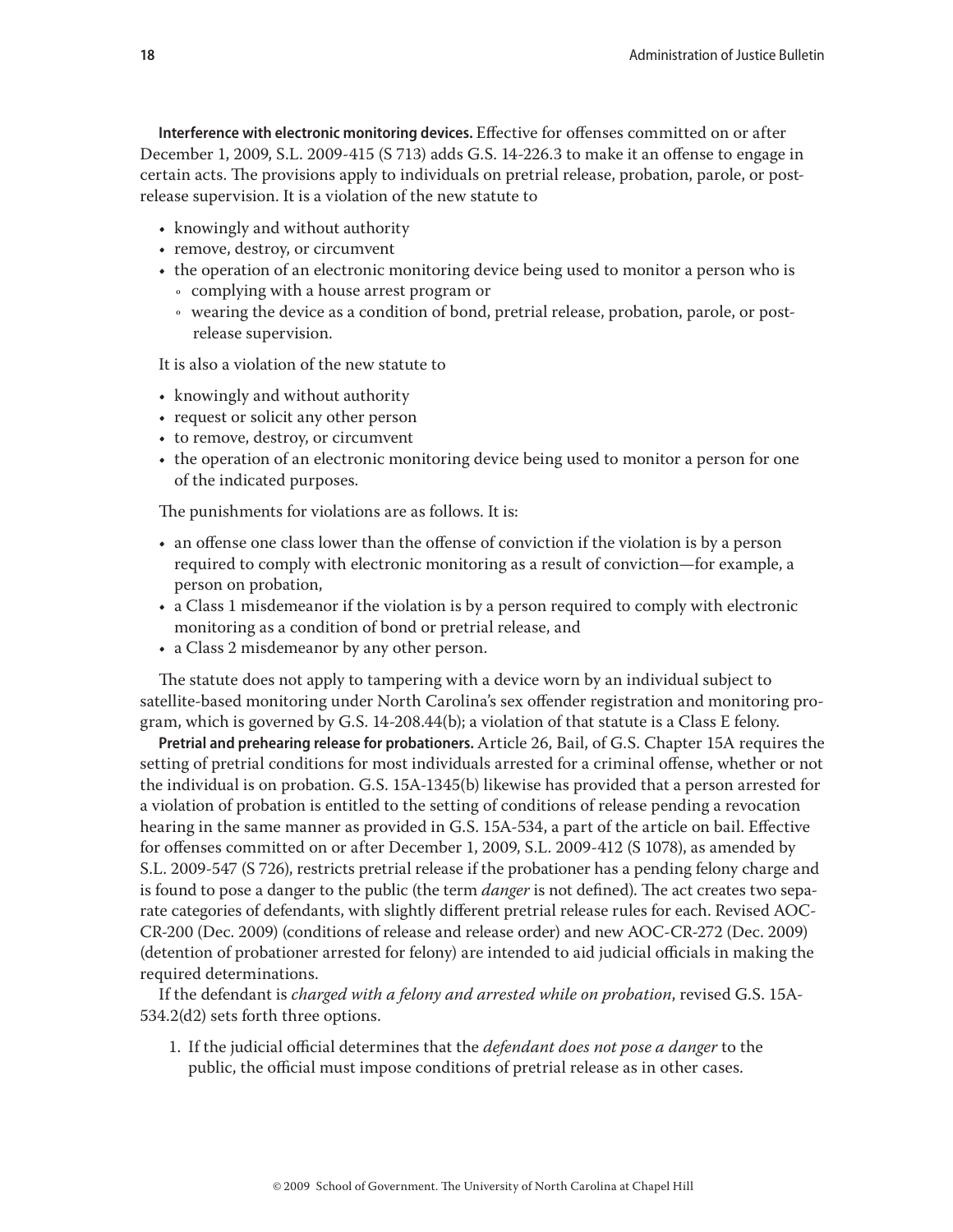- 2. If the judicial official determines that the *defendant poses a danger* to the public, the official must impose a secured bond or electronic house arrest with a secured bond. (The latter form of pretrial release is discussed in the summary of electronic house arrest, above.)
- 3. If the judicial official has *insufficient information* to determine whether the defendant poses a danger to the public, the official must deny release. The judicial official must record (1) the basis for the official's decision that additional information is needed and the nature of the information needed and (2) a date, within 96 hours of arrest, for the defendant to be brought before a judicial official. If sufficient information is provided before the first appearance, the first available judicial official must set pretrial release conditions. If a pretrial release determination has been delayed for insufficient information until the defendant's first appearance, the judge at first appearance must set conditions. It does not appear that the judge may further delay the determination. Presumably, the state has the burden of showing dangerousness and, if there is insufficient information about dangerousness, the judge must set pretrial release conditions as in other cases—that is, the judge may but is not required to impose a secured bond.

If the defendant is *alleged to have violated probation and arrested while a felony charge is pending,* revised G.S. 15A-1345(b1) sets forth the following three options.

- 1. If the judicial official determines that the *defendant does not pose a danger* to the public, the official must impose conditions of release as in other cases.
- 2. If the judicial official determines that the *defendant poses a danger* to the public, the official must deny release pending a revocation hearing.
- 3. If the judicial official has *insufficient information* to determine whether the defendant poses a danger to the public, the official must deny release. Denial of release for this reason may last no longer than seven days. After seven days, if sufficient information has not been provided to determine dangerousness, the defendant must be brought before any judicial official to determine conditions of release. It does not appear that the judicial official may further delay the determination. Presumably, as in cases involving the first category, the state has the burden to show dangerousness. If there is insufficient information about dangerousness, the judicial official must set conditions of release as in other cases—that is, the judicial official may not deny release altogether.

With respect to this second category of defendants, the act also amends G.S. 15A-1345(c). That subsection provides that a probationer is entitled to a preliminary hearing on a probation violation within seven working days of arrest and, if a preliminary hearing is not held, is entitled to be released to continue on probation pending a hearing. The act amends that subsection to provide that this release requirement does not apply if the probationer has a pending felony charge, has been charged with a probation violation, and has been denied release on the ground that he or she poses a danger to the public. In that instance, the probationer must be held until the final violation hearing.

The new provisions impose a form of preventive detention, delaying and in some instances denying release pending further proceedings. *See* United States v. Salerno*,* 481 U.S. 739 (1987) (approving preventive detention in certain circumstances); 4 Wayne R. LaFave, Criminal PROCEDURE § 12.3 (3d ed. 2007) (discussing issue and practices). North Carolina has a number of preventive detention provisions in place, but they cover a narrower range of cases. *See*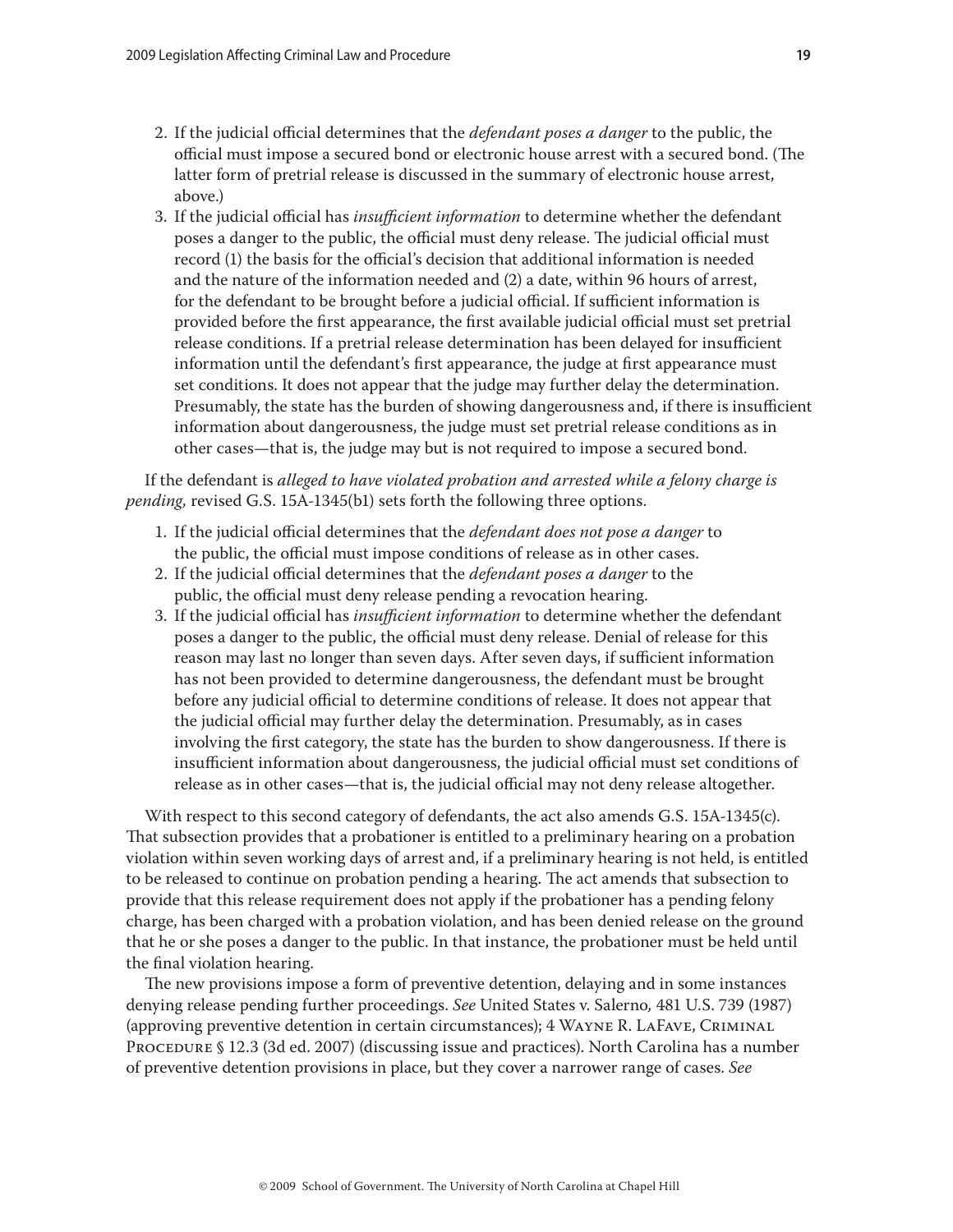John Rubin, "Exceptions to Pretrial Release Procedures: A Guide for Magistrates" (Dec. 2009) (indicating circumstances in which pretrial release conditions may be delayed or denied under North Carolina's statutes), [www.sog.unc.edu/programs/ncmagistrates/2009FallConference/](www.sog.unc.edu/programs/ncmagistrates/2009FallConference/EXCEPTIONS%20TO%20PRETRIAL%20RELEASE%20PROCEDURES%20TABLE.pdf) [EXCEPTIONS%20TO%20PRETRIAL%20RELEASE%20PROCEDURES%20TABLE.pdf](www.sog.unc.edu/programs/ncmagistrates/2009FallConference/EXCEPTIONS%20TO%20PRETRIAL%20RELEASE%20PROCEDURES%20TABLE.pdf).

In cases involving the application of the new pretrial release restrictions to probationers alleged to have violated probation, questions also may arise regarding how long probationers may be held in custody without receiving a hearing on the allegations. Probationers are entitled as a matter of constitutional due process to a preliminary hearing "as promptly as convenient after arrest." Morrissey v. Brewer, 408 U.S. 471, 485 (1972) (parolees); Gagnon v. Scarpelli, 411 U.S. 778 (1973) (applying principle to probationers).

**Delay in releasing defendant for communicable disease testing.** G.S. 15A-534.3 provides that if a judicial official who is conducting an initial or first appearance has probable cause to believe an individual was exposed to the defendant in a manner that poses a significant risk of transmission of AIDS or hepatitis B by the defendant, the judicial official may order the defendant detained for up to 24 hours for testing by public health officials. Typically, when a magistrate acts pursuant to this authority at the defendant's initial appearance following arrest, the magistrate sets pretrial release conditions but orders that release be delayed for up to 24 hours to allow testing. Effective August 29, 2009, S.L. 2009-501 (H 1002) amends G.S. 15A-534.3 to clarify that a defendant may be held for testing only for *nonsexual* exposures that result in a significant risk of transmission of AIDS or hepatitis B. The change apparently was adopted to conform to public health regulations. G.S. 15A-534.3 states that it applies if testing is required by public health officials pursuant to G.S. 130A-144 and G.S. 130A-148. Under 10A N.C. Admin. Code 41A .0202 (control measures—HIV) and 10A N.C. ADMIN. CODE 41A .0203 (control measures—hepatitis B), the source of exposure must be tested only if the contact was not sexual and only if it is not already known that the source is infected.

**Notice of forfeiture of bond.** G.S. 15A-544.3 provides that if a defendant who was on bail fails to appear in court as required, the court must enter a forfeiture for the bond amount. G.S. 15A-544.4 provides that if a bond is forfeited, the court must give notice of the forfeiture to the defendant and to each surety on the bond. Effective August 28, 2009, S.L. 2009-550 (H 274) amends G.S. 15A-544.4(e) to require that the notice be mailed within 30 days of the date the defendant failed to appear and a called and failed was entered. Previously, the subsection required the mailing of notice within 30 days of the entry of the forfeiture.

**Setting aside of forfeitures.** G.S. 15A-544.5 includes a procedure for setting aside an order of forfeiture of a bail bond. Effective for motions to set aside a forfeiture filed on or after January 1, 2010, S.L. 2009-437 (S 929) amends G.S. 15A-544.5(d)(8) to provide that if a surety fails to sign a motion to set aside a forfeiture, the surety is subject to monetary sanctions unless the failure was unintentional; to require that a motion for sanctions be filed and served no later than ten days before the hearing; and to specify the amount of monetary sanctions the court may impose—for example, 25 percent of the bond amount for failure to sign the motion. The act also amends G.S. 15A-544.5(d)(4) to give the district attorney and board of education 20, rather than 10, days to file an objection to a motion to set aside a forfeiture. Effective for bail bonds executed on or after January 1, 2010, the act amends G.S. 15A-544(f), which has precluded the setting aside of a forfeiture if the surety or bail agent knew the defendant failed to appear on two previous occasions, to impose that bar only if the defendant failed to appear two or more times in the case for which the bond was executed *and* the release order issued by the judicial official indicated that the defendant had failed to appear two or more times. AOC-CR-200, the form release order, includes a box for the issuing judicial official (usually, a magistrate) to record that fact.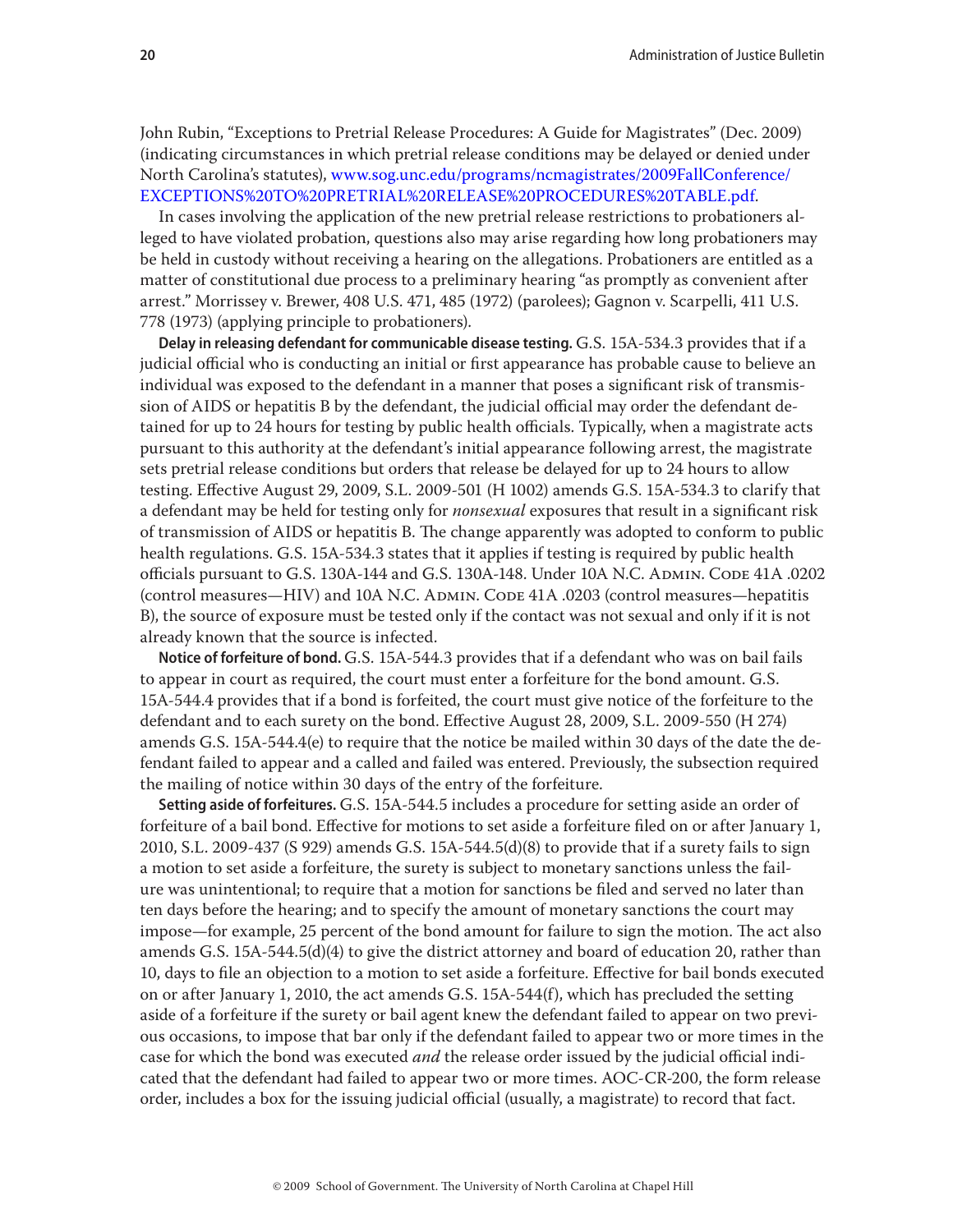**Bail bondsmen and runners.** For changes to the criminal convictions that bar licensure, see "Sentencing, Probation, and Post-Trial Procedures: Collateral Consequences," below.

# **Plea Procedures**

Article 58 of G.S. Chapter 15A describes guilty plea procedures for superior court. Those procedures also apply in district court when the defendant pleads guilty to a Class H or I felony. See G.S. 7A-272 and G.S. 15A-1029.1. Two acts address those procedures.

**Rejection of plea agreement.** Under G.S. 15A-1023(b), a part of Article 58, a judge may reject a plea agreement in which the prosecutor has agreed to recommend a particular sentence. If a judge rejects the arrangement, he or she must advise the parties of the reasons for the rejection and give them an opportunity to modify the arrangement. If the arrangement is still unacceptable to the judge, the defendant is entitled to a continuance to the next session of court.

Effective for pleas accepted on or after December 1, 2009, S.L. 2009-179 (H 315) revises G.S. 15A-1023(b) to provide that if a judge rejects a plea arrangement, disclosed in open court as provided in G.S. 15A-1023(a), the rejection must be noted on the plea transcript and made part of the record. The act makes conforming changes to G.S. 15A-1026 concerning the record of proceedings. The new requirement is reflected in AOC-CR-300 (Oct. 2009) (transcript of plea), [www.nccourts.org/forms/FormSearch.asp](http://www.nccourts.org/forms/FormSearch.asp). Revised G.S. 15A-1023(b) does not require a notation in the record of out-of-court discussions of a proposed plea arrangement between the parties and judge. G.S. 15A-1021 continues to permit such discussions.

**Transcript of plea form for guilty and no contest pleas.** G.S. 15A-1022, also a part of Article 58 of G.S. Chapter 15A, requires the judge, in accepting a plea of guilty or no contest by a criminal defendant, to address the defendant personally, provide him or her with certain information (such as the maximum potential sentence), and make certain determinations (such as whether any improper pressure was exerted on the defendant). As a matter of constitutional law, a judge also must ensure that a guilty plea is knowing, voluntary, and intelligent. The transcript of plea form (AOC-CR-300) is intended to aid judges in taking guilty pleas by listing the items that the judge should cover with the defendant.

S.L. 2009-86 (H 1039) directs the AOC to revise the transcript of plea form so that the form specifically informs the defendant of additional consequences of a guilty or no contest plea. Although the act does not revise G.S. 15A-1022 to add these additional items to the statutorily required items, the act requires that the form include the following inquiries: (1) "Do you understand that following a plea of guilty or no contest there are limitations on your right to appeal?" and (2) "Do you understand that your plea of guilty may impact how long biological evidence related to your case (for example, blood, hair, skin tissue) will be preserved?" These questions are intended to give the defendant notice of the limitations on appeals, in G.S. 15A-1444, and on the preservation period for biological evidence, in G.S. 15A-268, following a plea of guilty or no contest. The act requires that the form be available for pleas of guilty or no contest entered on or after October 1, 2009. The revised form is available at [www.nccourts.org/forms/FormSearch.asp](http://www.nccourts.org/forms/FormSearch.asp).

#### **Jurisdiction and Venue**

**Authority over defendants in drug treatment courts.** Superior court judges have been putting defendants in district court drug treatment court programs as part of probation sentences, creating jurisdictional questions when the defendant does not follow the treatment regimen and the district court is faced with revoking the probation. S.L. 2009-516 (H 1269) amends G.S. 7A-271, 7A-272, and 15A-1344 to provide that, when agreed upon by the senior resident superior court judge and chief district judge, district judges have jurisdiction to supervise such defendants and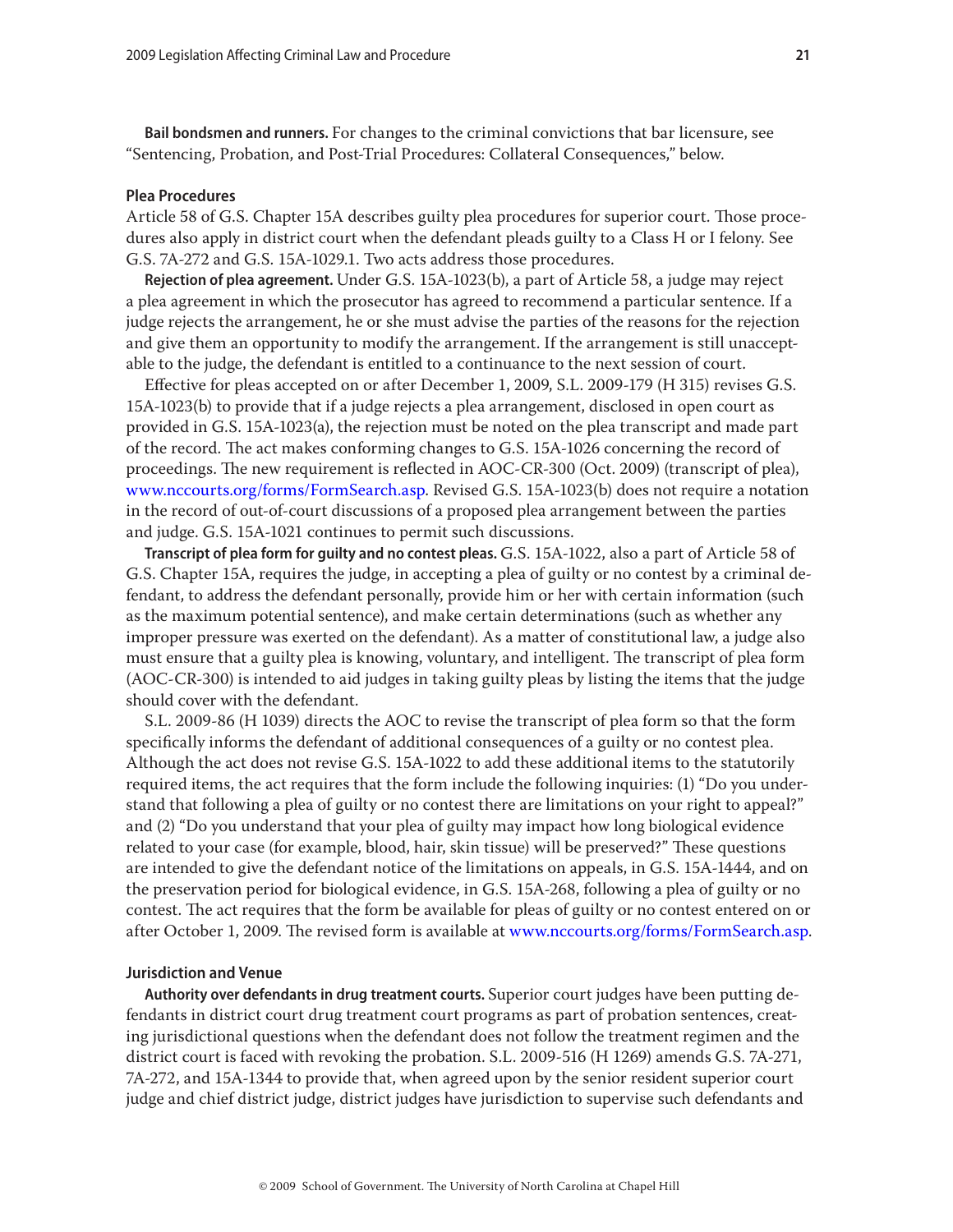revoke probation. The revocation hearing must be held in the county where the drug treatment court is located, although the wording of the statute establishing venue trails off at the end. New G.S. 15A-1344(a1) states that such proceedings must be held "in the county in which the drug treatment court." That subsection was part of an earlier act, S.L. 2009-452 (S 851), and stated that the proceedings must be held in the county in which the court "is located." The subsection was repealed and rewritten by S.L. 2009-516, and the final words were cut off. If a drug treatment court probationer covered by the act has his or her probation revoked in district court, appeal of that revocation is to the appellate division under new G.S. 7A-271(f).

The earlier act, S.L. 2009-452, also extended district court jurisdiction to superior court probationers in "therapeutic" courts and, further, authorized chief district judges and senior resident superior court judges to establish such programs by written notification to the AOC. The later act, S.L. 2009-516, removed the provisions in which therapeutic courts were treated the same as drug treatment courts, but it left dangling a new subsection (f) to G.S. 7A-272 providing a definition of therapeutic court that includes the language about establishment by notification to the AOC. Notwithstanding that provision, it appears that the authority to have a district court supervise superior court probationers applies only to those in drug treatment court programs, not locally established therapeutic courts.

Section 15.1 of the Appropriations Act of 2009, S.L. 2009-451 (S 202), as amended by S.L. 2009-575 (H 836), also addresses drug treatment courts, amending G.S. 7A-291 to provide that DWI treatment court programs are a type of drug treatment court under the North Carolina Drug Treatment Court Act.

**Criminal law violations on federal lands.** Effective April 30, 2009, S.L. 2009-20 (H 613) amends G.S. 104-7 to provide that the consent of the state of North Carolina is not granted to the United States for acquisition of land for an outlying landing field in a county having no existing military base at which aircraft squadrons are stationed and that exclusive jurisdiction over any such land acquired by the United States is not ceded to the United States for any purpose. For a discussion of the power of state and federal authorities to prosecute violations of criminal laws committed on lands owned by the United States, see ROBERT L. Farb, ARREST, SEARCH, AND INVESTIGAtion in North Carolina at p. 17 & n.60 (3d ed. 2003).

**Venue of offense committed in High Point.** Effective December 1, 2009, S.L. 2009-398 (H 1077) revises the authority of the superior and district court and magistrates in cases in which an offense is committed within the boundaries of a municipality that is within four counties—that is, High Point. The act revises G.S. 15A-131(c) to provide that for charges brought by municipal law enforcement officers, offenses committed within the corporate limits of the municipality but in a superior court district other than the one for which the municipality is the seat of superior court shall be disposed of in the municipality, with no allowance for objection by the defendant or district attorney. The act makes similar changes involving this municipality in G.S. 7A-199(c) (jurisdiction of district court) and G.S. 7A-293 (jurisdiction of magistrates).

#### **Other Procedural Changes**

**Jury list.** G.S. Chapter 9, Article 1, regulates the creation of jury lists for grand juries and trial (petit) juries. G.S. 9-4 requires that the jury list created for each county be filed with the county register of deeds and be kept under "lock and key." Reflecting developments in technology, S.L. 2009-518 (S 293) amends G.S. 9-4, effective August 26, 2009, to allow the register of deeds to store an electronic copy of the jury list. The list remains available for public inspection.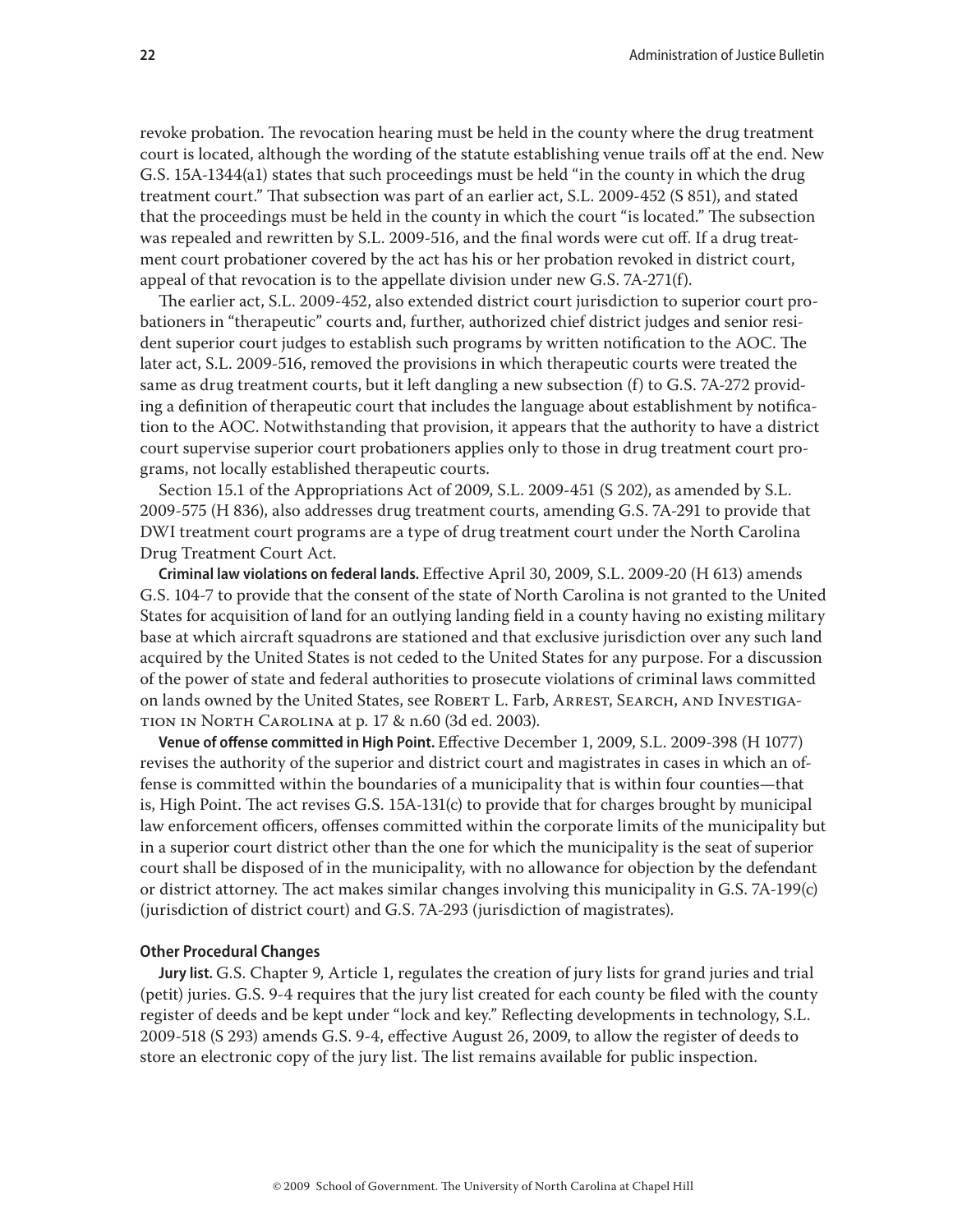**Exemption from statutory copy costs.** G.S. 7A-308(b1) provides that the clerk of court may not charge for copies requested by an attorney who has been appointed to represent an indigent person at state expense. Effective July 17, 2009, S.L. 2009-317 (H 447) amends that subsection by providing that the clerk likewise may not charge for copies requested by an attorney under contract with IDS, such as Prisoners Legal Services. This effect is specified in the title of the act, which states that the act extends the copy cost exemption to Prisoners Legal Services.

**Certain court proceedings via videoconference.** Effective July 1, 2009, S.L. 2009-270 (H 1438) directs the AOC, in consultation with the Department of Correction (DOC), to institute a pilot program in two counties and one DOC prison facility to test the feasibility of conducting certain court proceedings via videoconference or similar technology. The law also allows the AOC to conduct a similar pilot program in one or more county jails. Participating courts may, except in capital cases, conduct initial appearances, bail proceedings, and arraignments via videoconference with or without a defendant's consent. With the defendant's consent and a knowing and voluntary waiver of the right to appear in person (which may itself be taken via video), the court may accept and impose sentences on guilty pleas via videoconference and conduct hearings on motions and probation modification and revocation proceedings. The technology used in the program must allow the court and defendant to see and hear one another and must preserve the defendant's right to confidential communication with counsel. The North Carolina Rural Courts Commission, in cooperation with DOC, is assigned to study and report on the pilot's effectiveness and costs. Implementation of the program is conditioned on the receipt of grant funds that, as of the time of this writing, have not been awarded.

**Preservation of biological evidence offered at trial.** See "Innocence Initiatives," below.

# **Evidence**

#### **Remote Testimony by Child Witnesses**

**Background.** In *Maryland v. Craig,* 497 U.S. 836 (1990), the United States Supreme Court upheld the constitutionality of a state statute allowing a child witness to testify via closed-circuit television and outside the physical presence of the defendant. The court held that the procedure did not violate the defendant's Sixth Amendment right to confront the witnesses against him. In upholding the statute, the *Craig* court required that certain findings be made before such a procedure could be employed. Under the authority of *Craig,* North Carolina courts have permitted such remote testimony*. See In re* Stradford, 119 N.C. App. 654 (1995). Effective for trials and hearings on or after December 1, 2009, S.L. 2009-356 (H 192) adds G.S. 15A-1225.1 to provide statutory authorization for remote testimony, with specific procedures for trial courts to follow.

**Statutory requirements.** The new statute provides that in criminal and juvenile delinquency cases (referred to in the statute as "criminal proceedings"), a child witness may testify outside the presence of the defendant or juvenile respondent if all of the following conditions are met.

- The child witness, defined as a person under the age of 16 at the time of testifying, meets the following two requirements (set forth in G.S. 15A-1225.1(b)(1) and (2)).
	- $\cdot$  The child witness would suffer emotional distress by testifying in the defendant's presence, not by testifying in the open forum in general.
	- The child's ability to communicate with the trier of fact would be impaired.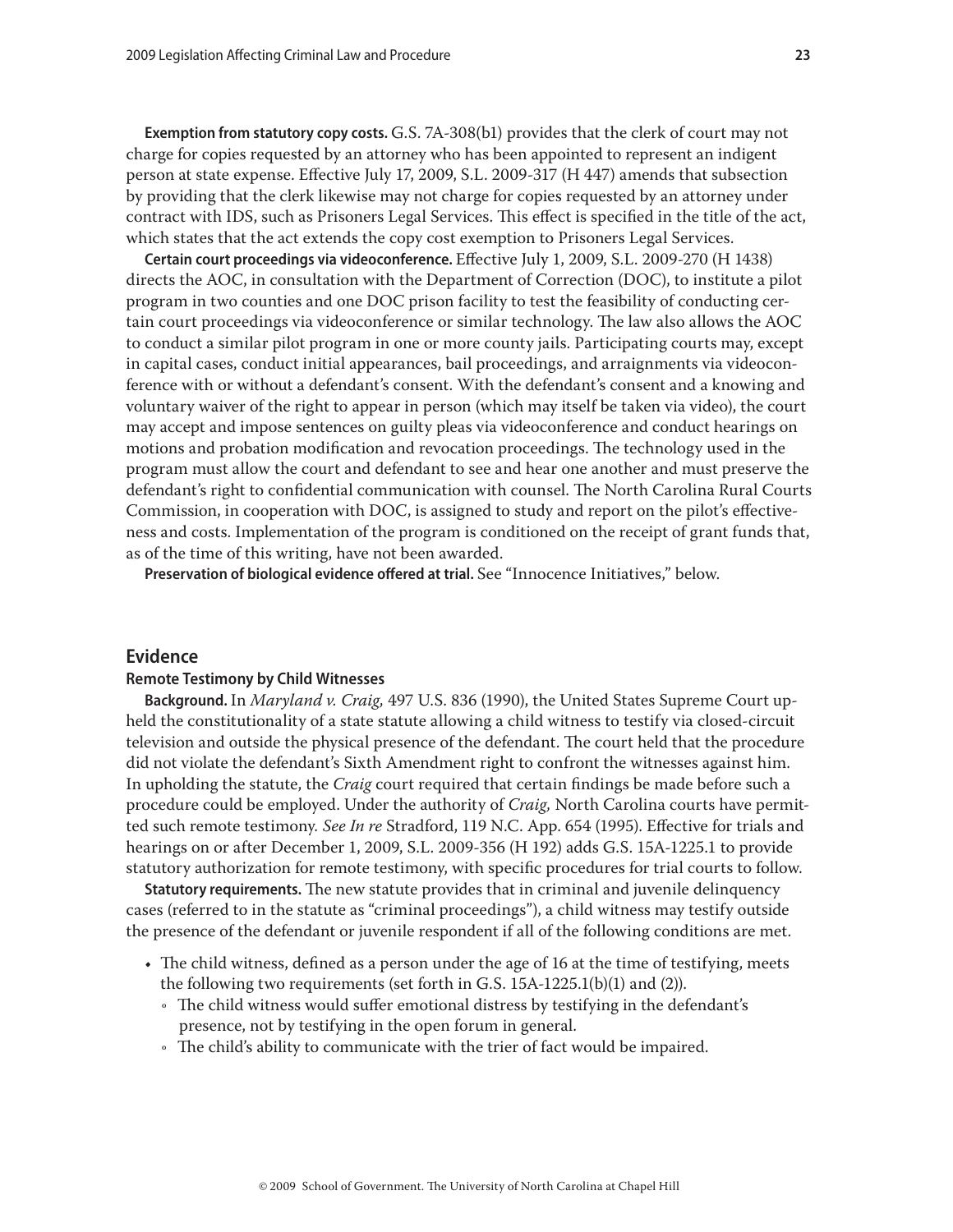- The child witness is competent to testify and testifies under oath or affirmation.
- The method used for remote testimony allows the judge, jury, and defendant or juvenile respondent to observe the demeanor of the child as if the child were testifying in open court.
- Counsel for the defendant or juvenile respondent is physically present where the child testifies, has a full and fair opportunity to cross-examine the child, and has the ability to communicate privately with the defendant or juvenile respondent during the remote session.

Upon motion by a party or on the court's own motion, supported by good cause, the court must hold an evidentiary hearing to determine whether to allow remote testimony. The statute states that the presence of the child witness is not required unless ordered by the court. An order allowing or disallowing remote testimony must state the court's findings of fact and conclusions of law and must detail the matters required by the new statute, including the method by which the child will testify, the individuals allowed to be present during the testimony, and any special conditions to facilitate cross-examination of the child. The statute does not indicate the standard of proof for allowing remote testimony—for example, preponderance of the evidence vs. clear and convincing evidence. *Compare* S.L. 2009-514, below (for remote testimony by person with a developmental disability or mental retardation, the standard is clear and convincing evidence).

**Limitations of the new statute.** The statute and uncodified portions of the act state several things the act does not do. First, G.S. 15A-1225.1(g) states that it does not apply if the defendant is representing him- or herself. It also provides, however, that if appointed counsel is assisting the defendant, only appointed counsel may be present where the child is testifying. This proviso may be difficult to implement in light of other criminal procedure principles. The North Carolina courts have held that a defendant must choose between representation by counsel and self-representation. There is no right to hybrid representation—that is, a defendant may not appear pro se and by counsel. When a defendant elects to represent him- or herself, the court may assign an attorney to act as "standby" counsel to advise the defendant as needed; but, the role of standby counsel is limited and ordinarily does not include cross-examining witnesses. Requiring standby counsel to step in for the defendant and conduct cross-examination, as apparently contemplated by the new statute, may violate the prohibition on hybrid representation and the defendant's decision, guaranteed by the constitution, to represent him- or herself. In juvenile delinquency proceedings, this issue will not arise because a juvenile always must appear through counsel (appointed or retained).

Second, G.S.  $15A-1225.1(f)(2)$  states that it does not require a court in noncriminal proceedings—for example, abuse and neglect proceedings—to apply the standards required by the statute. The procedure still must comply with constitutional requirements, however. Although the Sixth Amendment right to confront witnesses, applicable to criminal and juvenile delinquency proceedings, has been held not to apply to noncriminal proceedings, the Due Process Clause still gives the respondent certain confrontation rights in such proceedings. *See, e.g., In re* Pamela A.G., 134 P.3d 746 (N.M. 2006) (Confrontation Clause does not apply in abuse and neglect case, but Due Process requires that "parents be given a reasonable opportunity to confront and crossexamine a witness, including a child witness").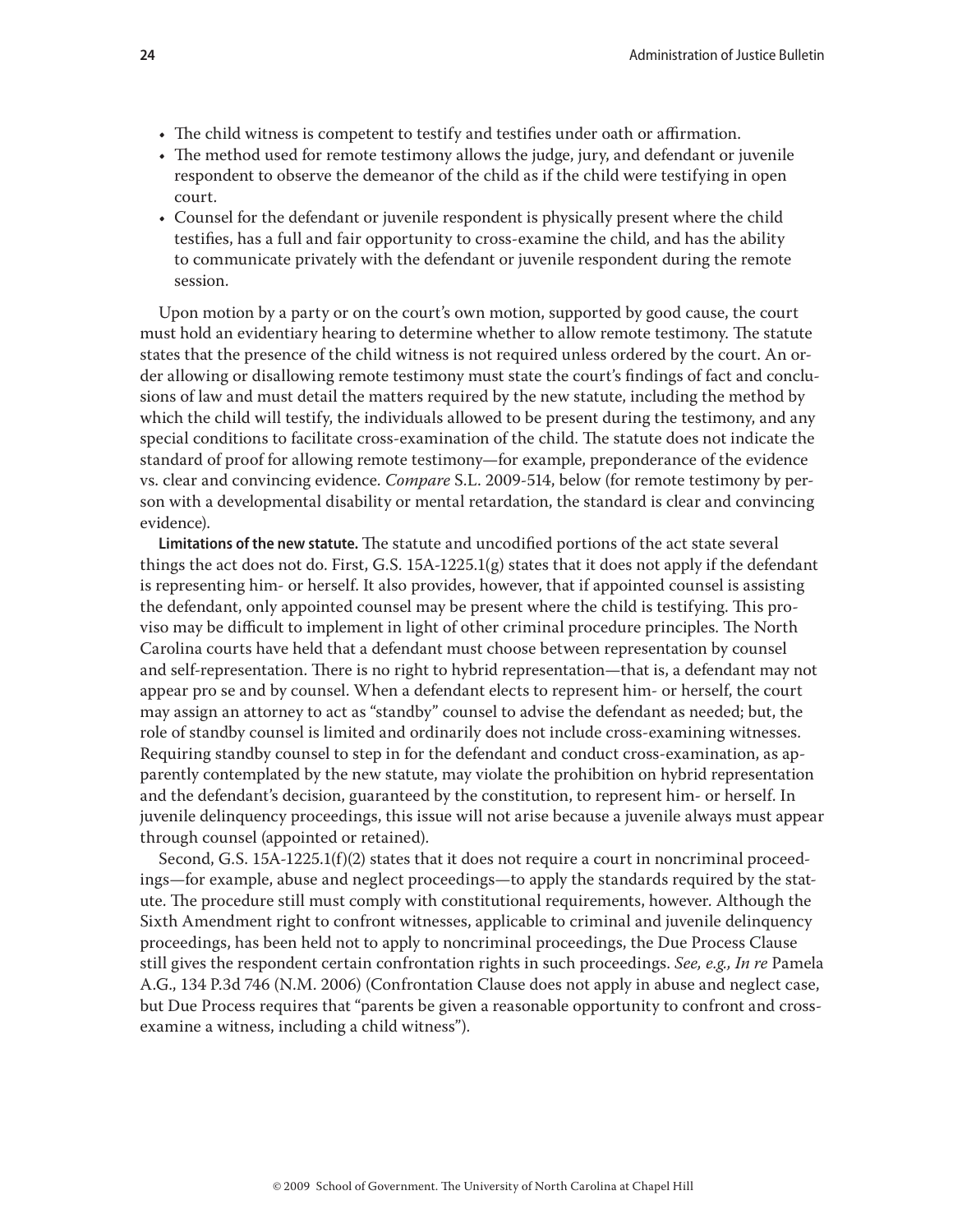Third, G.S. 15A-1225.1(e) states that the statute does not limit the court's authority under G.S. 15A-1225, which allows the judge to exclude (sequester) witnesses other than the defendant while other witnesses are testifying. It also permits the judge to allow the parent or guardian of a testifying child to be present even though the parent or guardian may subsequently be called as a witness.

Fourth, section 2 of the act, which is not codified in the new statute but is still part of the law enacted by the General Assembly, states that the statute does not abrogate any judicial rulings that prohibit a psychological evaluation of an unwilling witness. The North Carolina courts have held generally that a criminal defendant does not have the right, as part of criminal discovery, to require an unwilling witness to submit to a psychological examination. *See* State v. Horn, 337 N.C. 449 (1994) (trial judge may not compel a victim or witness to submit to a psychological examination without his or her consent, but trial judge may grant other relief if the person refuses to submit to a voluntary examination).

Last, G.S. 15A-1225.1(f)(1) provides that the statute does not preclude the introduction of statements of a child if permitted by law. Thus, an out-of-court statement by a child is still admissible, without the child's live testimony, if it satisfies Confrontation Clause requirements (or Due Process requirements in noncriminal proceedings) and North Carolina evidence rules.

**Constitutional questions.** The new statute will likely be challenged in light of the U.S. Supreme Court's interpretation of the Confrontation Clause in *Crawford v. Washington,* 541 U.S. 36 (2004). Although a majority of the court in *Maryland v. Craig* approved remote testimony in specified circumstances, Justice Scalia dissented in typically strong language, arguing that the Confrontation Clause gives the defendant the right to cross-examine, face-to-face, witnesses against him or her and that remote testimony was not permissible under his reading of the Confrontation Clause. Justice Scalia later authored the *Crawford* decision, in which he led a majority of the Court in ruling that the Confrontation Clause restricted the introduction of out-of-court statements and in overruling the looser balancing test used in previous decisions. Some courts have found that *Crawford* does not bar remote testimony. See Jessica Smith, "Emerging Issues in Confrontation Litigation: A Supplement to Crawford v. Washington: Confrontation One Year Later" at 27 & nn. 135–37 (March 2007), [www.sog.unc.edu/pubs/electronicversions/pdfs/](http://www.sog.unc.edu/pubs/electronicversions/pdfs/crawfordsuppl.pdf) [crawfordsuppl.pdf.](http://www.sog.unc.edu/pubs/electronicversions/pdfs/crawfordsuppl.pdf) Neither the U.S. Supreme Court nor any North Carolina appellate courts have addressed the issue yet. *See also In re* Court Rules, 207 F.R.D. 89 (2002) (statement by Justice Scalia) (discussing proposed changes to Federal Rules of Criminal Procedure on remote testimony).

Assuming the new statute withstands a broad *Crawford* challenge, it also must comply with the limitations in *Maryland v. Craig.* One question is whether the statute would allow remote testimony in greater circumstances than those authorized by *Craig.* The new statute permits remote testimony by a child witness in any criminal or juvenile delinquency case in which the court finds that the child would otherwise suffer serious emotional distress, the child's ability to communicate with the trier of fact would be impaired, and other conditions of the statute are met. *Craig* used a similar test, but the case involved allegations of sexual abuse. It is an open question whether the U.S. Supreme Court would find that the defendant's Confrontation Clause rights, reinforced by *Crawford,* may be overridden in all criminal and juvenile delinquency cases and not just in a smaller subset of particularly sensitive cases.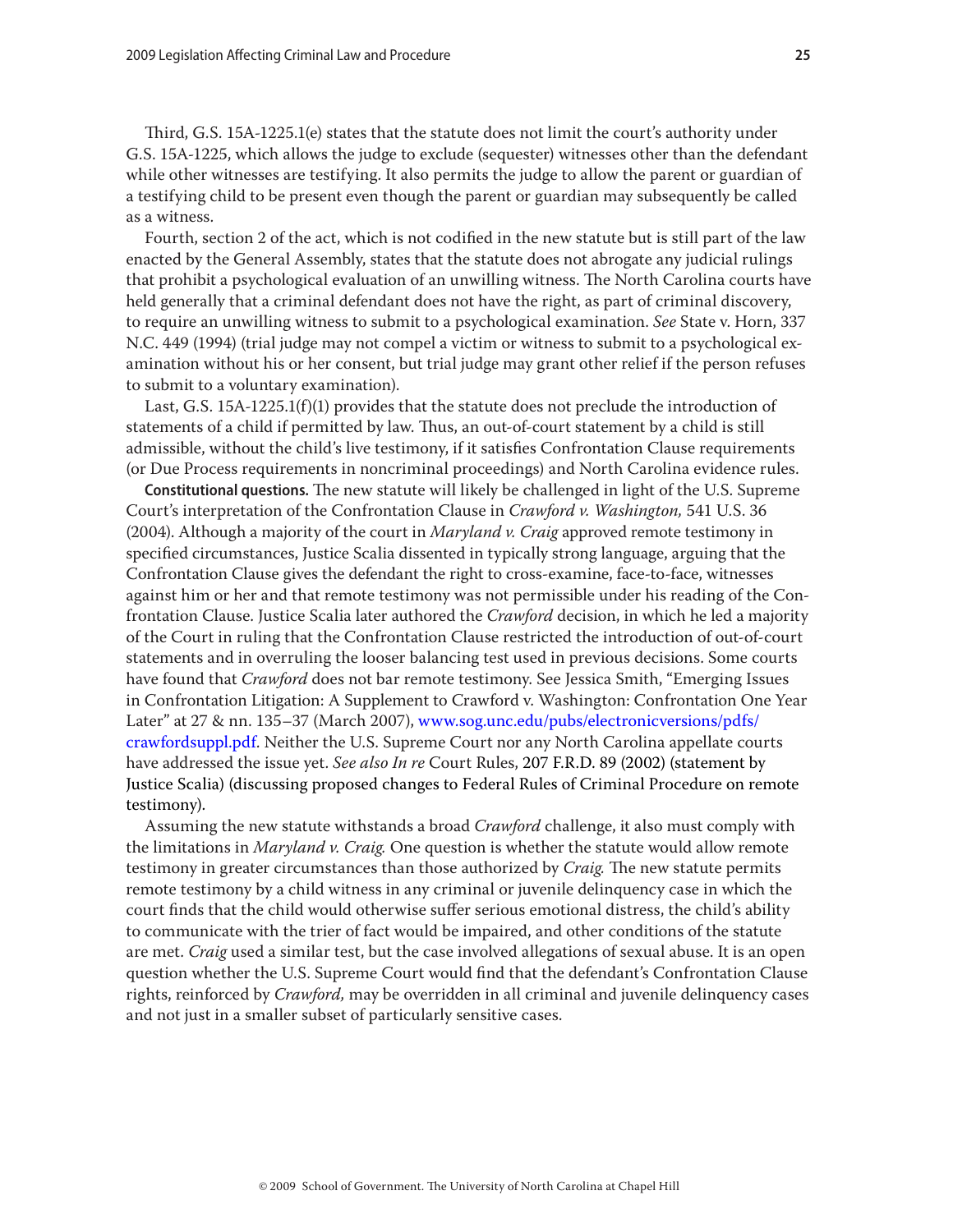#### **Remote Testimony by Witnesses with Developmental Disabilities**

Effective for trials and hearings held on or after December 1, 2009, S.L. 2009-514 (H 775) adds G.S. 15A-1225.2 to allow remote testimony by witnesses with developmental disabilities or mental retardation in circumstances similar to those in which child witnesses may give remote testimony, discussed above. G.S. 15A-1225.2 applies to criminal and juvenile delinquency cases. The act also adds Evidence Rule 616 to G.S. Chapter 8C, authorizing remote testimony in civil cases and special proceedings by witnesses with developmental disabilities or mental retardation. There are a few key differences between this act and the act authorizing remote testimony by child witnesses.

First, new G.S. 15A-1225.2 does not expressly require that the testimony be under oath or affirmation; however, Evidence Rule 603 requires all witnesses to testify under oath or affirmation, and the new statute contains no exemption from this requirement.

Second, the new statute requires that the judge find the conditions necessitating remote testimony by clear and convincing evidence. The statute on remote testimony by child witnesses does not specify the standard of proof.

Third, the new statute explicitly permits a party to waive the right to have counsel physically present where the witness testifies. The statute on testimony by child witnesses in criminal and juvenile delinquency cases does not contain such a provision.

Fourth, the new statute requires the court to ensure that counsel for all parties, except a pro se defendant, are physically present where the witness testifies (unless a party waives that right) and has a full and fair opportunity for examination and cross-examination of the witness. The meaning of this provision is unclear. Does it mean that the provisions allowing exclusion of the defendant do not apply to a pro se defendant? Or, does it mean that a court is allowed to exclude a pro se defendant? Other than this indirect reference to pro se defendants, new G.S. 15A-1225.2 does not address the question. New Evidence Rule 616 states that in civil cases and special proceedings, the court may limit or deny a pro se party from being physically present if the witness would suffer serious emotional distress thereby. (This provision merely restates the standard for allowing remote testimony under new Rule 616.) The statute on child witnesses, G.S. 15A-1225.1, provides that it does not apply to a pro se defendant unless the defendant is being assisted by a court-appointed attorney, in which case only the attorney may be present in the room where the witness testifies. (The potential problems with this approach are discussed above in connection with remote testimony by child witnesses.) The absence of such provisions for remote testimony by witnesses with a developmental disability or mental retardation in criminal or juvenile delinquency cases may suggest that a pro se defendant has a right to be physically present during the testimony. This interpretation would avoid the potential constitutional problems of denying a pro se defendant the right to be present during a witness's testimony.

# **Legislative Response to** *Melendez-Diaz*

In *Melendez-Diaz v. Massachusetts, \_\_\_* U.S. *\_\_\_*, 129 S. Ct. 2527 (2009), the United States Supreme Court held that forensic laboratory reports are testimonial and thus subject to the Confrontation Clause analysis in *Crawford v. Washington,* 541 U.S. 36 (2004). Under *Crawford*, a testimonial statement by a person who does not testify at trial may not be admitted unless the person is unavailable and the defendant has had a prior opportunity for cross-examination. The effect of the *Melendez-Diaz* decision is that forensic laboratory reports and chemical analyst affidavits are inadmissible in lieu of live testimony of the analyst at trial unless one of the narrow exceptions identified in *Crawford* applies or the defendant waives his or her Confrontation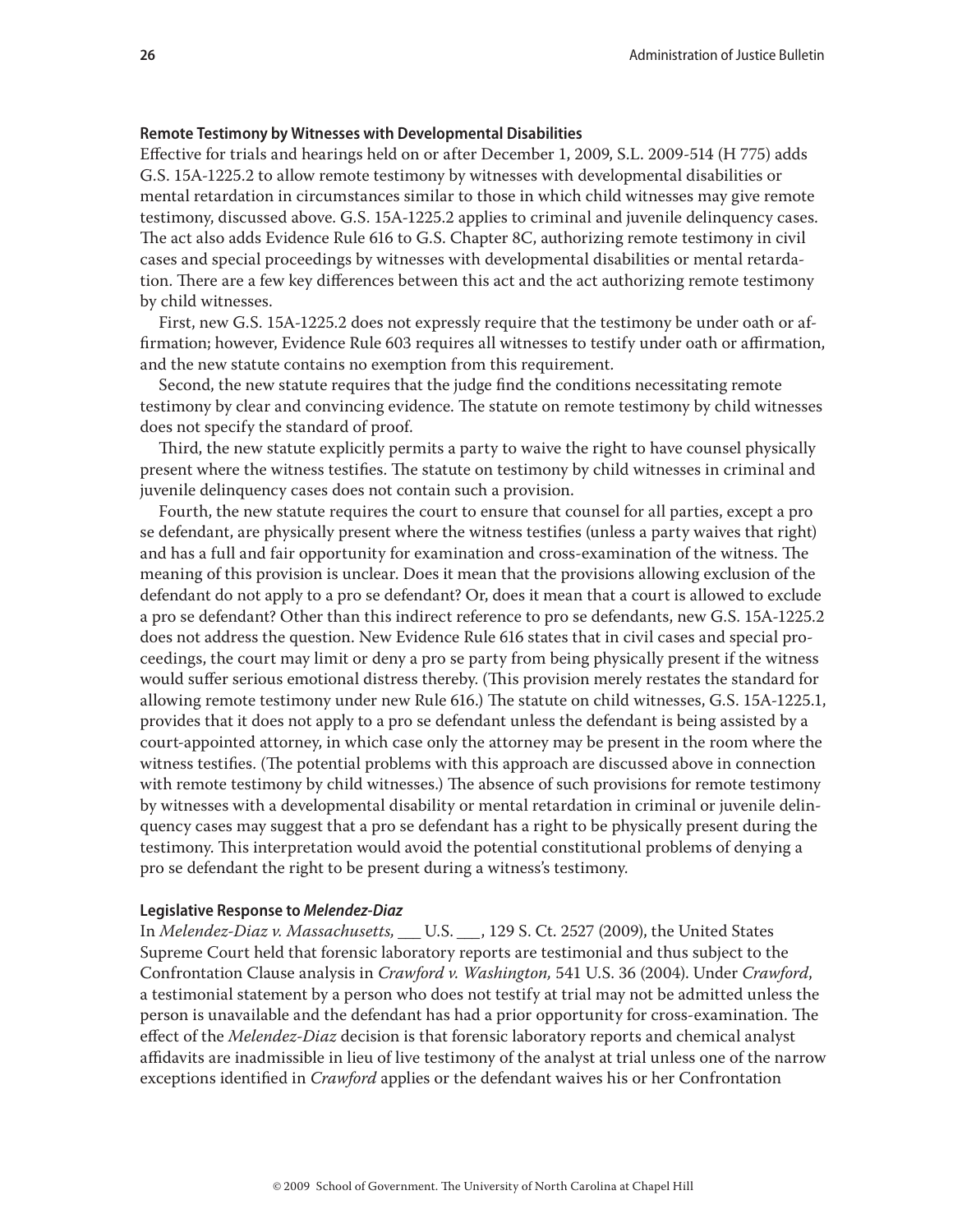Clause rights. The Court suggested that a defendant may waive the right of confrontation under a simple notice-and-demand statute, under which a defendant would have to object before trial to the state's use of the report in lieu of live testimony. S.L. 2009-473 (S 252), effective for offenses committed on or after October 1, 2009, is North Carolina's response to the Court's suggestion, revising several statutes to create a notice-and-demand procedure. The affected statutes involve forensic lab reports, chemical analyses of blood or urine and of drugs, chain of custody statements, and chemical analysts' affidavits in district court. In essence, the statutes provide that if the state gives notice of its intent to offer the specified documents, the defendant has a certain number of days to object. If the defendant does not timely object, the state may offer the document without having the analyst testify in person. These procedures are analyzed in Jessica Smith, "The North Carolina General Assembly's Response to *Melendez-Diaz*" (Aug. 2009), [www.sog.unc.edu/programs/crimlaw/melendez-diazjsmithmemo.pdf.](http://www.sog.unc.edu/programs/crimlaw/melendez-diazjsmithmemo.pdf)

# **Sentencing, Probation, and Post-trial Procedures Sentencing**

**Change in points for prior record levels.** Effective for offenses committed on or after December 1, 2009, S.L. 2009-555 (S 489) changes the number of points for the prior record levels used in felony sentencing. The new scheme expands the points in prior record level I to allow one prior conviction of a lower offense class and evens out the points in the remaining prior record levels, making each prior level span a four-point range—for example, 2 to 5 points for prior record level II. The prior record levels are as follows under amended G.S. 15A-1340.14(c):

- Level I: 0 to 1 point (was, 0 points)
- Level II: 2 to 5 points (was, 1 to 4 points)
- Level III: 6 to 9 points (was, 5 to 8 points)
- Level IV: 10 to 13 points (was, 9 to 14 points)
- Level V: 14 to 17 points (was, 15 to 18 points)
- Level VI: at least 18 points (was, 19 points)

**Change in sentence lengths between prior record levels.** Effective for offenses committed on or after December 1, 2009, S.L. 2009-556 (S 488) revises the felony sentencing punishment chart, in G.S. 15A-1340.17(c), to make the difference in sentence lengths between prior levels more proportionate. The act does this by using a 15 percent increment between prior record levels. The general effect of this approach is to shorten sentence lengths, although in some instances sentences are slightly longer. The new chart may be viewed at [www.nccourts.org/Courts/CRS/](www.nccourts.org/Courts/CRS/Councils/spac/Documents/felonychart_12_01_09min_max_sentences.pdf) [Councils/spac/Documents/felonychart\\_12\\_01\\_09min\\_max\\_sentences.pdf](www.nccourts.org/Courts/CRS/Councils/spac/Documents/felonychart_12_01_09min_max_sentences.pdf).

**Punishment for criminal contempt for failing to comply with child support order.** G.S. 5A-12(a) specifies the punishments for criminal contempt. Unless otherwise indicated, criminal contempt is punishable by censure, imprisonment of up to 30 days, a fine of up to \$500, or any combination of the three. Effective for offenses committed on or after December 1, 2009, S.L. 2009-335 (S 817) revises G.S. 5A-12 to repeat those punishments for criminal contempt based on failing to comply with an order to pay child support and also to allow a sentence of imprisonment of up to 120 days for such conduct if the sentence is suspended on conditions reasonably related to the contemnor's payment of child support. Thus, a respondent who receives a suspended sentence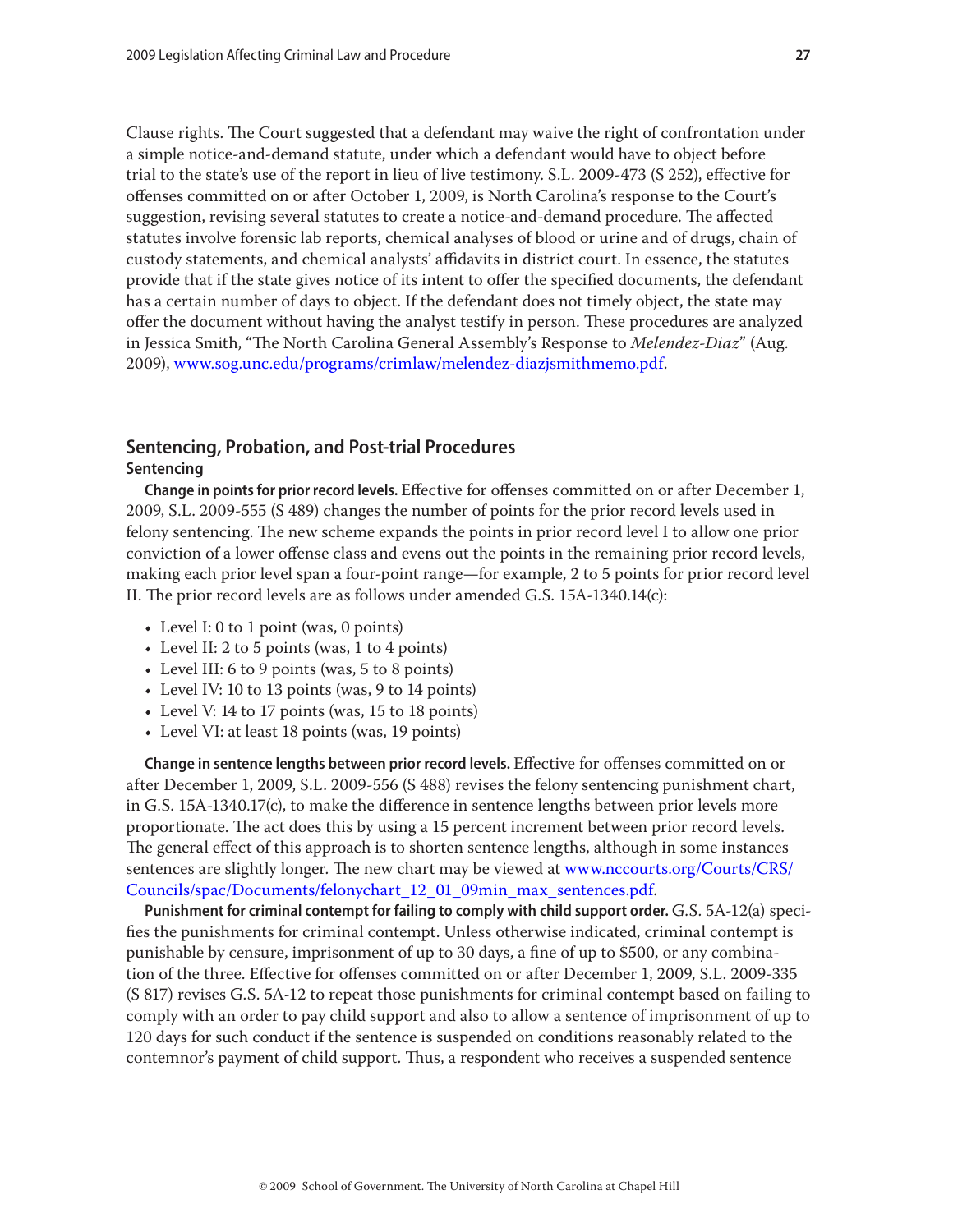of 120 days under the new provision may be required to serve that much active time if he or she fails to satisfy the conditions of the suspended sentence.

**Revised aggravating factor.** Effective for offenses committed on or after December 1, 2009, S.L. 2009-460 (H 1098) adds search and rescue animals to the coverage of G.S. 15A-1340.16(d)(6a), which makes it an aggravating factor in felony sentencing if the offense was committed against or proximately caused serious harm or death to an animal listed in that subsection.

# **Probation, Post-release Supervision, and Parole**

Several bills dealt with probation this session. Some of the summaries below were prepared by School of Government faculty member Jamie Markham, who specializes in probation issues.

**Probation reform.** S.L. 2009-372 (S 920), effective December 1, 2009, is the principal act addressing probation. For an analysis of the changes made by the act, see Jamie Markham, "Summary and Analysis of Session Law 2009-372 (S 920): Probation Reform" (Aug. 2009), [www.sog](http://www.sog.unc.edu/programs/crimlaw/Summary%20of%20Probation%20Reform%20_S%20920_.pdf) [.unc.edu/programs/crimlaw/Summary%20of%20Probation%20Reform%20\\_S%20920\\_.pdf](http://www.sog.unc.edu/programs/crimlaw/Summary%20of%20Probation%20Reform%20_S%20920_.pdf). In short, the act does the following:

- Makes the following matters default conditions of probation:
	- Requires probationers, as a default regular condition of supervised probation, to submit to warrantless searches by a probation officer of the probationer's person, vehicle, or premises, and to submit to warrantless searches by a law enforcement officer of the probationer's person or vehicle if the officer has reasonable suspicion that the probationer is engaged in criminal activity or has a weapon or explosive without court permission
	- Makes it a default regular condition of supervised probation that probationers may not use, possess, or control illegal drugs or controlled substances; associate with known or previously convicted users, possessors, or sellers; or be present at any place where drugs are sold, kept, or used
	- Ǟ Sets out four new probation conditions that will apply by default to all probationers subject to intermediate punishment: perform community service at the probation officer's direction; not use, possess, or control alcohol; remain within the county of residence unless granted permission to leave; and participate in any evaluation, counseling, treatment, or educational program as directed by the probation officer
- • Clarifies existing law related to alleged violations of deferred prosecutions and to probation violation hearings held in the defendant's absence
- • Gives credit for time spent on probation in tolled status when the charge that tolled the probation does not result in a conviction
- • Gives probation officers limited access to certain probationers' records of juvenile adjudications for offenses that would be felonies if committed by an adult
- • Removes statutory time limits for completion of community service ordered in impaired driving and shoplifting cases

**Service of notice of violation of unsupervised probation.** Effective December 1, 2009, S.L. 2009- 411 (S 513) adds G.S. 15A-1344(b1) to require notice of a hearing in response to a violation of unsupervised probation to be made by personal delivery or by United States mail sent to the probationer's last known address. Notice by mail must be sent at least 10 days before any hearing and must state the nature of the violation. If the defendant does not appear in response to a mailed notice, the court may (1) terminate probation and enter appropriate orders to enforce any outstanding monetary obligations or (2) provide for other notice to the defendant as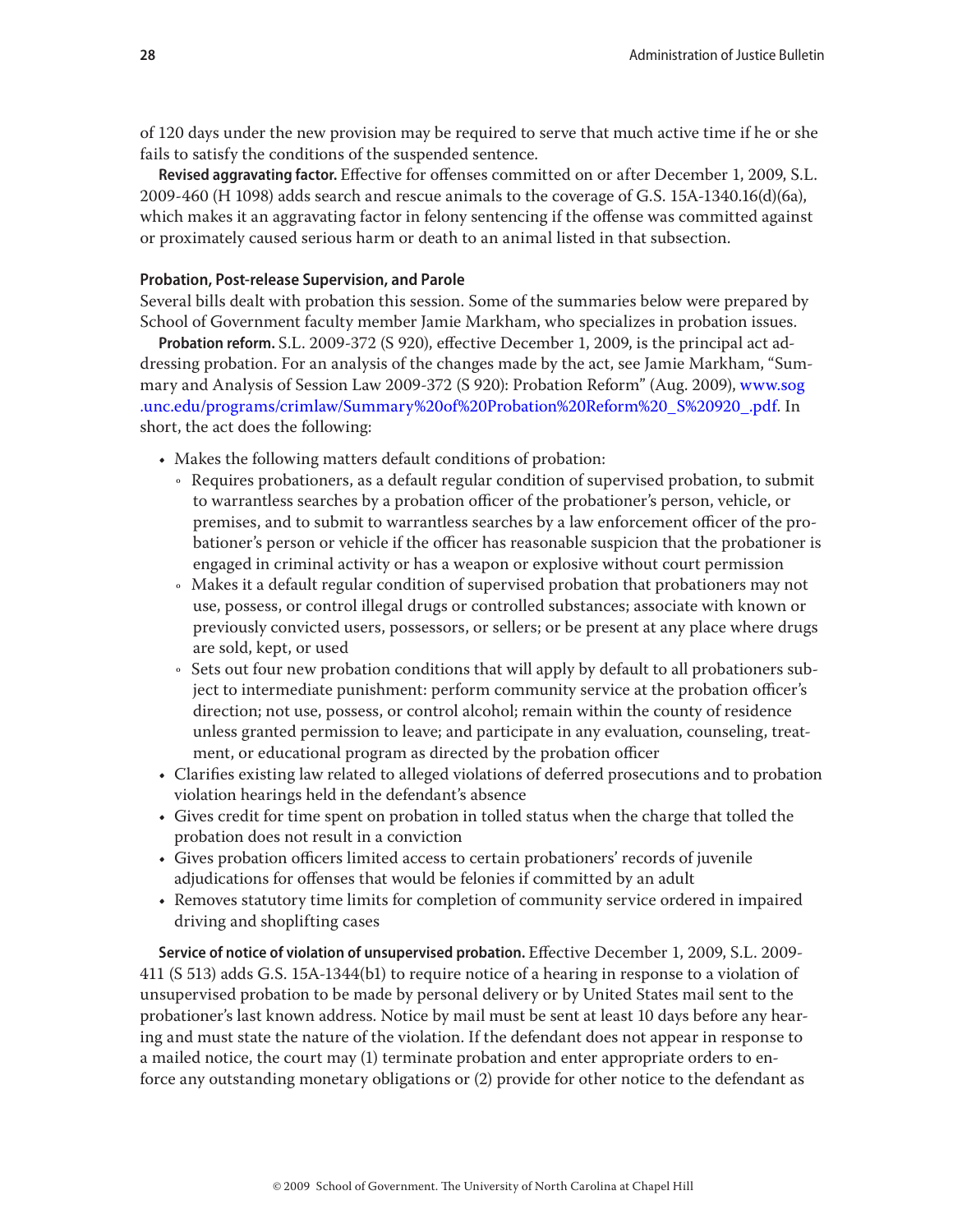authorized by Chapter 15A. The new subsection does not set out the court's options when a defendant fails to appear in response to a notice served by personal delivery. The law also amends G.S. 143B-262.4(f) to make a parallel change to the Department of Correction's community service program, clarifying that mailed notices under the program may be addressed to the last known address available to the preparer of the notice and reasonably believed to provide actual notice.

**Transfer of misdemeanant to unsupervised probation.** Effective July 1, 2009, S.L. 2009-275 (S 1089) amends G.S. 15A-1343(g) to allow a probation officer to transfer a misdemeanant from supervised to unsupervised probation if the probationer (1) is not subject to any special conditions of probation, (2) was placed on probation solely for the collection of court-ordered payments, and (3) is a low risk according to a Division of Community Corrections risk assessment. This transfer, which does not relieve the probationer of the obligation to make court-ordered payments, may be done without court authorization.

**Pretrial and pre-hearing release for probationers.** See "Pretrial and Trial Procedures: Pretrial Release," above.

**Probationers on electronic house arrest.** Effective for offenses committed on or after December 1, 2009, S.L. 2009-547 (S 726) amends G.S. 15A-1340.11(4a) and G.S. 15A-1343(b1)(3c) to provide that the court, in its sentencing order, may authorize a probationer on electronic house arrest (EHA) to leave the probationer's residence for employment, counseling, a course of study, vocational training, or other purposes. The amended statutes also authorize a probation officer to allow the probationer to leave the probationer's residence for purposes not authorized by the court if approved by the probation officer's supervisor.

For a discussion of the new offense of interfering with an electronic monitoring device, applicable to probationers and others, see "Pretrial and Trial Procedures: Pretrial Release," above.

**Programs for community punishment sentences.** Effective December 1, 2009, S.L. 2009-349 (S 1076) amends G.S. 143B-273.4 to expand eligibility for Criminal Justice Partnership Programs (CJPP) to defendants who receive a nonincarcerative community punishment sentence if, based on the results of a risk assessment, the Division of Community Corrections determines the defendant would benefit from program participation. CJPP programs, which consist of day-reporting centers, satellite substance abuse centers, and resource centers, are generally designed to address alcohol and drug dependencies and to provide structure and accountability to supervised offenders. Under existing law, only defendants sentenced to intermediate punishment and those on parole or post-release supervision have been eligible for CJPP programs. The new law retains G.S. 143B-273.4, which makes intermediate-sentenced defendants the priority population for CJPP programs. Notwithstanding the new law, a defendant sentenced to community punishment cannot be assigned to a CJPP day-reporting center (DRC) as a condition of probation at the time of sentencing, as doing so would convert the judgment into intermediate punishment under G.S. 15A-1340.11(6)(e). Under G.S. 15A-1344(a), however, a community-sentenced defendant can, upon a finding of a probation violation, be ordered to comply with conditions that would otherwise make the sentence an intermediate punishment, including assignment to a DRC. A community-sentenced defendant could, under the new law, presumably access CJPP programming other than as a condition of probation.

**Probation and drug treatment courts.** See "Pretrial and Trial Procedures: Jurisdiction and Venue," above.

**Parole eligibility.** As in past years, the Post-Release Supervision and Parole Commission is directed to analyze the amount of time each inmate who is eligible for parole has served compared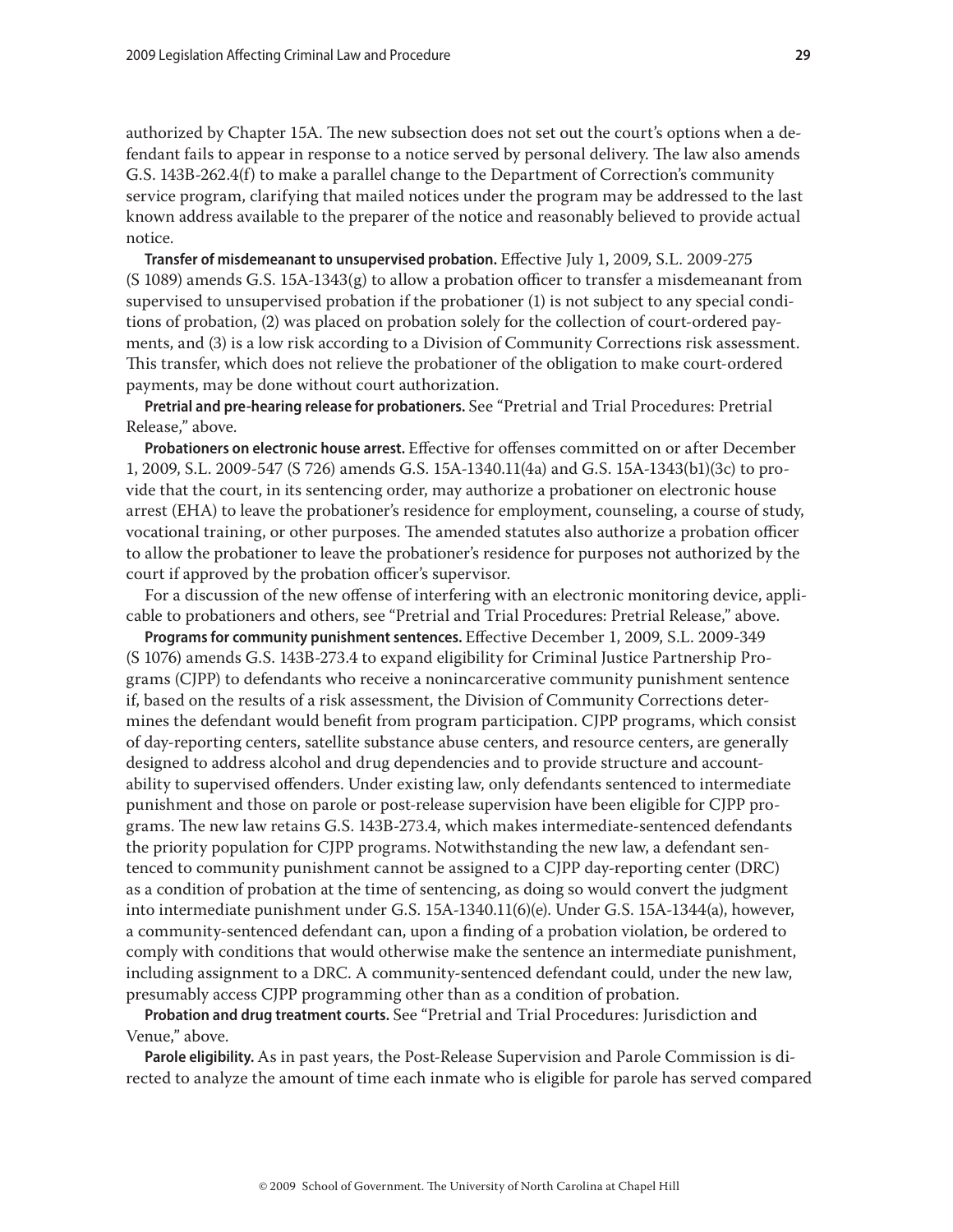to the time served by offenders under structured sentencing for comparable crimes. For purposes of comparison, the commission must look at (1) the offense class that would have applied to the inmate's offense after the effective date of structured sentencing and (2) the maximum sentence a person in the presumptive range in prior record level VI would have received, although the maximum sentence the particular inmate could have received under structured sentencing could be lower depending on the inmate's prior record. See Section 19.8 of the Appropriations Act of 2009, S.L. 2009-451 (S 202), as amended by S.L. 2009-575 (H 836). The commission is to reinitiate the parole process for each offender who has served more time than described in the act.

# **Postconviction Procedures**

**Open-file discovery in noncapital postconviction cases.** G.S. 15A-1415(f) has allowed open-file discovery in capital postconviction cases—that is, cases in which a person has been convicted of a capital offense and sentenced to death. The statute gives the defendant the right to the complete files of all law enforcement and prosecutorial agencies involved in the investigation of the crimes committed or the prosecution of the defendant. See John Rubin, "1996 Legislation Affecting Criminal Law and Procedure," *Administration of Justice Bulletin* No. 96/03 (Aug. 1996).

Effective for motions for appropriate relief made on or after December 1, 2009, S.L. 2009-517 (S 853) extends G.S. 15A-1415(f) to all defendants represented by counsel in postconviction proceedings in superior court. The statute continues to apply to capital defendants because capital postconviction proceedings are always in superior court and rarely would a capital defendant be without counsel in such proceedings. The statute also now applies to noncapital postconviction proceedings in superior court if the defendant is represented by counsel. This precondition is potentially significant in noncapital postconviction cases because, at least initially, prisoners often proceed pro se. The precondition appears to serve as a proxy for a determination that the case meets a minimum threshold of merit. Thus, counsel must agree to represent the defendant on a retained basis; Prisoners Legal Services must decide to take the case; or a court must appoint counsel under G.S. 7A-451(a)(3) and G.S. 15A-1420(b1)(2), which have been interpreted as requiring appointment of counsel for an indigent defendant when the claim is not frivolous. Until the defendant satisfies this precondition, the revised statute does not put the state to the burden of producing its files. The revised statute also states that a defendant represented by counsel in superior court is entitled to the files of prior trial and appellate counsel; however, an unrepresented defendant is likely entitled to those files in any event, as case files belong to the client, not the attorney. *See* 98 Formal Ethics Opinion 9 (July 16, 1998) (lawyer may not withhold file to extract payment of legal fees, retrieval costs, or copying costs)**.**

The act requires postconviction counsel for a defendant to take an additional step before actually filing a motion for appropriate relief (MAR) in superior court. Under revised G.S. 15A-1420(a), the attorney must certify in writing that there is a sound legal basis for the motion and it is being made in good faith, that the attorney has notified the district attorney's office and attorney who initially represented the defendant of the motion, and that the attorney has reviewed the trial transcript or made a good faith determination that the relief sought does not require that the trial transcript be read in its entirety. An MAR in superior court may not be granted unless the attorney has complied with these certification requirements. The certification requirement does not apply to requests for discovery, however. Once a defendant has counsel in a postconviction case, the defendant is entitled to discovery as provided in G.S. 15A-1415(f).

**Appointment of counsel for capital MARs.** See "Capital Cases," below.

**Preservation of biological evidence after trial.** See "Innocence Initiatives," below.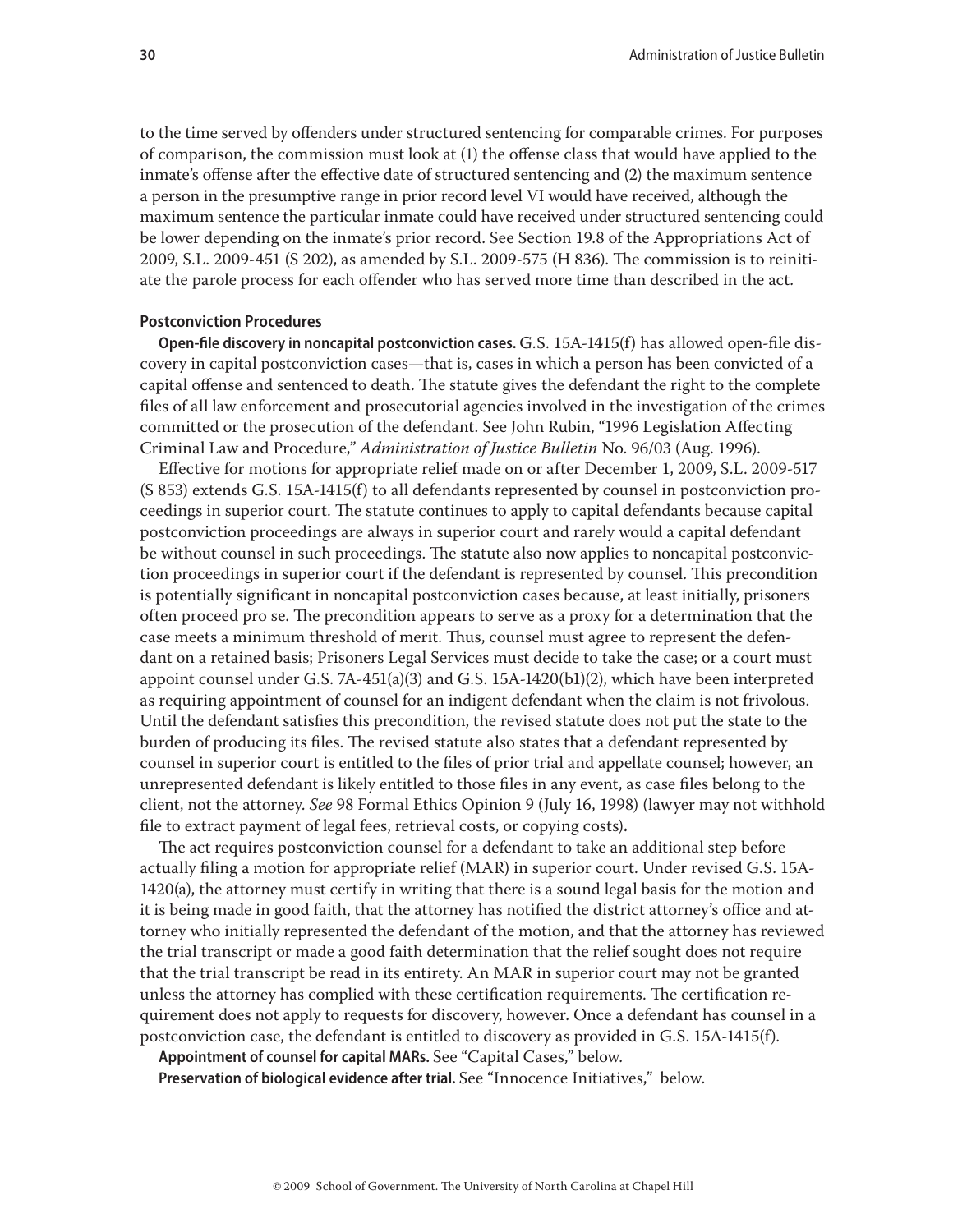#### **Collateral Consequences**

**Licensed professional counselors.** Effective October 1, 2009, S.L. 2009-367 (H 746) amends G.S. 90-340 to revise the grounds on which the Board of Licensed Professional Counselors may deny, suspend, or revoke a license or take other adverse action against a licensee. The statute has allowed adverse action based on a conviction of a felony or misdemeanor. The new statute narrows the misdemeanor ground to misdemeanors involving moral turpitude, misrepresentation, or fraud in dealing with the public, and misdemeanors relevant to the fitness to practice professional counseling or reflecting the inability to practice professional counseling with due regard for the health and safety of clients or patients. The act also adds G.S. 90-345 and G.S. 114-19.26 to enable the board to obtain a criminal history check of applicants and licensees under investigation by the board. New G.S. 90-345(c) states that a conviction is not an automatic bar to licensure but is considered by the board in conjunction with specific factors, such as the seriousness of the crime and its nexus to the job duties to be performed.

**Dealing in precious metals.** S.L. 2009-482 (H 1637) makes several changes to the regulations governing metal dealers, in Article 25 of G.S. Chapter 66. Effective October 1, 2009, the act amends G.S. 66-165(a) and (c) to bar a person from obtaining a permit to engage in the business of purchasing precious metals if the person has been convicted of certain offenses unless the person's citizenship rights have been restored for five years or longer. Previously, the statue barred the issuance of a permit for five years after conviction. Amended G.S. 66-165(b) also prohibits a person from working as an employee of a precious metal business if the person is subject to the above bar. The amended subsection requires employees to submit to a criminal history record check as a condition of employment.

**Bail bondsmen and runners.** Effective August 28, 2009, S.L. 2009-536 (S 458) amends the licensing requirements for bail bondsmen and runners in Article 71 of G.S. Chapter 58. Among other things, it adds G.S. 58-71-75 to require a criminal history check every other year of bail bondsmen and runners applying to renew their licenses. It also revises G.S. 58-71-80, which provides several discretionary grounds for the commissioner of insurance to revoke or deny a license, to add as a mandatory revocation or denial ground a conviction on or after October 1, 2009, of a misdemeanor drug offense under the North Carolina Controlled Substances Act, Article 5 of G.S. Chapter 90. The disqualification applies to a conviction within 24 months of the license application. The revised statute does not cover misdemeanor violations of other articles under G.S. Chapter 90, such as a drug paraphernalia violation under Article 5B of G.S. Chapter 90. Conviction of a felony remains a mandatory ground for revocation or denial of a license. For additional changes to the statutes governing bail bondsmen and runners, see S.L. 2009-566 (H 1166).

**Other entities regulated by insurance commissioner.** Effective for license applications on or after October 1, 2010, S.L. 2009-566 (H 1166), as amended by S.L. 2009-536 (S 458), adds G.S. 58-33- 48 to require a criminal history record check for applicants for an insurance producer license. Effective October 1, 2009, the act amends G.S. 58-70-40(b), 58-69-60(a), and 58-35-22(a) to require collection agencies and individual proprietors, officers, and partners of motor clubs and insurance premium finance companies to report to the insurance commissioner any conviction of a crime involving dishonesty or breach of trust.

#### **Expunctions**

Two acts address expunctions of criminal proceedings. One act, S.L. 2009-577 (H 1329), consolidates the expunction statutes, clarifies some of the circumstances in which expunction is available, and expands in limited respects the opportunities for expunction. These changes apply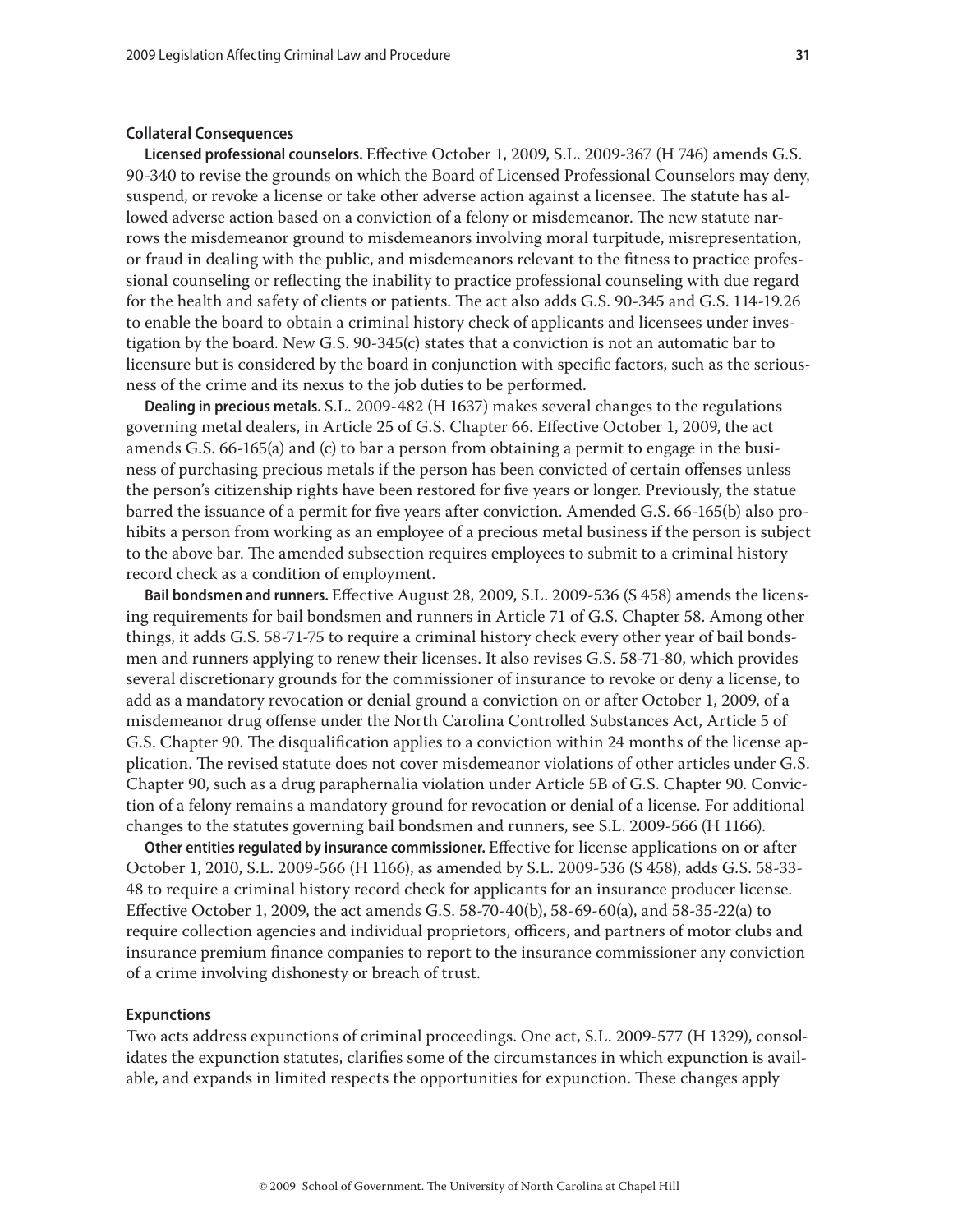to expunctions involving proceedings against adults, not expunctions of juvenile proceedings, which continue to be governed by G.S. Chapter 7B (G.S. 7B-3200 through G.S. 7B-3202). The provisions are effective for petitions for expunctions filed on or after December 1, 2009. The different types of expunction available in North Carolina are discussed in John Rubin, "Expunction Guide: Types, Requirements, and Impact of 2009 Legislation," *Administration of Justice Bulletin* No. 2009/10 (Dec. 2009), <www.sog.unc.edu/pubs/electronicversions/pdfs/aojb0910.pdf>.

The other act, S.L. 2009-510 (S 262), primarily addresses giving notice of expunctions to entities that have records to be expunged. This act was ratified by the General Assembly on August 11, 2009, the same date as S.L. 2009-577, and it changes in somewhat inconsistent ways some of the same statutes. For now, the inconsistency is of no effect because the second act is not effective until October 1, 2010. Because the General Assembly likely will revisit the provisions of S.L. 2009-510 before it takes effect, it is not summarized here.

# **Capital Cases**

**Racial Justice Act.** Potentially one of the most significant pieces of criminal law legislation passed in 2009 is also one of the shortest, the North Carolina Racial Justice Act, S.L. 2009-464 (S 461), codified in new Article 101 of G.S. Chapter 15A (G.S. 15A-2010 through G.S. 15A-2012). G.S. 15A-2010 states the basic requirement of the legislation: "No person shall be subject to or given a sentence of death or shall be executed pursuant to any judgment that was sought or obtained on the basis of race." The remaining sections set forth the procedures for implementing this prohibition and are briefly described here.

New G.S. 15A-2011(a) states that a finding that race was the basis of the decision to seek or impose a death sentence may be established if the court finds that race was a significant factor in decisions to seek or impose a death sentence in the county, the prosecutorial district, the judicial division, or the state at the time the death sentence was sought or imposed. New G.S. 15A-2011(b) states that the evidence relevant to establishing that race was a significant factor may include statistical evidence and sworn testimony of one or more of the following: (1) that death sentences were sought or imposed significantly more frequently on individuals of one race than on another, (2) that death sentences were sought or imposed significantly more frequently as punishment for capital offenses against individuals of one race than on another, and (3) that race was a significant factor in decisions to exercise peremptory challenges during jury selection. The defendant has the burden of proving that race was a significant factor. The state may offer evidence in rebuttal of the defendant's claims or evidence, including statistical evidence.

New G.S. 15A-2012 establishes the hearing procedure for claims. G.S. 15A-2012(a) states that the defendant must raise the claim at the pretrial conference required by Rule 24 of the General Rules of Practice for Superior and District Courts or in postconviction proceedings. If the court finds that race was a significant factor as described in the statute, the court must order that a death sentence not be sought or that a death sentence that has been imposed be vacated and the defendant resentenced to life imprisonment without the possibility of parole. G.S. 15A-2012(b) states that notwithstanding the time limits for postconviction motions in Article 89 of G.S. Chapter 15A, a defendant may seek relief from a death sentence on the grounds set forth in the Racial Justice Act.

The act states that it is effective August 11, 2009, and applies retroactively. For defendants under a death sentence imposed before August 11, 2009, motions must be filed within one year of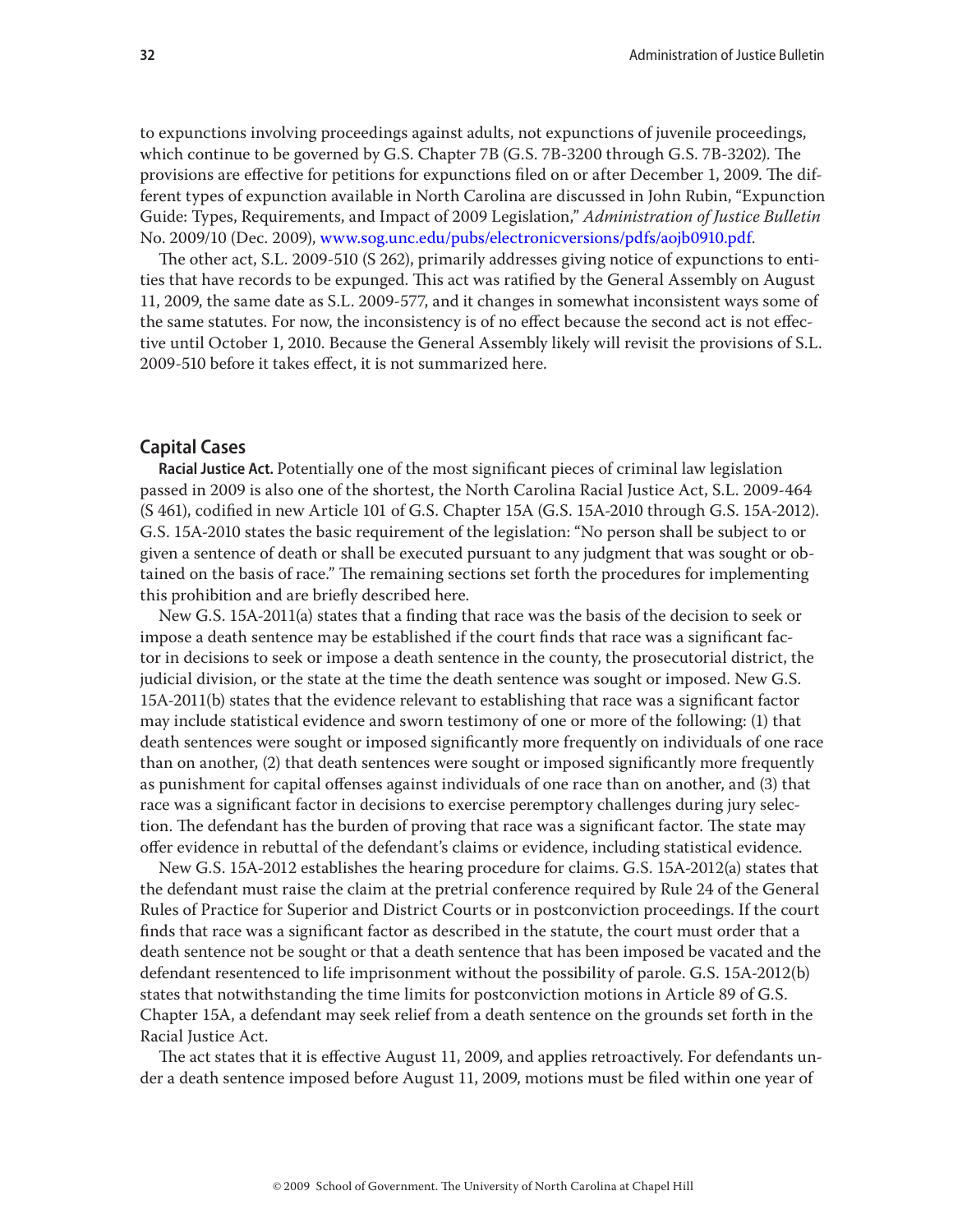August 11, 2009. For defendants whose death sentence is imposed on or after August 11, 2009, motions must be filed as provided in the Racial Justice Act.

**Right to visit capital clients following court decision affecting their cases.** G.S. 7A-451 describes the scope of entitlement to counsel in North Carolina, including in capital cases. Effective June 11, 2009, S.L. 2009-91 (H 1037) adds G.S. 7A-451(e1) to give defendants who have been sentenced to death the right to meet with their counsel when the North Carolina Supreme Court or any federal court files an opinion affirming or reversing the trial court in a case in which the defendant was sentenced to death or regarding a postconviction petition for relief from a death sentence. The new statute requires the Department of Correction (DOC), on the day the opinion or decision is filed or issued, to permit counsel to visit the defendant at the institution at which the defendant is confined for not less than one hour during regular business hours. The visit may take place outside regular business hours if the institution's administrator and the defendant's counsel agree. G.S. 7A-451(e1) also states that it does not limit the opportunity for counsel to consult in other circumstances with clients who have been sentenced to death and does not mandate that DOC permit a visit by an attorney if there is an emergency at the institution at which the defendant is confined.

**Appointment of counsel for capital MAR.** G.S. 7A-451(c) gives an indigent defendant who is under a sentence of death the right to have counsel appointed to litigate a motion for appropriate relief. The statute has required the defendant to apply to the superior court to determine whether he or she is indigent and entitled to counsel, although those findings were likely made at trial and on appeal and counsel then was assigned by the Office of Indigent Defense Services (IDS). Effective July 31, 2009, S.L. 2009-387 (H 506) amends G.S. 7A-451(c) and (c1) to have a defendant under sentence of death apply directly to IDS for counsel and to authorize IDS to appoint counsel if the defendant was previously adjudicated indigent for trial or direct appeal. If the defendant was not previously adjudicated indigent, IDS must request the superior court in the district where the defendant was indicted to determine whether the defendant is indigent.

# **Sex Offenders**

Compared to previous sessions, the General Assembly enacted relatively little legislation on sex offenders in 2009. Next year may see greater changes. In 2006 Congress enacted the Adam Walsh Child Protection and Safety Act. Title I of the Adam Walsh Act is the Sex Offender Registration and Notification Act, which contains a new set of standards for sex offender registration. States had until July 27, 2009, to implement the standards, with up to two one-year extensions, or risk losing 10 percent of their Byrne Justice Assistance Grant funds. The 2009 deadline has been extended to July 27, 2010. For a discussion of the federal standards, see John Rubin, "2008 Legislation Affecting Criminal Law and Procedure," *Administration of Justice Bulletin* No. 2008/06, at pp. 10–12 (Nov. 2008), [www.sog.unc.edu/programs/crimlaw/aoj.htm.](http://www.sog.unc.edu/programs/crimlaw/aoj.htm) The legislation enacted this year on sex offenders is summarized below.

**No commercial driver's license to drive commercial passenger vehicle or school bus.** S.L. 2009-491 (H 1117) adds G.S. 14-208.19 and adds and amends new statutes in G.S. Chapter 20 to disqualify a person who is required to register as a sex offender from driving a commercial motor vehicle that requires a commercial driver's license with a P or S endorsement—that is, an endorsement that qualifies the person to drive a commercial passenger vehicle or school bus. The new and amended statutes prohibit the issuance or renewal of such a license if the person is required to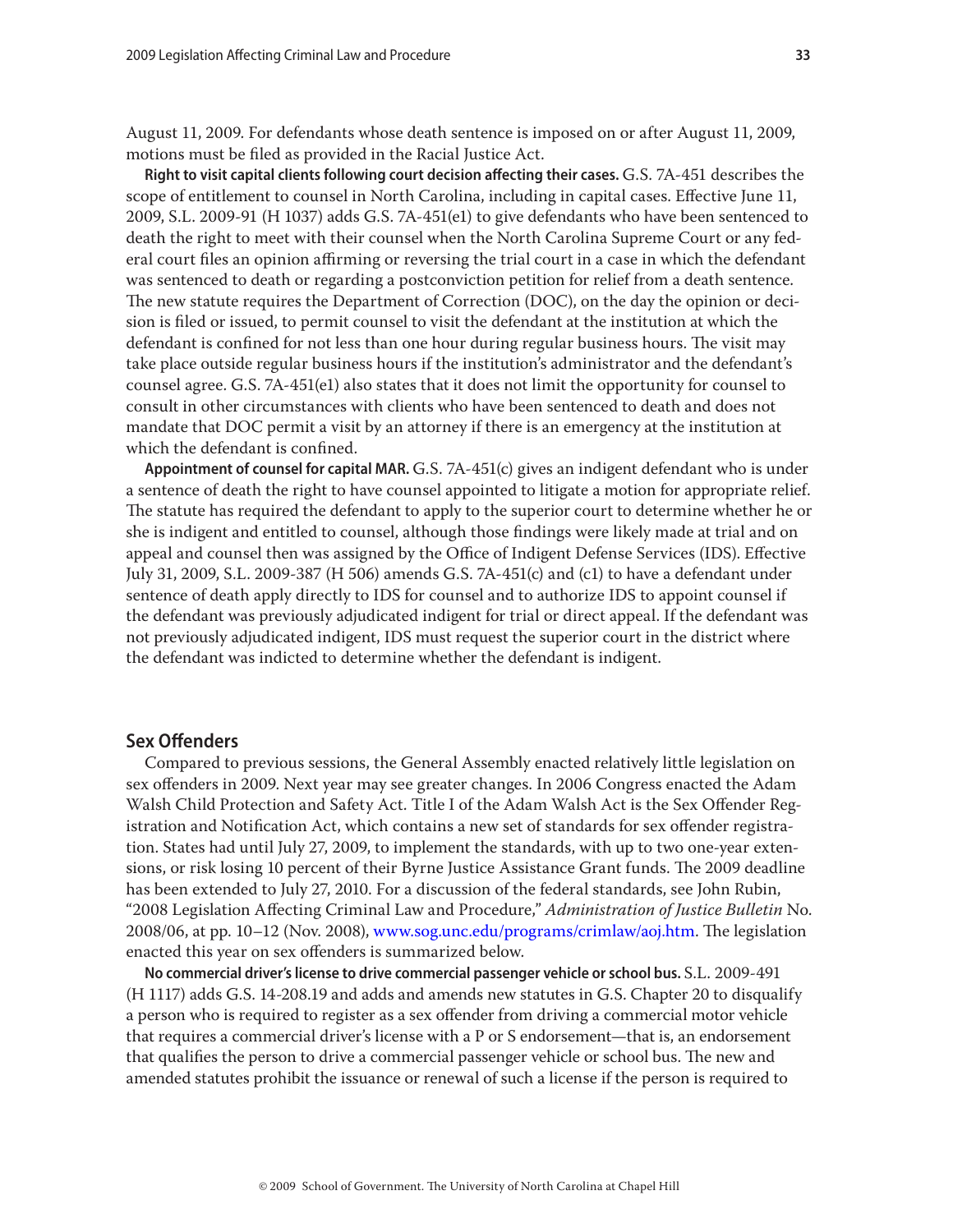register as a sex offender. The disqualification lasts for the length of the person's registration, and a person commits a Class F felony if he or she drives a commercial passenger vehicle or school bus and does not have a valid license because he or she is required to register as a sex offender.

New G.S. 20-37.14A requires the Division of Motor Vehicles (DMV) to search the statewide registry and National Sex Offender Public Registry to determine if an applicant for the license is required to register as a sex offender under North Carolina law. If DMV is unable to access the registries and the person is otherwise qualified to obtain the license, DMV must issue one based on the person's affidavit that he or she does not appear on either registry. A person who makes a false affidavit or knowingly swears or affirms falsely to any matter or requirements in G.S. 20- 37.14A is guilty of a Class I felony under that statute.

The disqualification applies to anyone who is registered on or after December 1, 2009, except that it does not apply to a person who was issued a license before December 1, 2009, until the license expires and as long as the person does not commit a subsequent offense requiring registration. The criminal penalties for violations apply to offenses committed on or after December 1, 2009.

**Permanent no contact order.** Effective for offenses committed on or after December 1, 2009, S.L. 2009-380 (H 1255) adds G.S. 15A-1340.50 to authorize the court, at sentencing of a person convicted of an offense subject to sex offender registration, to impose a permanent no contact order prohibiting the sex offender from having future contact with the victim. The Administrative Office of the Courts has developed a form for this purpose, AOC-CR-620 (Dec. 2009), available at [www.nccourts.org/Forms/FormSearch.asp](http://www.nccourts.org/Forms/FormSearch.asp). The sentencing judge must determine whether to issue such an order if the prosecutor requests one and must give the defendant the opportunity to show cause why an order should not issue. The victim has the right to be heard at the show cause hearing. If the judge finds that reasonable grounds exist for the victim to fear any future contact with the defendant, the judge must issue the no contact order; however, the judge may choose among different forms of relief identified in the statute (e.g., not following or having contact with the victim). The court may rescind the order on the victim's request or defendant's motion if the court finds that reasonable grounds for the victim to fear future contact with the defendant no longer exist. The new statute requires law enforcement officers to arrest a person, with or without a warrant, if they have probable cause to believe the person knowingly violated a permanent no contact order. A knowing violation is a Class A1 misdemeanor.

Sex offenders placed on probation or post-release supervision currently have as a mandatory condition of supervision that they "[n]ot communicate with, be in the presence of, or found in or on the premises of the victim of the offense." G.S. 15A-1343(b2)(3), G.S. 15A-1368.4(b1)(3). A lifetime no contact order, in effect, extends that prohibition beyond the period of formal supervision, albeit with a different enforcement mechanism. If considered a form of punishment, such an order would be for longer than the statutory maximum for the underlying offense. *Cf.* State v. Orduna, 129 Wash. App. 1026 (2005) (unpublished) ("The State concedes that the no-contact order erroneously extended beyond the statutory maximum for the crime.").

**Indecent liberties with student and sex offender registration.** Effective for individuals convicted or released from a penal institution on or after December 1, 2009, S.L. 2009-498 (H 209) amends G.S. 14-208.6(5) to add indecent liberties with a student as an offense designated as a "sexually violent offense" and therefore subject to sex offender registration. The addition of this offense likely eliminates any question about whether the offenses of rape and sex offense against a student are subject to sex offender registration. G.S. 14-208.6(5) has listed a violation of G.S. 14-27.7 (intercourse and sexual offense with certain victims) as a sexually violent offense, but when the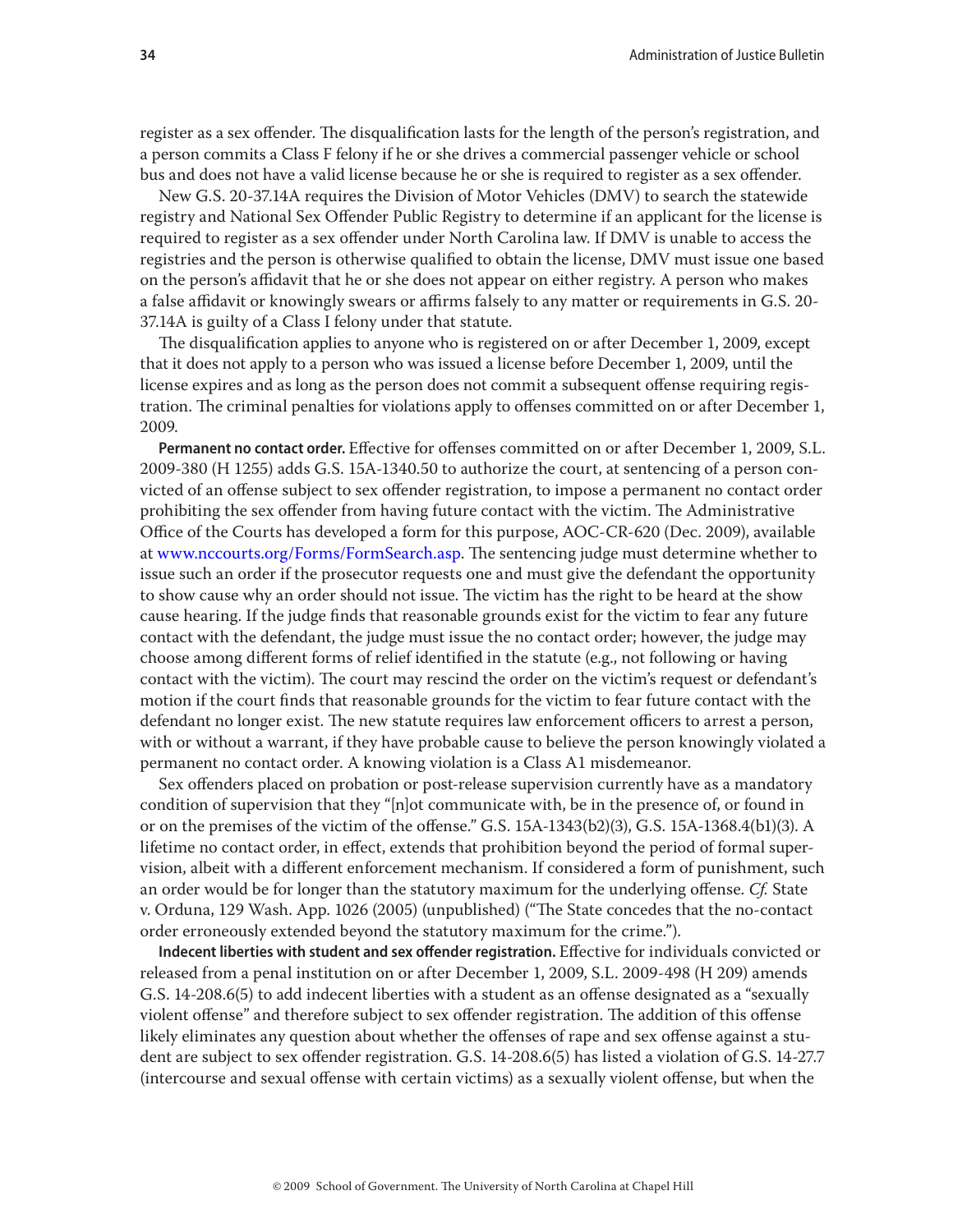General Assembly made a violation of G.S. 14-27.7 subject to registration, that statute did not include any offenses against students. The General Assembly later amended G.S. 14-27.7 to add a new subsection (b) to that statute creating the offenses of rape and sex offense against a student, but G.S. 14-208.6(5) was not amended, leaving it unclear whether the General Assembly intended to make the new offenses subject to registration. Having designated the less serious offense of indecent liberties with a student as an offense subject to registration, the General Assembly has apparently ratified the interpretation that the more serious crimes of rape and sex offense against a student are subject to registration.

**Appointment of counsel at satellite monitoring "bring-back" hearings.** New G.S. 14-208.40B provides a procedure for returning to court a defendant convicted of an offense subject to registration if a court has not determined whether the defendant is required to submit to satellite monitoring. The statute did not explicitly give an indigent defendant the right to appointed counsel at these "bring-back" hearings, although a strong argument could be made that the General Assembly intended for counsel to be appointed and most courts have been appointing counsel. Effective July 31, 2009, S.L. 2009-387 (H 506) amends G.S. 7A-451(a) and G.S. 14-208.40B to give indigent defendants the right to counsel at bring-back hearings. As in other cases involving appointment of counsel, the court determines whether the person is entitled to counsel and, if so, assigns counsel in accordance with any rules adopted by the Office of Indigent Defense Services.

The act also amends G.S. 14-208.40B to provide that the district attorney, representing DOC, is responsible for scheduling bring-back-hearings. The statement that the district attorney represents DOC is somewhat unusual in that the district attorney ordinarily does not represent a specific organization or individual. More likely, the language was intended to convey that on request of DOC, which determines whether an offender is potentially subject to monitoring and needs to be returned to court, the district attorney is responsible for moving to schedule and handling the proceeding.

**Solicitation of child by computer to commit an unlawful sex act.** G.S. 14-202.3 has made it a felony (Class H or G depending on the circumstances) for a person 16 years of age or older to solicit a child by computer to engage in an unlawful sex act if the child is under 16 years old and at least three years younger than the defendant (or the defendant believed that to be so). Effective for offenses committed on or after December 1, 2009, S.L. 2009-336 (S 65) amends G.S. 14-202.3 to provide that a person commits the offense if the means of solicitation is a computer or any other device of electronic storage or transmission. The amended statute also makes it an offense only if the child is at least five, rather than at least three, years younger than the defendant. By changing the age differential, the act coordinates the elements of the offense, one of which is solicitation to commit an "unlawful" sex act, with North Carolina law on sex offenses. No North Carolina statutes make it unlawful for a person to engage in a sex act with a person under 16 when the age difference is merely three years (other than indecent liberties between children, which may serve as the basis of a juvenile petition only, not a criminal prosecution, because both parties must be under 16). The five-year age differential matches the age differential for indecent liberties under G.S. 14-202.1.

**Protection against civil liability for commercial social networking sites.** In 2008 the General Assembly enacted G.S. 14-202.5, to take effect May 1, 2009, prohibiting individuals required to register as sex offenders from accessing commercial social networking sites within the meaning of that statute. See S.L. 2008-218 (S 132). The General Assembly also enacted protections from civil liability for commercial social networking sites that comply in good faith with G.S. 14-208.15A, which imposes certain reporting requirements. *See* G.S. 14-208.15A(f) (describing immunity).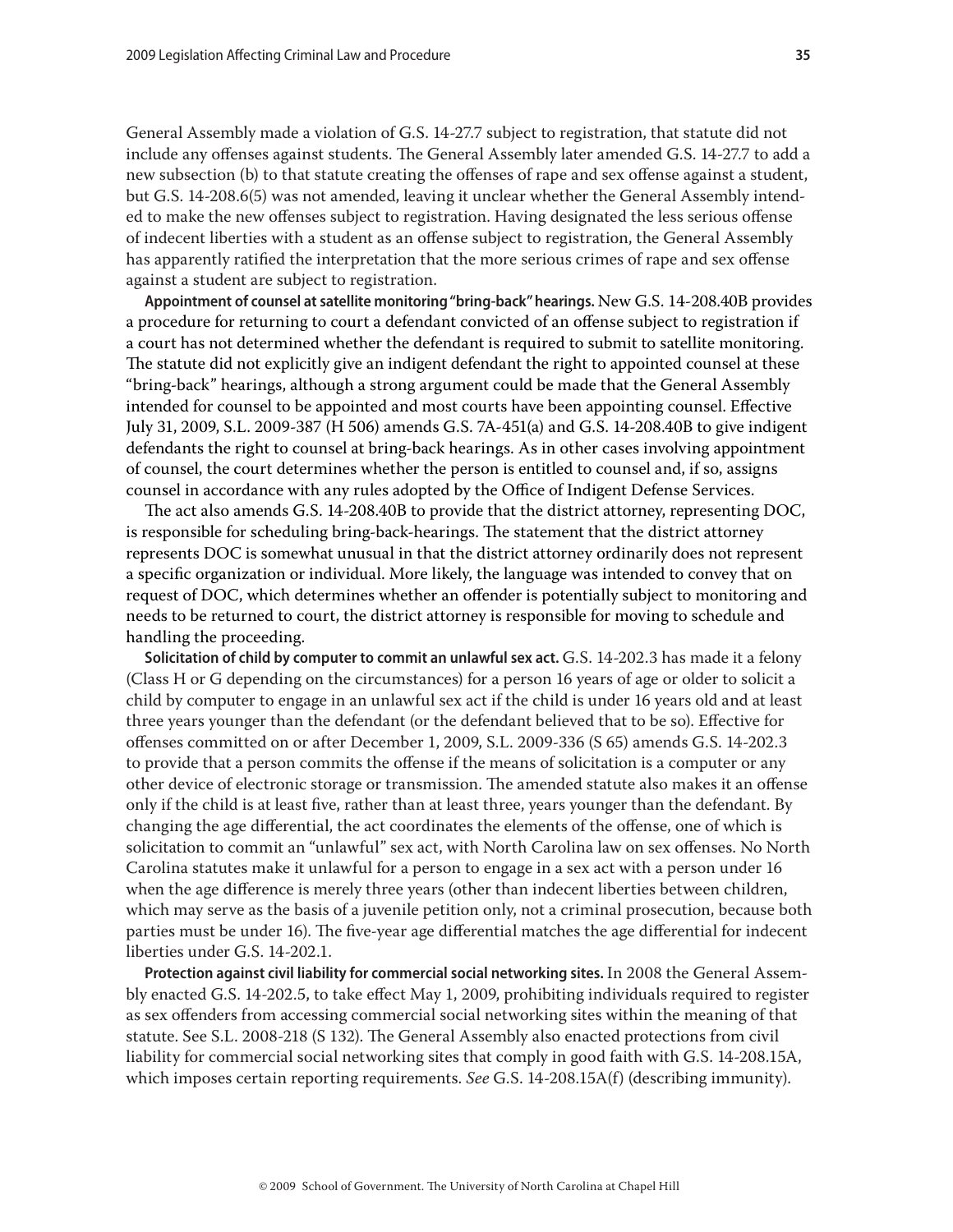The General Assembly provided in G.S. 14-202.5A that a commercial social networking site could be held civilly liable if it failed to make reasonable efforts to prevent a registered sex offender from accessing its website. Implicitly, that statute precluded civil liability if the commercial site made reasonable efforts. Effective May 1, 2009, S.L. 2009-272 (H 1267) makes that protection explicit. The amended statute states that a commercial networking site that complies with G.S. 14-208.15A or makes other reasonable efforts to prevent a registered sex offender from accessing its website is not subject to civil liability. The statute still appears to allow a civil suit if a commercial networking site fails to take those steps.

**Ban on sex offenders in locations used primarily by minors.** In 2008 the General Assembly enacted a broad ban on where sex offenders may be present. The statute, G.S. 14-208.18, contained a technical flaw, stating that a person is subject to the ban "if the offense requiring registration is described in subsection (b) of this section." Subsection (c) actually describes the covered offenses. Effective August 28, 2009, Section 5 of S.L. 2009-570 (S 220) changes the reference to subsection (c). For a discussion of the ban, see John Rubin, "2008 Legislation Affecting Criminal Law and Procedure," *Administration of Justice Bulletin* No. 2008/06, at 5–6 (Nov. 2008), [www.sog.unc.edu/programs/crimlaw/aoj.htm.](http://www.sog.unc.edu/programs/crimlaw/aoj.htm)

# **Innocence Initiatives**

#### **Preservation of Biological Evidence**

Effective December 1, 2009, S.L. 2009-203 (H 1190), as amended by S.L. 2009-570 (S 220), makes several changes to the statutes governing the preservation of DNA and biological evidence and the defendant's access to that evidence, in G.S. 15A-266 through G.S. 15A-270.1.

**Definitions.** The act adds a definition of *custodial agency* in G.S. 15A-266.2, defining it as a governmental entity in possession of evidence collected as part of a criminal investigation or prosecution. This new term is substituted for the undefined term "governmental entity" throughout the preservation statutes. For example, the new term includes the clerk of superior court when biological evidence is offered in a criminal proceeding. The duties of the clerk are discussed further below.

**Pretrial discovery.** Revised G.S. 15A-267 gives criminal defendants additional pretrial discovery rights. G.S. 15A-267(a) states that a defendant has a right of access, before trial, to a complete inventory of all physical evidence collected in connection with the investigation. Revised G.S. 15A-267(c) provides that upon a defendant's motion that satisfies the requirements of that subsection, the court must (rather than "may" as under the previous version of the statute) order the State Bureau of Investigation (SBI) to perform DNA testing on biological material and, in specified cases, search the CODIS (Combined DNA Index System), the FBI's national DNA database.

**Preservation of biological evidence.** G.S. 15A-268 has required that the government entity with custody of evidence preserve any physical evidence reasonably likely to contain biological evidence. The statute is amended to provide more specifics on implementation of this requirement.

New subsection (a2) requires the SBI to promulgate, no later than January 1, 2010, minimum guidelines for retaining and preserving evidence, which the SBI must review and update at least every two years thereafter. Law enforcement agencies and the Conference of Clerks of Superior Court must ensure that employees with responsibility for maintaining evidence receive the guidelines.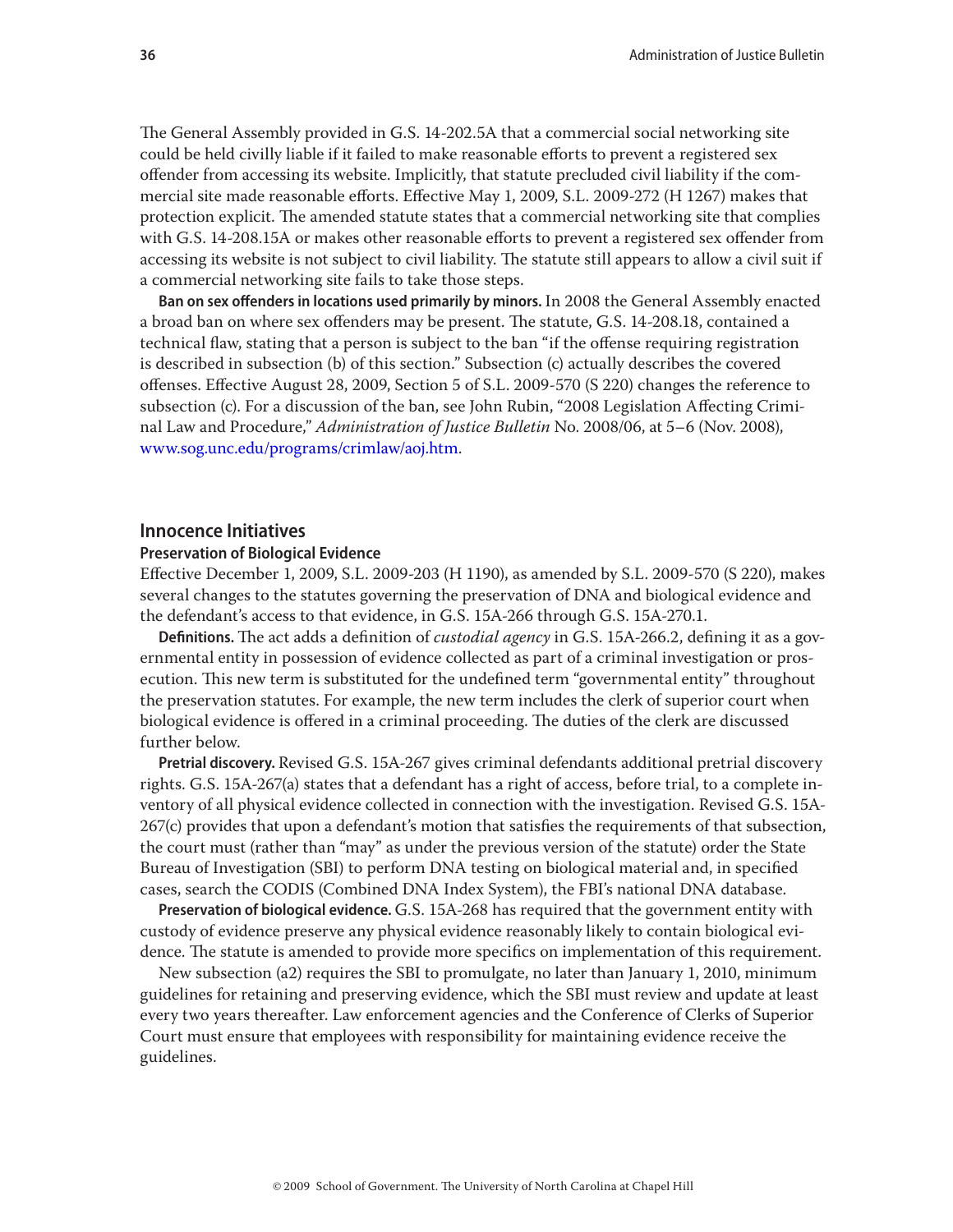New subsection (a3) provides that when physical evidence is offered or admitted in a criminal proceeding, the presiding judge must ask the State and the defendant about the identity of the collecting agency, whether the evidence is reasonably likely to contain biological evidence, and whether the biological evidence is relevant to establishing the perpetrator's identity. If either party asserts that the evidence may have biological evidentiary value and the court so finds, the court shall instruct that the evidence be so designated in the court's records and that the evidence be preserved as required by G.S. 15A-268.

New subsection (a4) provides that if the court has designated evidence as biological evidence pursuant to subsection (a3), the clerk of superior court must preserve the evidence and, upon conclusion of the clerk's role as custodian, return the evidence to the collecting agency in a manner that assures chain of custody. The Administrative Office of the Courts (AOC) has advised clerks that if they do not have the capacity to preserve biological evidence, they may make a motion to the court, pursuant to Rule 14 of the General Rules of Practice for the Superior and District Courts, to return the evidence to the collecting agency.

New subsection (a5) provides that a defendant may not waive the duty to preserve without a court proceeding. *But compare* G.S. 15A-268(b) (allowing early disposal of evidence by custodian in specified circumstances, without court proceeding, if defendant does not respond to notice of intent to dispose of evidence).

New subsection (a7) provides that the custodial agency must prepare an inventory of biological evidence preserved in the defendant's case if requested by the defendant.

**Length of preservation.** Revised subsection (a6), formerly subsection (a2), sets forth the following preservation periods.

- • In all cases in which a person is sentenced to life without parole, the evidence must be preserved until the person dies. This requirement applies regardless of whether the person was convicted on a guilty plea or after trial.
- • Preservation is required for any homicide, sex offense, assault, kidnapping, burglary, robbery, arson, or other burning for which a Class B1 through E felony punishment is imposed. Thus, the statute does not require preservation for Class B1 through E felonies that typically would not involve biological evidence—for example, a Class C felony of embezzlement. The statute also does not cover lower level felonies; however, because the revised language is keyed to whether a person receives a Class B1 through E punishment, it appears to apply to a person sentenced as an habitual felon—which carries a Class C punishment—for a conviction of a lower level felony involving one of the specified offenses, such as a Class H felony assault. The periods of preservation are as follows.
	- For cases in which a person is convicted after a trial, the evidence must be preserved during the period of incarceration and any mandatory supervised release, including any period of sex offender registration, which in some instances could be for the person's life. (The General Assembly had stated, in repealed subsection (a2), that for conviction of an offense requiring sex offender registration, biological evidence had to be preserved during the period of incarceration and any period of mandatory supervised release or probation. The revised wording makes it clearer that the preservation requirement applies during the period of registration as well as during incarceration and any post-release supervision.)
	- For cases in which a person is convicted on a guilty plea, the evidence must be preserved for the earlier of three years from the date of conviction or until the person is released.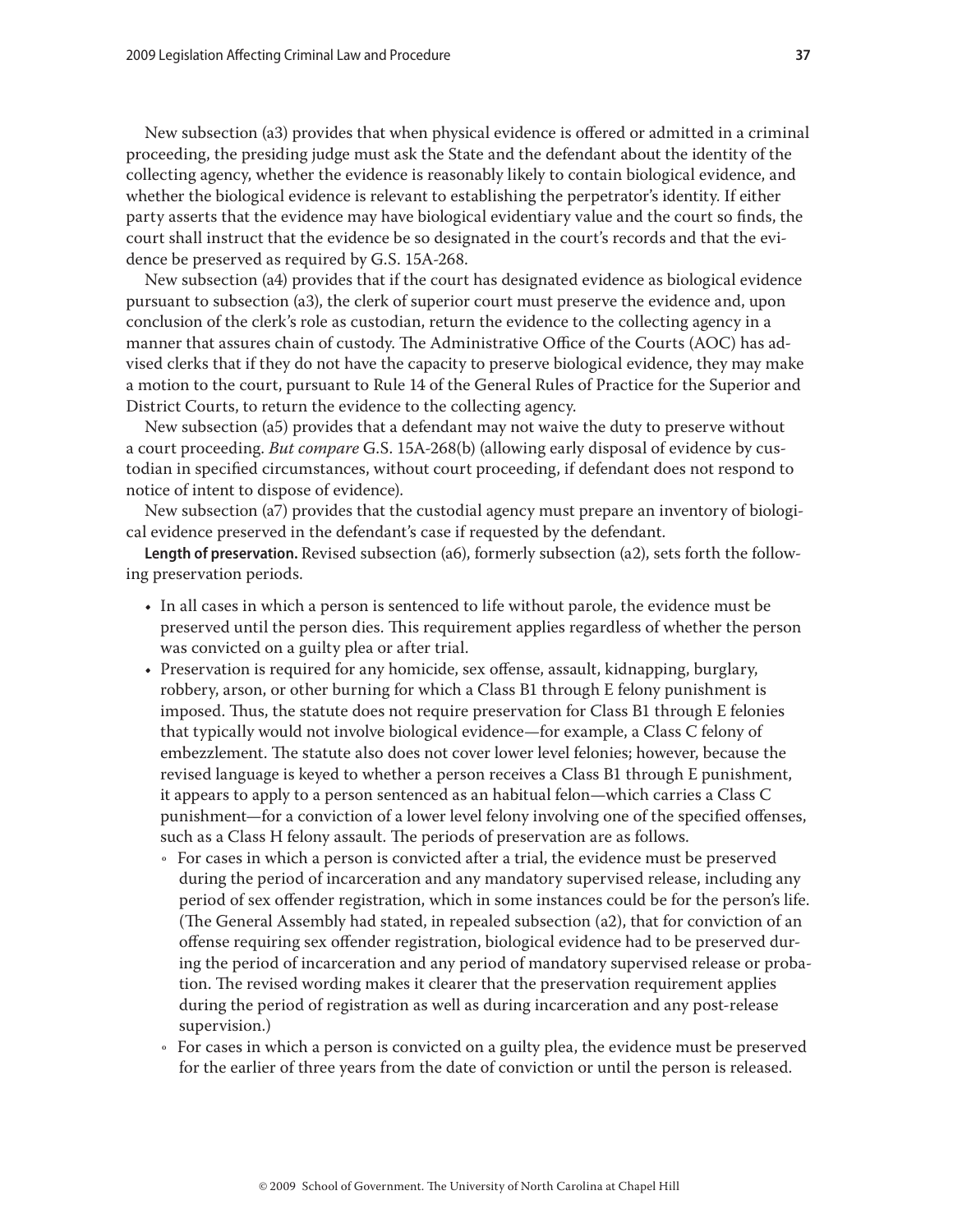• Biological evidence collected as part of a criminal investigation of a homicide or rape in which no charges are filed must be preserved for the time that the crime remains unsolved. Because the term "rape" in North Carolina's criminal statutes refers to vaginal intercourse only, technically the revised statute does not mandate that biological evidence involved in other sexual acts be preserved, but investigating agencies may certainly do so.

**Early disposal of evidence.** The governmental entity in possession of the evidence (now, custodial agency) has been allowed to dispose of evidence before the expiration of the required period under certain conditions. S.L. 2009-203 modifies the pertinent procedures, in G.S. 15A-268(b) through (e). Most importantly, a custodian may dispose of evidence in the circumstances described in G.S. 15A-268(b), without petitioning the court, if the defendant does not timely respond to a notice of intent to dispose of the evidence. If the defendant files a timely written request that the evidence not be destroyed, the court must hold a hearing to determine whether the evidence meets the criteria in G.S. 15A-268(d) and may be destroyed. G.S. 15A-268(e) provides that if the court allows early disposal of the evidence on the ground that the evidence has value for biological analysis, but it is of a size, bulk, or physical character as to render retention impracticable or it should be returned to its rightful owner, the court must require the custodial agency to return the evidence to the collecting agency. Before disposing of the evidence or returning it to its rightful owner, the collecting agency must take reasonable measures to preserve a portion of evidence likely to contain biological evidence, in a manner consistent with SBI guidelines and in a quantity sufficient to permit DNA testing. The court also may allow the defendant the opportunity to preserve the evidence.

Notwithstanding the above, new G.S. 15A-268(h) requires the retention of all records relating to the possession, control, storage, and destruction of evidence subject to preservation requirements.

**Failure to preserve evidence when required.** New G.S. 15A-268(g) provides that if an entity is asked to produce evidence that is required to be preserved and cannot do so, the chief evidence custodian of the custodial agency must provide an affidavit describing the efforts taken to locate the evidence and affirming that the evidence could not be located. If evidence has been destroyed, the court may conduct a hearing to determine whether obstruction of justice and contempt proceedings are in order. If the court finds that the destruction violated the defendant's due process rights, the court shall enter an appropriate remedy, which may include dismissal of the charges.

New G.S. 15A-268(i) makes it a Class I felony in a noncapital case and Class H felony in a firstdegree murder case for a person to

- knowingly and intentionally
- • destroy, alter, conceal, or tamper with
- evidence required to be preserved under G.S. 15A-268
- • with the intent to impair the integrity of the evidence, prevent it from being subject to DNA testing, or prevent production or use of the evidence.

**Postconviction DNA testing.** G.S. 15A-269 has allowed a defendant to make a motion for DNA testing before the trial court that entered the judgment of conviction against the defendant. As revised, the statute also provides that the defendant may move for the results to be searched against CODIS. The revised statute also provides that if the court orders testing, it is to be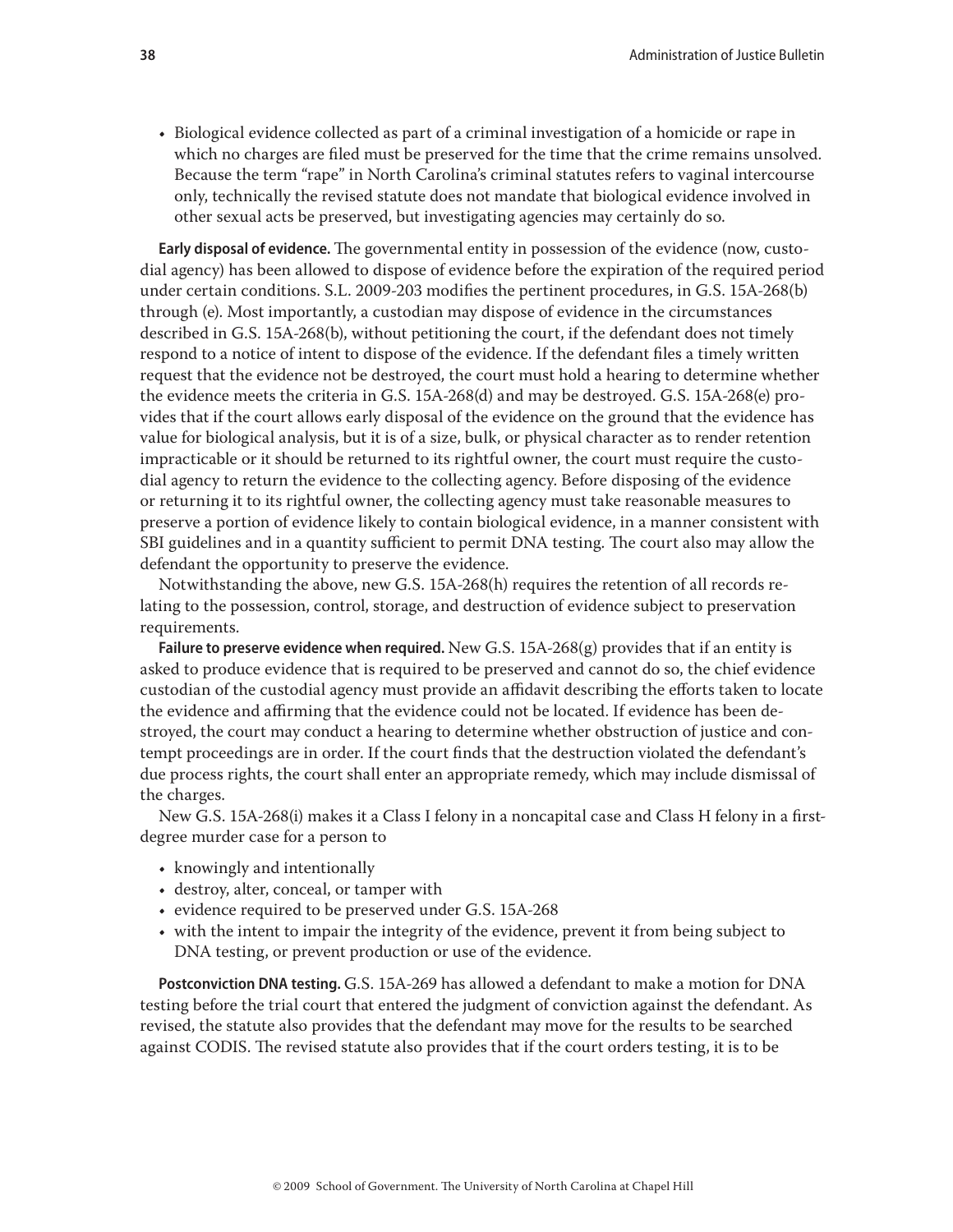conducted by an SBI-approved testing facility, agreed upon by the petitioner and the State and approved by the court.

In addition, amended G.S. 15A-269(c), which has required appointment of counsel for an indigent person who brings a motion for DNA testing, provides further that if the petitioner has filed pro se, the court must appoint counsel upon a showing that DNA testing may be material to the petitioner's claim of wrongful conviction. This addition appears to modify the circumstances under which the court must appoint counsel for an indigent person who makes a motion for DNA testing.

For further discussion of the procedures governing postconviction DNA testing, see Jessica Smith, "Post-Conviction Motions for DNA Testing and Early Disposal of Biological Evidence" (Oct. 2009), [www.sog.unc.edu/faculty/smithjess/survival\\_guide.html](http://www.sog.unc.edu/faculty/smithjess/survival_guide.html).

**Appeal.** G.S. 15A-270.1 gives the defendant the right to appeal an order denying a motion for DNA testing, including by interlocutory appeal. As revised, the statute requires the court to appoint counsel for an indigent defendant.

**Study committee.** The act establishes the Joint Select Committee, with members appointed as provided in the act, to review matters related to the preservation of DNA and biological evidence and to report to the General Assembly by April 1, 2010.

# **Immunity in Innocence Commission Proceedings**

Effective July 27, 2009, S.L. 2009-360 (H 937) adds new G.S. 15A-1468(a1) on immunity in proceedings before the North Carolina Innocence Commission. The title of the act states that it is "to provide that the North Carolina Innocence Commission may compel the testimony of a witness and the Commission Chair may grant limited immunity to the witness from prosecution for previous false statements made under oath in prior proceedings." The statute itself states essentially the following:

- The commission may compel the testimony of any witness.
- • If a witness asserts his or her privilege against self-incrimination, the commission chair, in the chair's judicial capacity, may order the witness to testify or produce other information the chair determines is likely material to reach a correct factual determination in the case at hand.
- The commission chair may not order the witness to testify or produce other information that would incriminate the witness in the prosecution of any offense other than an offense for which the witness is granted immunity.
- The commission's order shall prevent a prosecutor from using the compelled testimony, or evidence derived therefrom, to prosecute the witness for previous false statements made under oath by the witness in prior proceedings.
- • The prosecutor has a right to be heard by the commission chair before the chair issues the order.
- The immunity applies throughout all proceedings before the commission.
- • The immunity shall not prohibit prosecution of statements made under oath unrelated to the commission's formal inquiry, prosecution of false statements made under oath during commission proceedings, or prosecution for any other crimes.

The scope of the immunity granted under these provisions appears limited or at least is not entirely clear, which may cause a witness before the commission, or counsel advising a witness, to proceed cautiously notwithstanding the new statute. The statute states in one place that the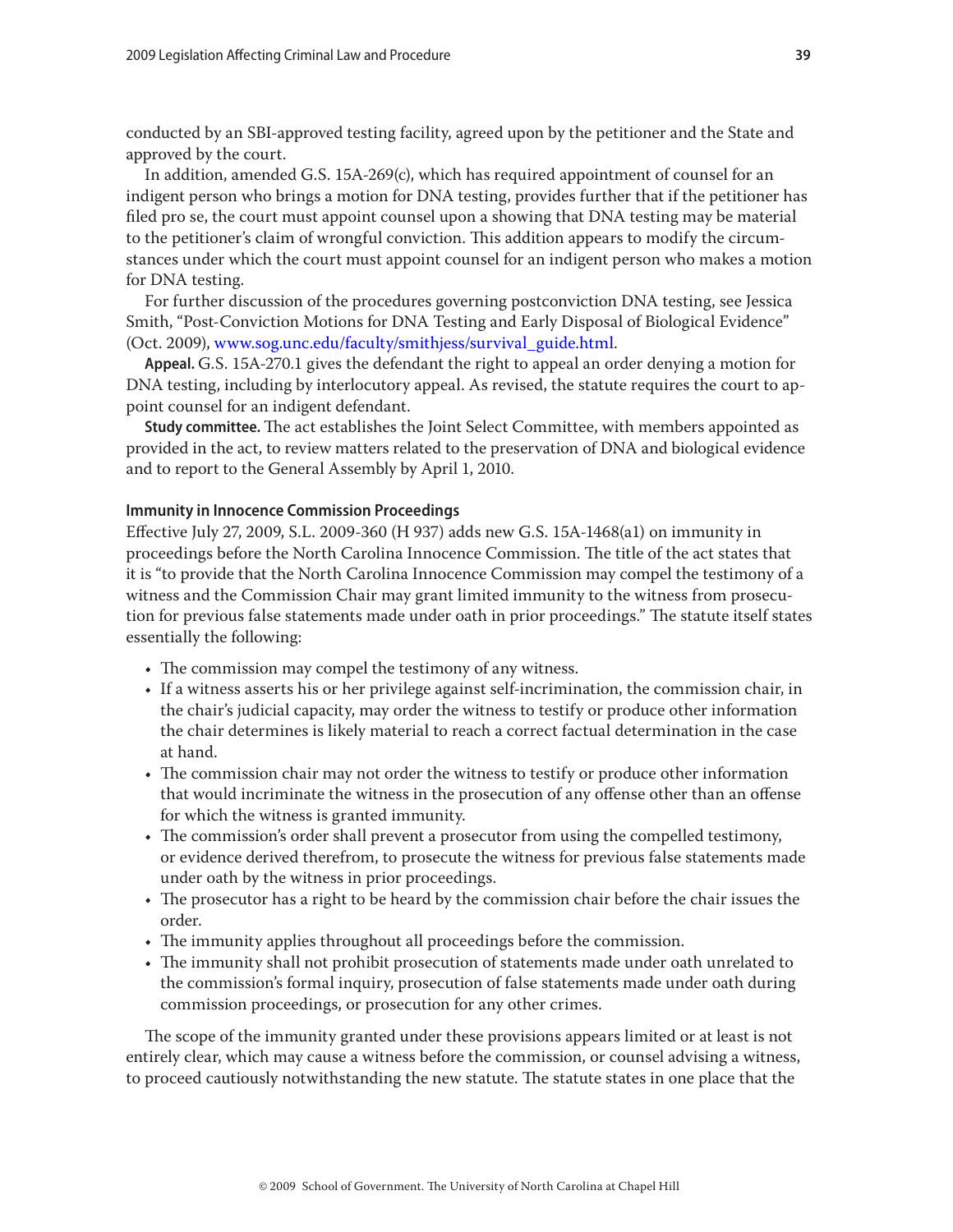commission chair may not order the witness to testify other than for "an offense for which the witness is granted immunity." This language could be construed as granting the witness immunity for the offense under consideration—what is called "transactional" immunity. Such immunity would preclude the state altogether from prosecuting the witness for the offense under consideration. Other language, however, indicates that the General Assembly did not intend such a broad grant of immunity. The statute states elsewhere that the commission's immunity order precludes the prosecutor from using the testimony to prosecute the witness for previous false statements in a previous proceeding. The act's title states the same. The last clause of the statute states further that the immunity does not preclude the prosecution of other crimes. These provisions indicate that the witness does not receive immunity from prosecution for the offense under consideration (transactional immunity) or even immunity from use of the witness's testimony in a later prosecution for the offense under consideration or other offenses what is called "use" immunity. Rather, the new statute may only provide the witness immunity from prosecution for perjury in prior proceedings related to matters that are the subject of the commission's inquiry. The U.S. Supreme Court has held that a person may not be compelled to relinquish his or her Fifth Amendment right against self-incrimination without at least receiving use immunity. *See* Kastigar v. United States, 406 U.S. 441 (1972).

The U.S. Supreme Court also has held that if a public authority compels a person to provide incriminating information under threat of sanction for not answering, the person receives use immunity by operation of law. *See* Garrity v. New Jersey, 385 U.S. 493 (1967). A witness who complied with a commission order to answer might be able to argue that he or she was compelled to answer and by operation of law received use immunity. The witness would be on firmer ground, however, if he or she declined to answer and the commission applied to the superior court to enforce its order. The statute does not specifically authorize the commission to seek superior court enforcement of its order, but that procedure is generally available to commissions and agencies. (The new statute states that the commission chair, in his or her judicial capacity, may order a witness to testify, but it is unclear whether the chair is authorized to hold a witness in contempt for refusing to comply with such an order.) In a proceeding before superior court, the commission and the witness could obtain clarification of the immunity the witness receives under the statute and the extent to which the witness must provide information to the commission. Alternatively, if directed to answer by the commission, the witness could initiate an application to superior court for clarification of his or her obligations.

# **Victims' Rights**

**Forensic medical examination and benefits for victims of rape or sex offenses.** G.S. 143B-480.2 has provided state funds, administered by the Assistance Program for Victims of Rape and Sex Offenses (Program), for forensic medical examinations of victims of rape or sexual offense, subject to certain limitations. The victim had to report the sexual assault to law enforcement and obtain an examination within 72 hours of the assault's occurrence. And, payment to the examiner from state funds was limited to \$800, with the victim responsible for any additional costs. Effective July 27, 2009, S.L. 2009-354 (H 1342) repeals G.S. 143B-480.2 and rewrites G.S. 143B-480.1 to eliminate charges to the victim for these forensic medical examinations. Revised G.S. 143B-480.1 provides that a medical provider who accepts payment from the Program for a sexual assault examination may charge up to \$800 but that amount constitutes payment in full and the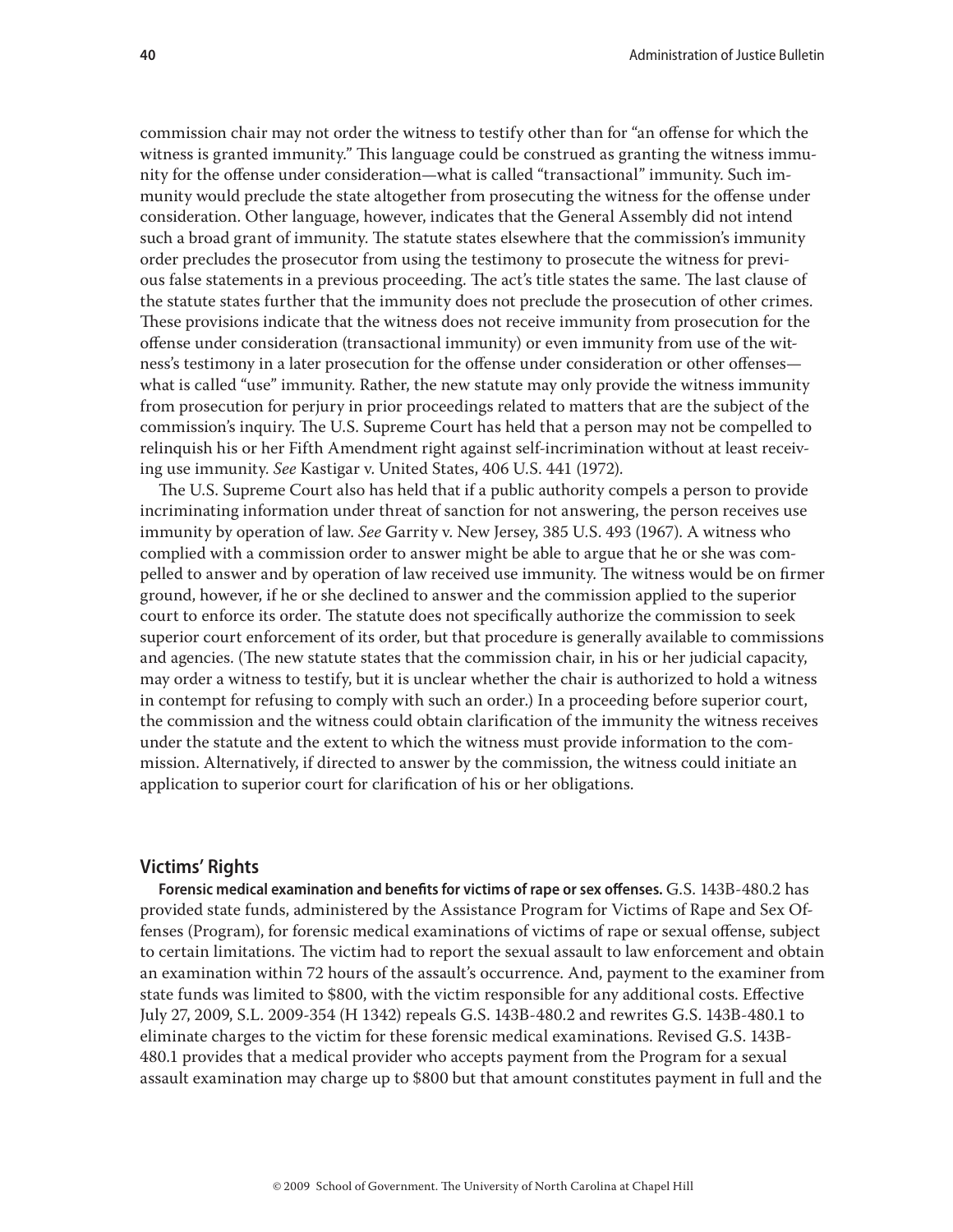provider may not charge the victim any additional amounts. The revised statute also contains no time limitation on the reporting of or examination for a sexual assault.

Repealed G.S. 143B-480.2 also authorized payments to victims for immediate and short-term medical expenses, ambulance services from the place of attack to a treatment provider, and mental health services. These provisions are not part of the statutes revised by the act. Revised G.S. 143B-480.1 directs the medical provider who performs the forensic examination to encourage victims to submit an application to the Crime Victims Compensation Commission for consideration of medical expenses beyond the forensic examination.

**Compensation for crime victims.** Effective July 27, 2009, S.L. 2009-354 (H 1342) amends G.S. 15B-10 to increase from \$7,500 to \$12,500 the amount the director of the Crime Victims Compensation Commission may award to a crime victim. For amounts exceeding \$12,500, the director makes a recommendation to the commission, which decides the amount of the award.

The act also amends G.S. 15B-11(b1) to require the director or commission to deny a claim upon finding contributory negligence by the victim that was a proximate cause of the person becoming a victim; however, contributory negligence that was not a proximate cause of the person becoming a victim is not an automatic basis for denial of a claim.

**Financial identity theft protections.** S.L. 2009-355 (S 1017), as amended by S.L. 2009-550 (H 274), adds Article 7, the Credit Monitoring Services Act, to G.S. Chapter 75 and makes several changes to G.S. 75-63 (security freeze on consumer's credit report) and G.S. 75-65 (protection from security breaches). As part of the act, new G.S. 15B-26 provides, effective October 1, 2009, that a creditor owed money for services provided to a victim as a result of a crime inflicted on the victim may not communicate any information about the debt to a consumer reporting agency while an application for an award from the Crime Victims Compensation Commission is pending. The act also amends G.S. 132-1.10, which protects against the disclosure of Social Security numbers and other personal identifying information, to provide that clerks of court and registers of deeds may, without a request from the affected person, remove Social Security and driver's license numbers from records posted on their public websites.

# **Law Enforcement Procedures**

**Statistics on use of deadly force by law enforcement.** S.L. 2009-106 (H 266) requires the Division of Criminal Statistics of the North Carolina Department of Justice to collect, maintain, and publish annually information on the number of deaths from the use of deadly force by state or local law enforcement officers in the course and scope of their official duties, organized by law enforcement agency. The act applies to uses of deadly force resulting in death that occur on or after January 1, 2010.

**Collection of traffic law enforcement statistics to prevent racial profiling.** G.S. 114-10.01 requires the Division of Criminal Statistics to collect information on traffic law enforcement by law enforcement officers. The statute applies to state law enforcement officers, law enforcement officers of county sheriffs' and police departments, and law enforcement officers of municipal police departments over a certain size. Effective January 1, 2010, S.L. 2009-544 (S 464) amends the statute to provide that any agency subject to the statute that fails to submit the required information within 60 days of the close of each month is ineligible to receive any law enforcement grants available through the state until the information is submitted.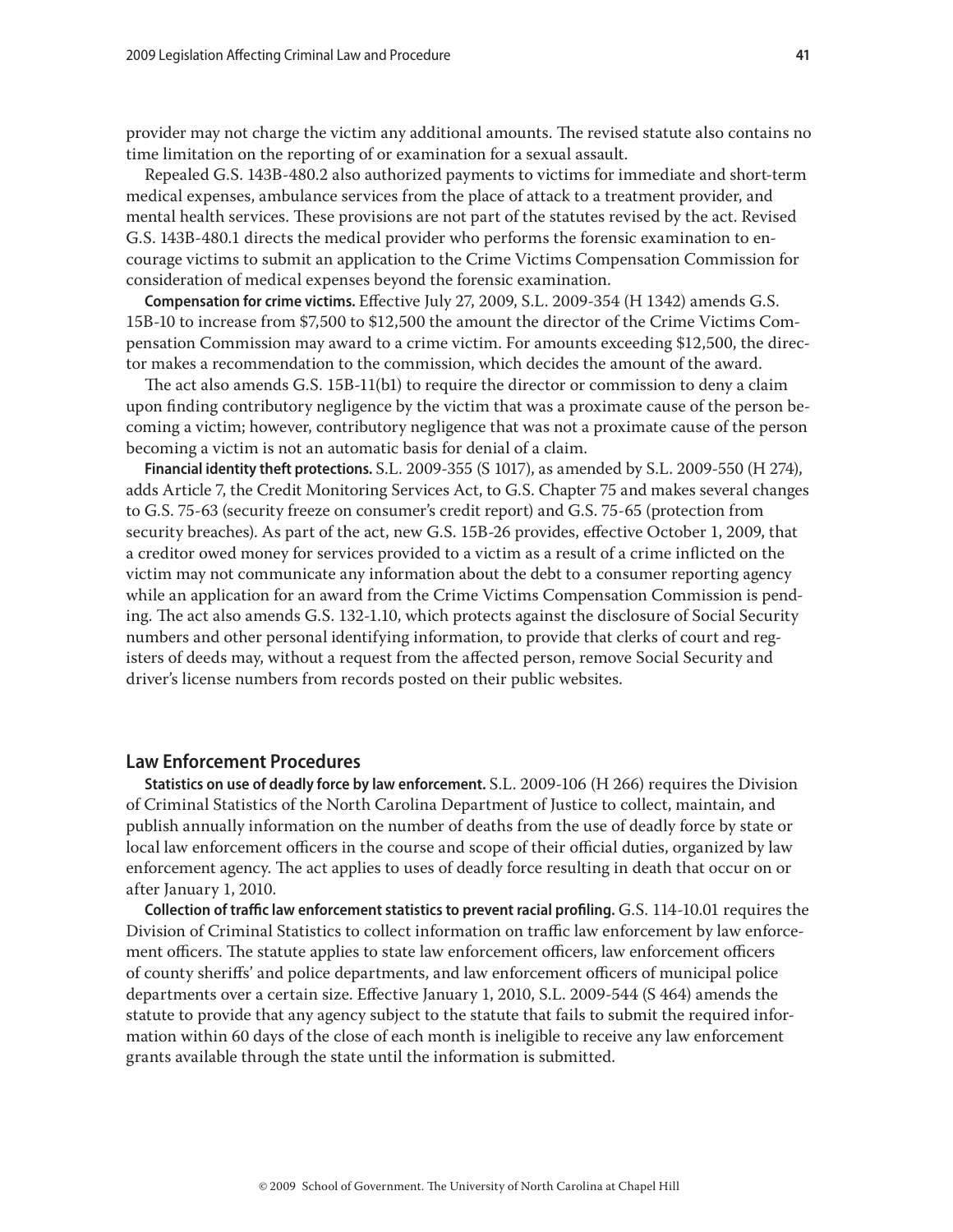**Care of minors after arrest of adult.** Effective January 1, 2010, S.L. 2009-544 (S 464) adds G.S. 15A-401 to provide that when a law enforcement officer arrests an adult who is supervising minor children present at the time of the arrest, the minor children must be placed with a responsible adult approved by a parent or guardian of the children. If it is not possible to place the minor children in that manner, the officer must contact the county department of social services.

**Dissemination of criminal intelligence information to schools.** Effective December 1, 2009, S.L. 2009-93 (H 1327) adds G.S. 14-50.27A to allow a law enforcement agency to disseminate an assessment of criminal intelligence information to the principal of a public or private school when necessary to avoid imminent danger to the life of a student or employee or to public school property pursuant to 28 C.F.R. § 23.20. That section of the code of federal regulations addresses criminal intelligence systems operated with the support of federal funds, and it allows the dissemination of criminal intelligence information to government officials and certain other individuals when necessary to avoid imminent danger to life or property.

**Emergency measures.** G.S. 14-288.12 permits municipalities to enact ordinances allowing prohibitions and restrictions during a state of emergency. Effective June 19, 2009, S.L. 2009-146 (S 256) revises G.S. 14-288.12(b)(1) to provide that such prohibitions and restrictions may include compelling the evacuation of people from any stricken or threatened area within the governing body's jurisdiction.

**Mutual aid agreements.** Effective June 11, 2009, S.L. 2009-94 (H 1109) adds G.S. 160A-288(d)(5) to allow a company police agency of the Department of Agriculture and Consumer Services to enter into mutual aid agreements with other law enforcement agencies.

**Private protective services.** Chapter 74C of the General Statutes regulates private protective services such as security guards, private investigators, and other occupations described in the chapter. Effective October 1, 2009, S.L. 2009-328 (S 584) makes several changes to the chapter. Among other things, it provides in G.S. 74C-3(b) that a person engaged in computer or digital forensic services or network or system vulnerability testing is not subject to the chapter's licensing and other requirements. It amends G.S. 74C-7, which gives the attorney general the power to investigate wrongdoing by individuals licensed under the chapter. It makes such an investigation confidential and provides that it is not a public record under G.S. 132-1 until the investigation is complete and the report is presented to the Private Protective Services Board (Board). It recodifies in G.S. 74C-8.1 the criminal record check requirements for performing private protective services and requires the Board to keep confidential criminal record information it obtains from the Department of Justice. (It makes the same changes to the criminal record check requirements in G.S. 74D-2.1 for alarm systems businesses. A separate act, S.L. 2009-557 (S 1073), makes other changes to the Alarm Systems Licensing Act in Chapter 74D.) It amends G.S. 74C-12(a) to authorize the Board to deny, suspend, or revoke a license, registration, or permit on additional grounds. It also amends G.S. 74C-13(a) to require a licensee to register any individual carrying a firearm within 30 days of employment by the licensee and requires the individual to receive any training required by the Board before engaging in private protective services.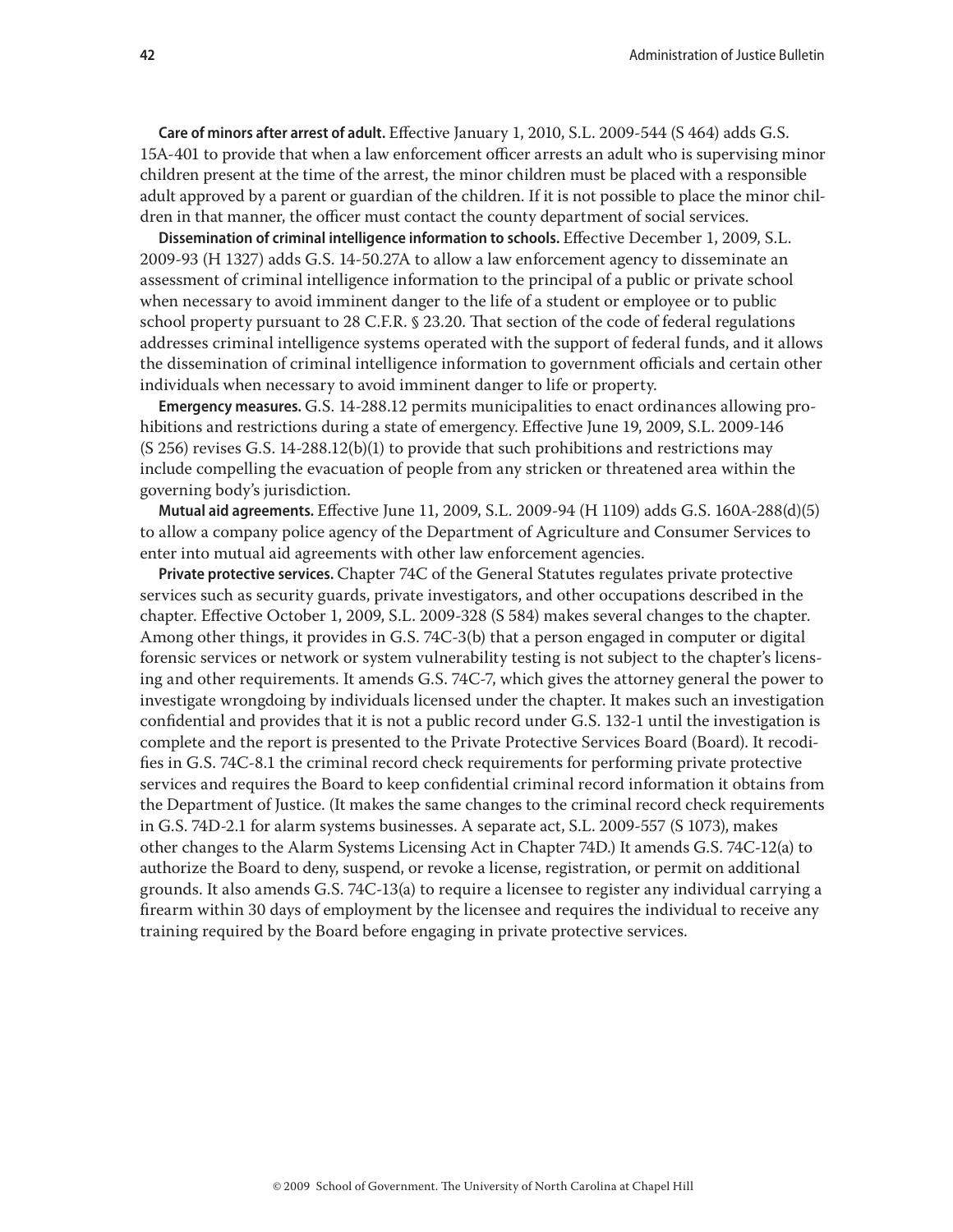#### **Juveniles**

The General Assembly passed several acts relating to juveniles. Provisions that may have an impact in criminal proceedings are discussed below. For a full discussion of legislation relating to juveniles, see Janet Mason, "2009 North Carolina Legislation: Juvenile Law," *Juvenile Law Bulletin* No. 1 (Sept. 2009), [www.sog.unc.edu/pubs/electronicversions/pdfs/jvlb0901.pdf](http://www.sog.unc.edu/pubs/electronicversions/pdfs/jvlb0901.pdf).

**Access to confidential information held by social services departments.** G.S. 7B-302 has provided that social services departments must maintain the confidentiality of information they receive in connection with the receipt and assessment of reports of child abuse, neglect, or dependency. Effective October 1, 2009, S.L. 2009-311 (H 1449) adds subsection (a1) to detail the exceptions to confidentiality. Among other things, it provides that a juvenile's guardian ad litem or juvenile, including a juvenile who has reached age 18 or been emancipated, has the right to examine the information on request. See G.S. 7B-302(a1)(2). It also provides that a district or superior court judge presiding over a criminal or delinquency case must conduct an in camera review before releasing to the defendant or juvenile in that case any confidential records maintained by the department of social services. See G.S. 7B-302(a1)(4). This requirement does not apply to records the defendant or juvenile is otherwise entitled to under G.S. 7B-302(a1)(2). The review provisions implicitly confirm that when a criminal or juvenile delinquency case is pending, the criminal defendant or respondent juvenile has the right to request a judge presiding in that case to order release of information; the criminal defendant or respondent juvenile need not obtain an order of the district court in which the particular child abuse, neglect, or dependency matter is or was heard.

**Access to juvenile court records.** Effective December 1, 2009, as described in the act, S.L. 2009- 545 (S 984) revises G.S. 7B-3000 to broaden access to court records of juvenile delinquency proceedings, providing greater access by law enforcement, prosecutors, magistrates, and the courts in specified circumstances. The revised statute and revised G.S. 7B-3001 also clarify that the juvenile's attorney as well as the juvenile have a right to examine and obtain, without a court order, copies of court records and law enforcement records and files concerning the juvenile. S.L. 2009-372 (S 920), effective December 1, 2009, as described in the act, further rewrites G.S. 7B-3000(b) to allow probation officers in the Division of Community Corrections of the Department of Correction to examine and obtain copies of the written parts of a juvenile's record in specified circumstances. These changes are discussed further in the legislative summary by Janet Mason, cited above.

**Duty to report abuse, neglect, and dependency.** Effective October 1, 2009, S.L. 2009-311 (H 1449) adds G.S. 7B-1700.1 to a part of the Juvenile Code relating to juvenile delinquency proceedings (Article 17, Screening of Delinquency and Undisciplined Complaints). The new statute provides that if a juvenile court counselor has cause to suspect that a juvenile is abused, neglected, or dependent or has died as the result of maltreatment, the juvenile court counselor must make a report to the county department of social services as required by G.S. 7B-301. Although inserted among the statutes on juvenile court counselors' responsibilities, the new statute also states that it applies to "any person." This provision is potentially problematic if construed as applying to an attorney representing a juvenile in a delinquency proceeding, as information gained in the course of representation is ordinarily confidential. By referring to G.S. 7B-301, the general dutyto-report statute, the new statute may incorporate the statutory exception in G.S. 7B-310 for information gained in the course of the attorney-client privilege, although the literal language of that statute applies to information gained in the course of an abuse, neglect, or dependency case. An attorney's ability to divulge confidential information obtained in the course of representing a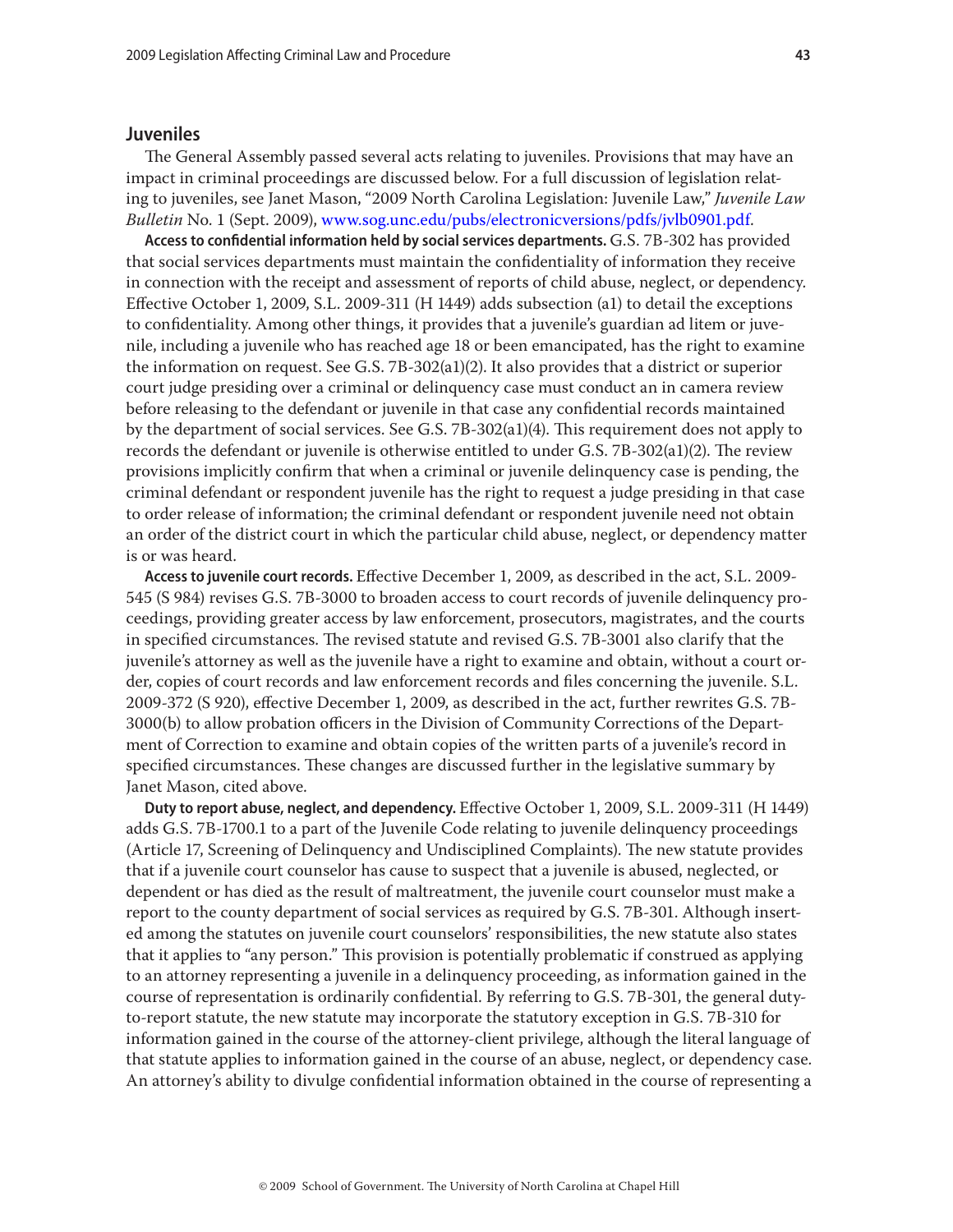juvenile in a delinquency matter is subject to the constitutional right to counsel. *See generally In re* Gault, 387 U.S. 1 (1967) (recognizing constitutional right to counsel in juvenile delinquency proceedings)*;* State v. Ballard, 333 N.C. 515, 522 (1993) (observing that the attorney-client privilege is critical to constitutionally effective assistance of counsel); *see also* North Carolina State Bar RPC 175 (Jan. 13, 1995) (opinion states that ethics rules do not require or prohibit reporting of child abuse, neglect, or dependency by attorney under G.S. 7A-453 and 7A-551 (now, G.S. 7B-301 and 7B-310); however, constitutional right to effective assistance of counsel may preclude reporting).

# **Involuntary Commitment**

**Audio-video examination of person subject to involuntary commitment.** G.S. 122C-263 provides that, except in limited circumstances, a person must be examined by a physician or eligible psychologist after being taken into custody for a determination of whether he or she should be involuntarily committed. The law enforcement officer or other person who takes custody of the person must present him or her for an examination without unnecessary delay, and the examination must occur within 24 hours after the person is presented for examination. Effective July 17, 2009, S.L. 2009-315 (H 1189) amends G.S. 122C-263(c) to permit the person to be examined using "telemedicine" equipment and procedures—that is, via audio-video equipment. The revised statute states that the physician or eligible psychologist who examines a respondent by means of telemedicine must be satisfied to a reasonable medical certainty that the required determinations would not be different if the examination were done in person.

**Termination of inpatient commitment if 24-hour facility is unavailable.** When a petition is filed for involuntary commitment, a person ordinarily must be examined twice. A first examination is done locally, sometimes at a hospital emergency room. If the examining physician or psychologist finds grounds for commitment—that is, that the person is mentally ill and dangerous to self or others—the person is supposed to be transferred to a 24-hour facility for a second examination. Delays have occurred at this second step, however, because the state's 24-hour facilities do not have sufficient beds or staff or are not equipped to deal with the person's medical problems. Effective October 1, 2009, S.L. 2009-340 (H 243) formalizes, with some modifications, the practice in this situation.

First, the act revises G.S. 122C-261(d) to make explicit that a person may be temporarily detained under appropriate supervision following a first examination if a 24-hour facility is not available or equipped to take the person. The act does not detail who is responsible for providing appropriate supervision and maintaining custody of the person.

Second, the act revises G.S. 122C-263(d)(2) to make explicit that if a person is temporarily detained at the site of the first examination and a physician or eligible psychologist determines that the person no longer meets the criteria for inpatient commitment, the involuntary commitment proceedings must be terminated and the person released. If the physician or psychologist recommends outpatient commitment, the involuntary commitment proceedings are not terminated; a hearing in district court will take place to review the appropriateness of the recommendation, but pending the hearing the person must be released. In either instance, if a criminal case is pending and the defendant has not satisfied pretrial release conditions, the defendant would be returned to jail, not released outright.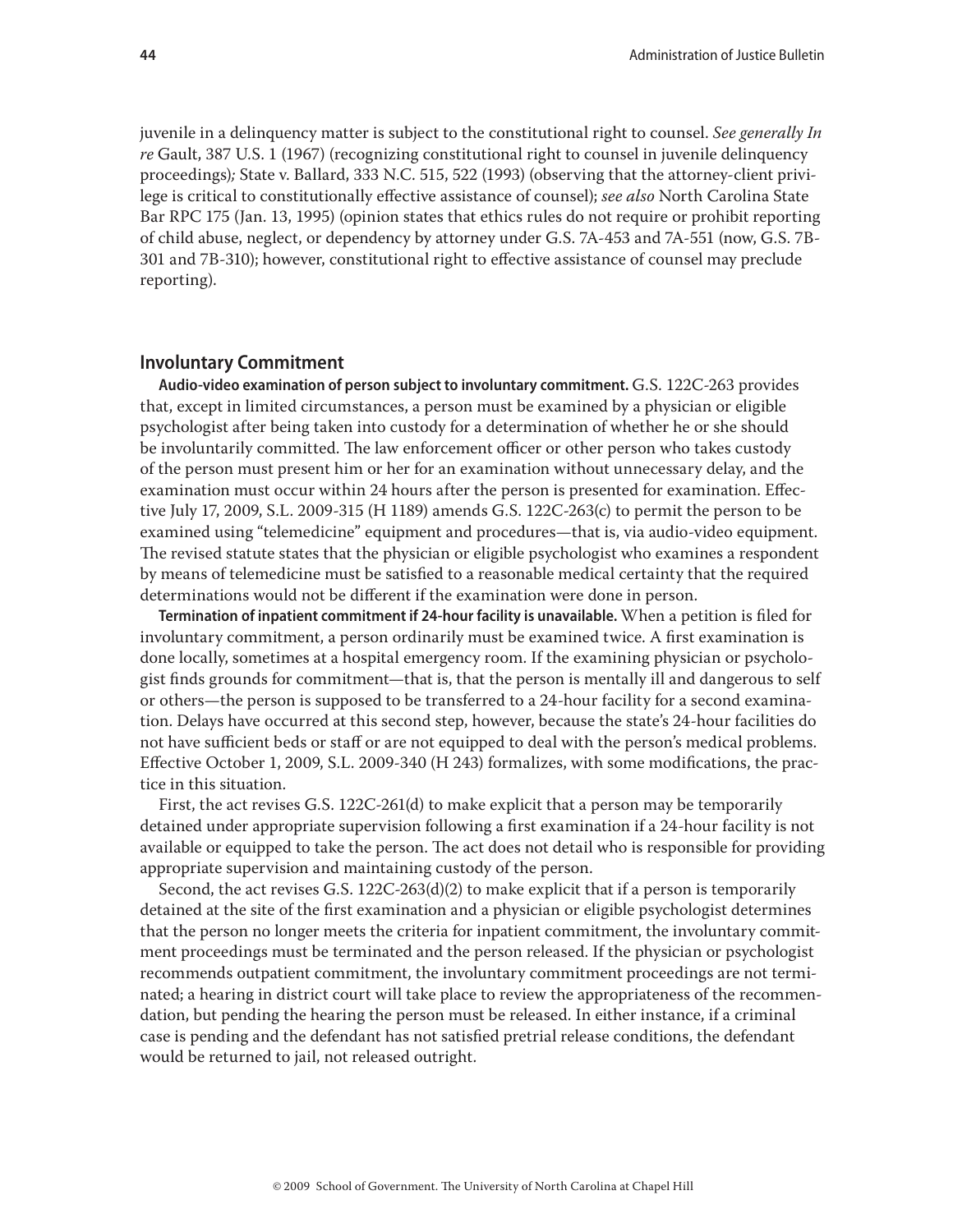Third, the act revises G.S. 122C-263(d)(2) to provide that if a person is temporarily detained at the site of the first examination for seven days after the issuance of the custody order, the commitment proceedings must be terminated. (A custody order is issued when a judicial official finds grounds for involuntary commitment proceedings; pursuant to that order, a law enforcement officer picks up the person and takes him or her to the first examination.) The revised statute allows new commitment proceedings to be initiated, however. Affidavits or examinations used to support the earlier commitment proceedings may not be used to support the new commitment proceedings, but another examination may be conducted to support a new petition. Thus, if the person's condition has not improved, a new petition may be filed and the person held at the first site for up to seven days based on the new situation.

# **Judicial Administration**

**Increases in costs.** The Appropriations Act of 2009, S.L. 2009-451 (S 202), as amended by S.L. 2009-575 (H 836) (technical corrections act to the Appropriations Act of 2009), increases several costs in criminal and other cases. To view these changes, see the applicable chart at [www](http://www.nccourts.org/Courts/Trial/Costs/) [.nccourts.org/Courts/Trial/Costs/](http://www.nccourts.org/Courts/Trial/Costs/).

**Other matters in the appropriations act.** The Appropriations Act of 2009 includes numerous other administrative matters that may have an impact in criminal cases, including appropriations, organizational changes, reporting requirements, and studies, effective July 1, 2009, except as otherwise indicated. For those interested in these matters, the bill may be viewed at [www](http://www.ncleg.net/Sessions/2009/Bills/Senate/PDF/S202v8.pdf) [.ncleg.net/Sessions/2009/Bills/Senate/PDF/S202v8.pdf,](http://www.ncleg.net/Sessions/2009/Bills/Senate/PDF/S202v8.pdf) and the Joint Conference Committee Report on the Continuation, Expansion, and Capital Budgets may be viewed at [www.ncleg.net/](http://www.ncleg.net/sessions/2009/budget/2009/JointConferenceCommitteeReport_SB202_2009_08_03.pdf) [sessions/2009/budget/2009/JointConferenceCommitteeReport\\_SB202\\_2009\\_08\\_03.pdf](http://www.ncleg.net/sessions/2009/budget/2009/JointConferenceCommitteeReport_SB202_2009_08_03.pdf). The most pertinent sections of the act for the criminal justice system and the courts are the following:

- Section 15: Judicial Department (including the Office of Indigent Defense Services)
- Section 16: Department of Justice
- Section 17: Department of Crime Control and Public Safety
- Section 18: Department of Juvenile Justice and Delinquency Prevention
- Section 19: Department of Correction
- Section 20A: Department of Administration (which includes certain domestic violence matters)
- Section 21: Department of Insurance (which regulates bail bondsmen)
- Section 26: Salaries and Benefits (including for Judicial Department employees)
- Section 27: Capital Appropriations

**Studies bill.** Effective September 10, 2009, S.L. 2009-574 (H 945) authorizes several studies relating to criminal law and the courts. The act authorizes studies in the following areas, to be conducted by the Legislative Research Commission unless otherwise indicated.

- Child support
	- $\cdot$  Child support guidelines regarding child support arrearage that does not accrue for an incarcerated parent, including the impact of the arrearage on the nonincarcerated parent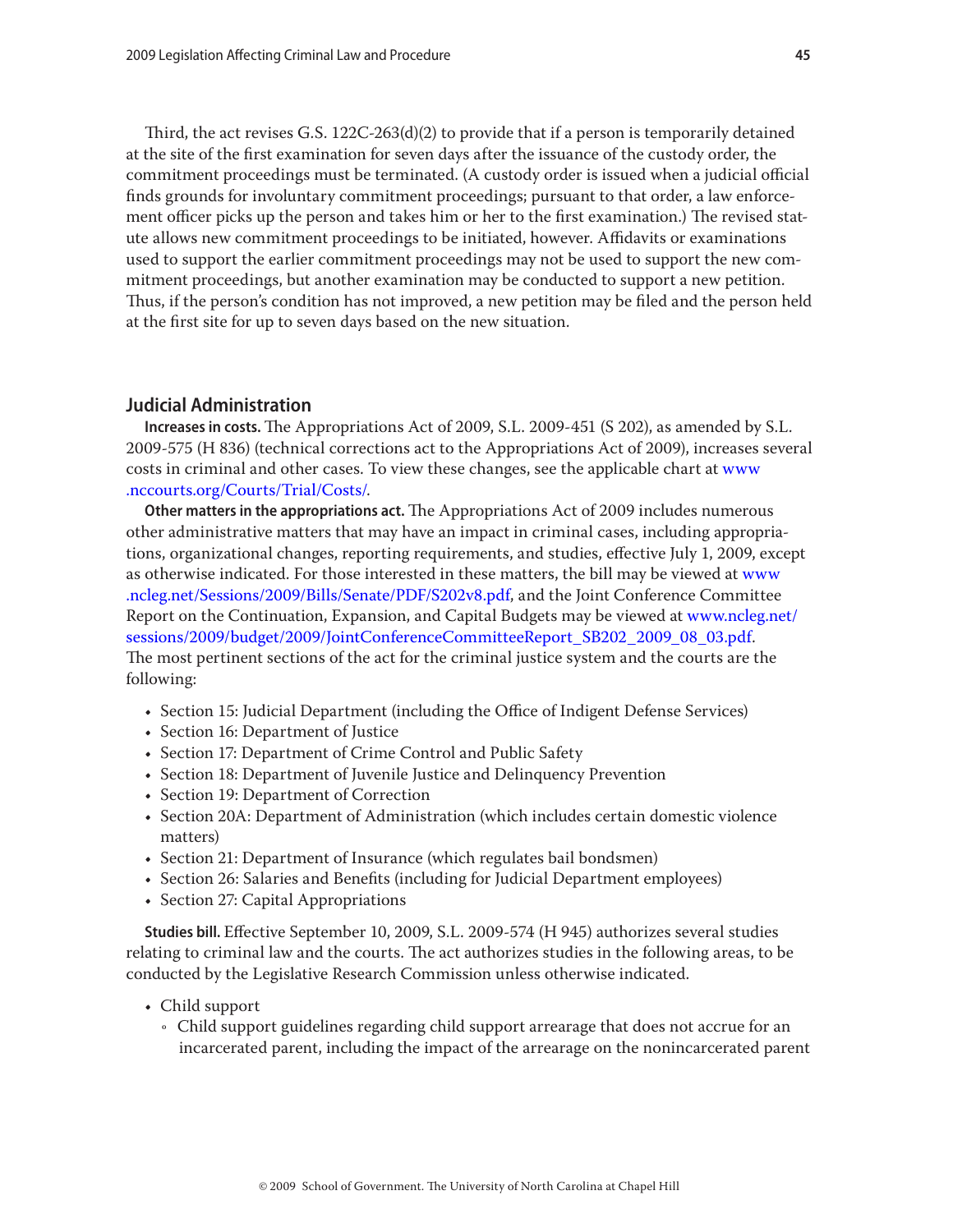- Incarcerated parents and their children (by the Joint Legislative Study Commission on Children and Youth Studies)
- Civil commitment
	- $\cdot$  Whether current involuntary commitment statutes, in particular G.S. 122C-263(a), adequately protect the health and safety of people ordered to submit to examination and others during the period of examination
	- Practice and prevalence of shackling children en route to mental health commitment hearings (by the Joint Legislative Study Commission on Children and Youth Studies)
- Court administration
	- Feasibility and desirability of a system in which superior court judges are elected separately and vacancies are filled at the next election for a full eight-year term
	- Establishment of an Office of Prosecution Services to manage the budgetary aspects of the district attorney offices and related issues
	- Ǟ Structure, organization, jurisdiction, procedures, and personnel of the Judicial Department and the General Court of Justice (by the North Carolina Courts Commission)
- Criminal law and procedure
	- Ǟ Issues related to sexual abuse and violence
	- Ǟ Superior court criminal case calendaring
	- $\circ$  Oversight and coordination of services to victims of sexual violence and whether sexual violence should be included as a focus area of the North Carolina Domestic Violence Commission (by the North Carolina Domestic Violence Commission, in consultation with other organizations)
	- Recognition and care of children using drugs for purposes other than legitimate health issues and whose parents appear to be providing the drugs
- Juvenile delinquency
	- Ǟ Expanding the jurisdiction of the Department of Juvenile Justice and Delinquency Prevention to include individuals 16 and 17 years of age charged with crimes or infractions
	- Ǟ Causes and effects of youth violence
- Law enforcement
	- Access by sheriffs to the Controlled Substances Reporting System maintained by the Department of Health and Human Services
	- Feasibility of creating an automated pawn transaction database system (by the Criminal Justice Information Network Governing Board)
	- Feasibility and implications of allowing candidates for law enforcement certification to be given credit toward completion of basic law enforcement training (by the Department of Justice)
- Motor vehicles
	- Issuance of limited driving privileges by the courts
- Sentencing and collateral consequences
	- be Barriers facing ex-offenders in accessing jobs, housing, education, training, and other services and in reintegrating into society
	- Availability, use, and effectiveness of alternative punishments and the extent to which current sentencing laws contribute to the number of nonviolent offenders housed in correctional facilities
	- Ǟ Prison overcrowding and feasibility of modifying sentences for nonviolent offenses